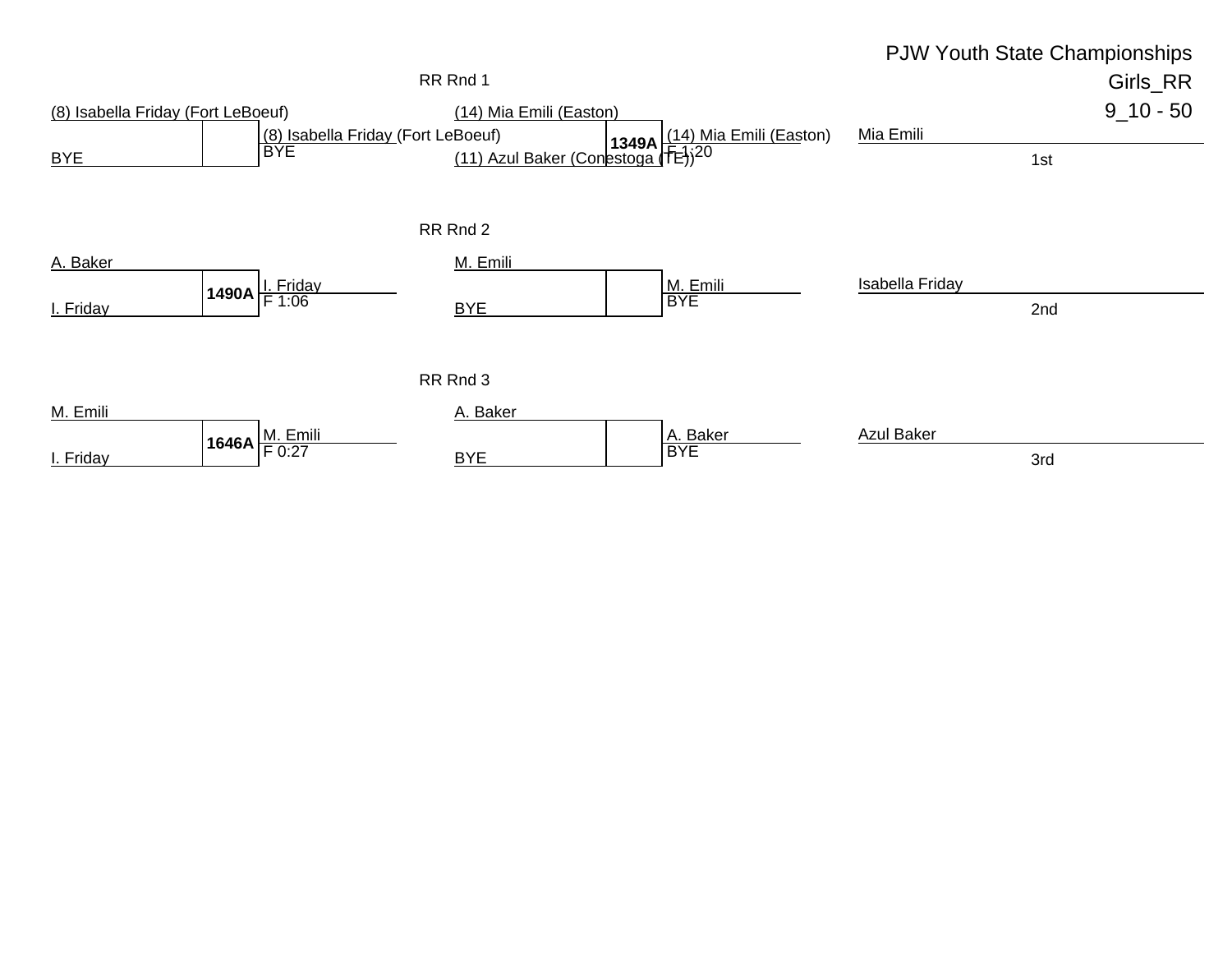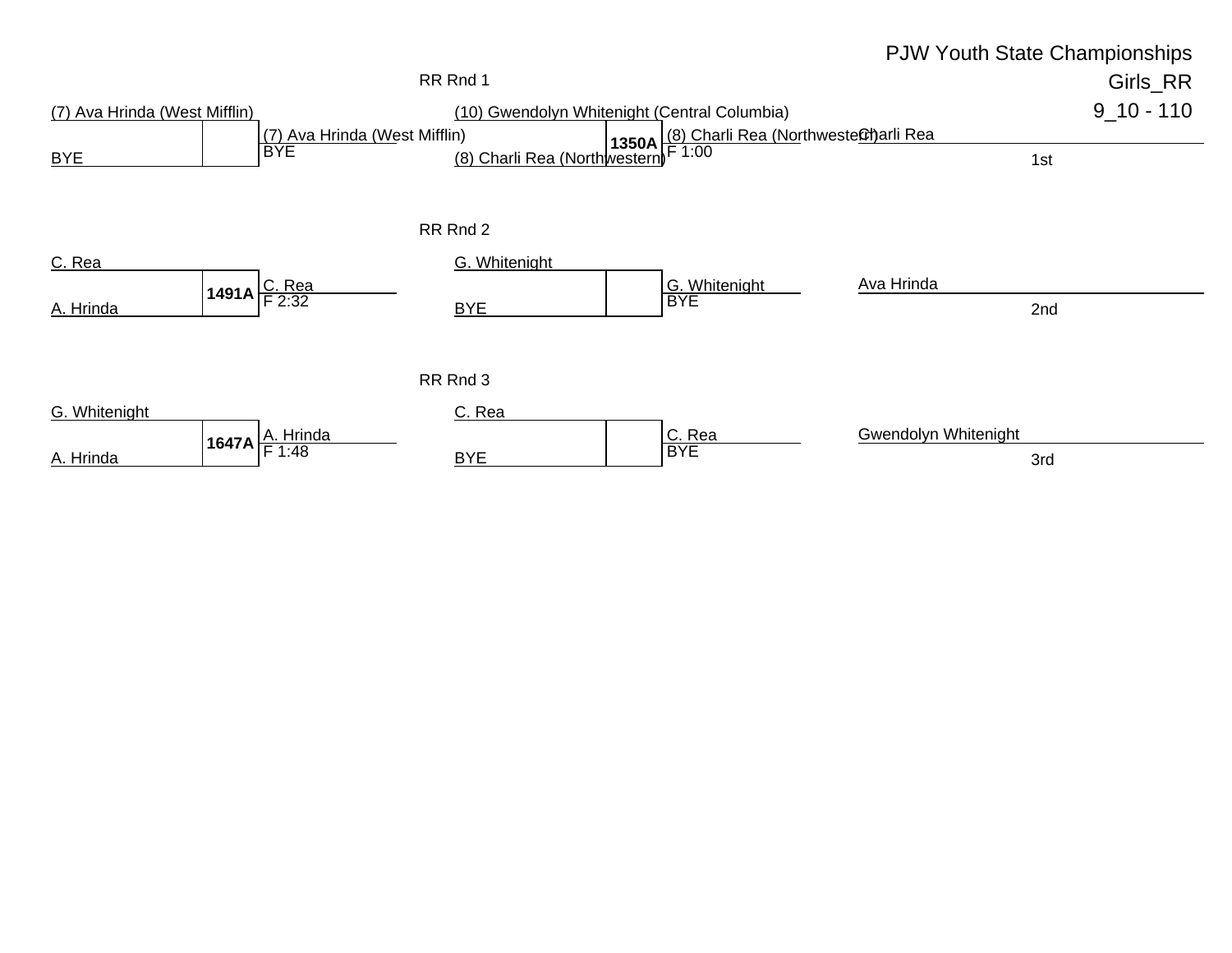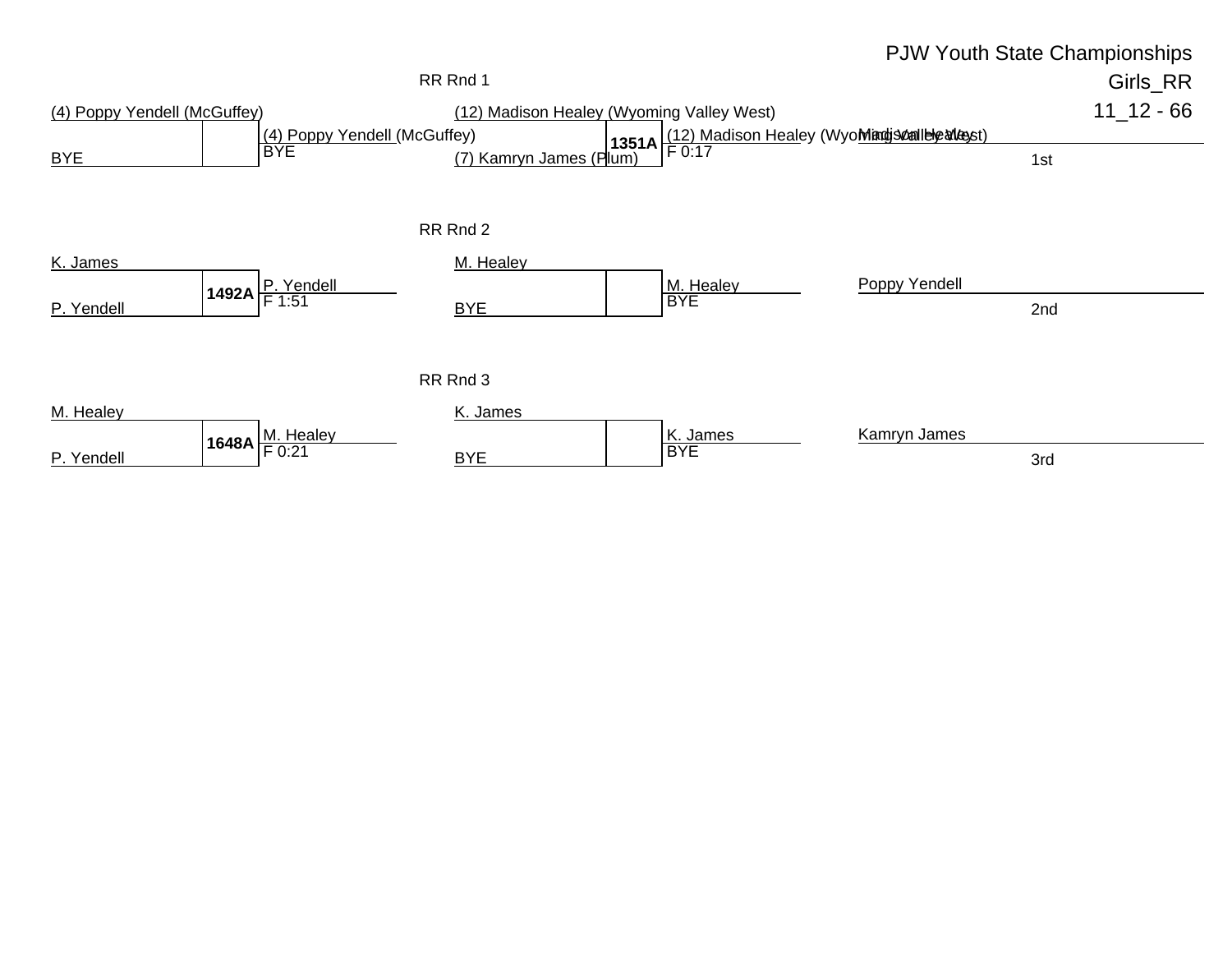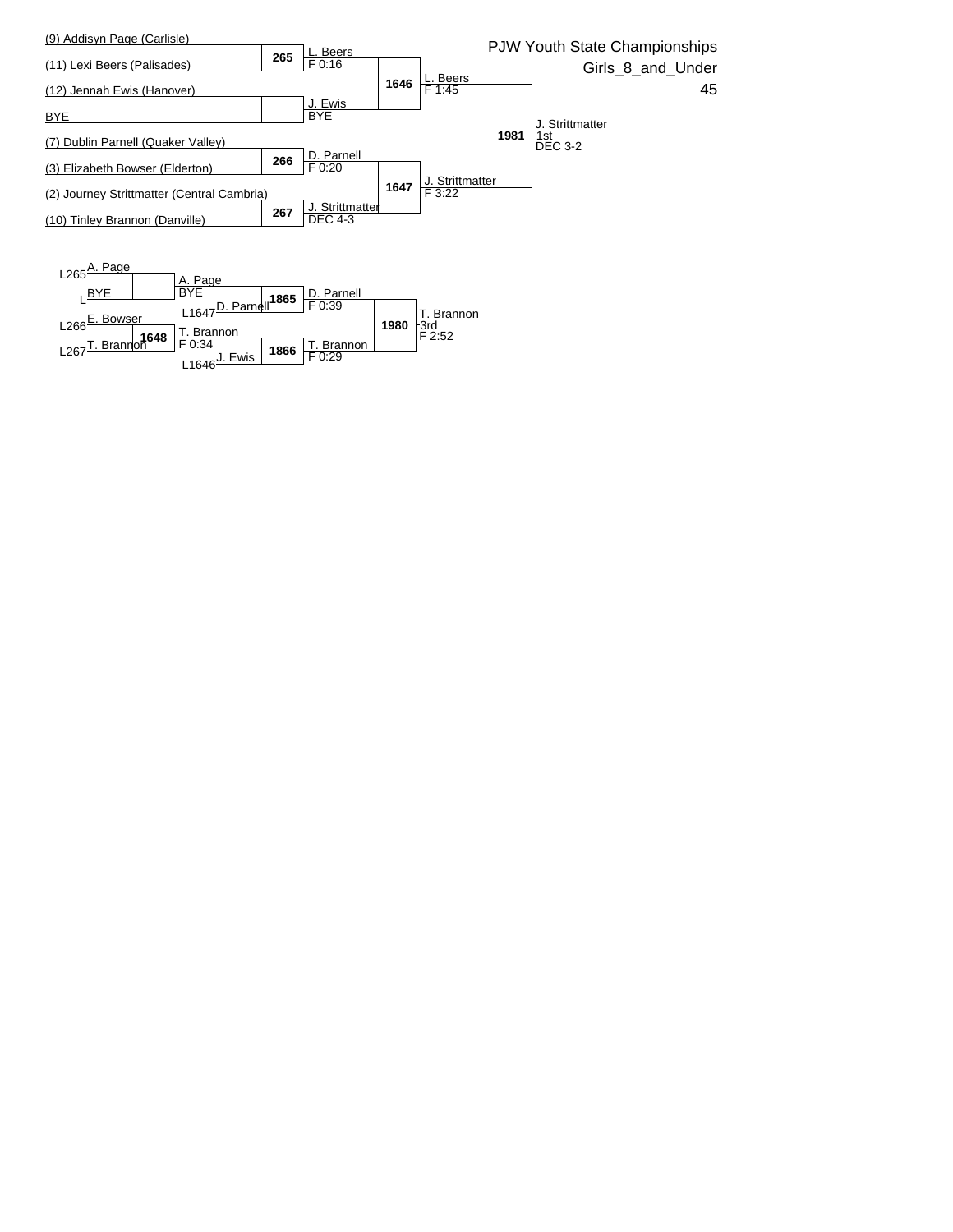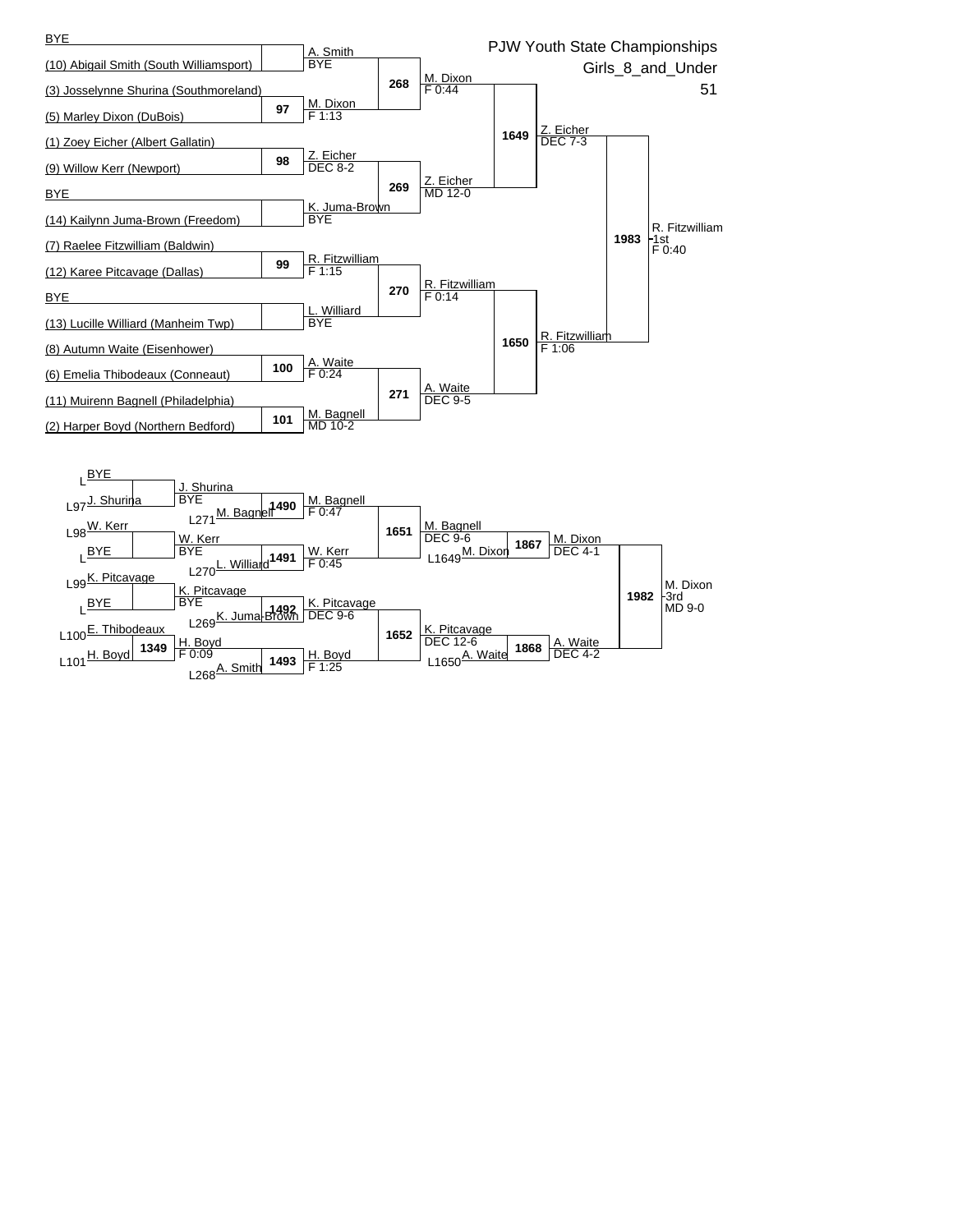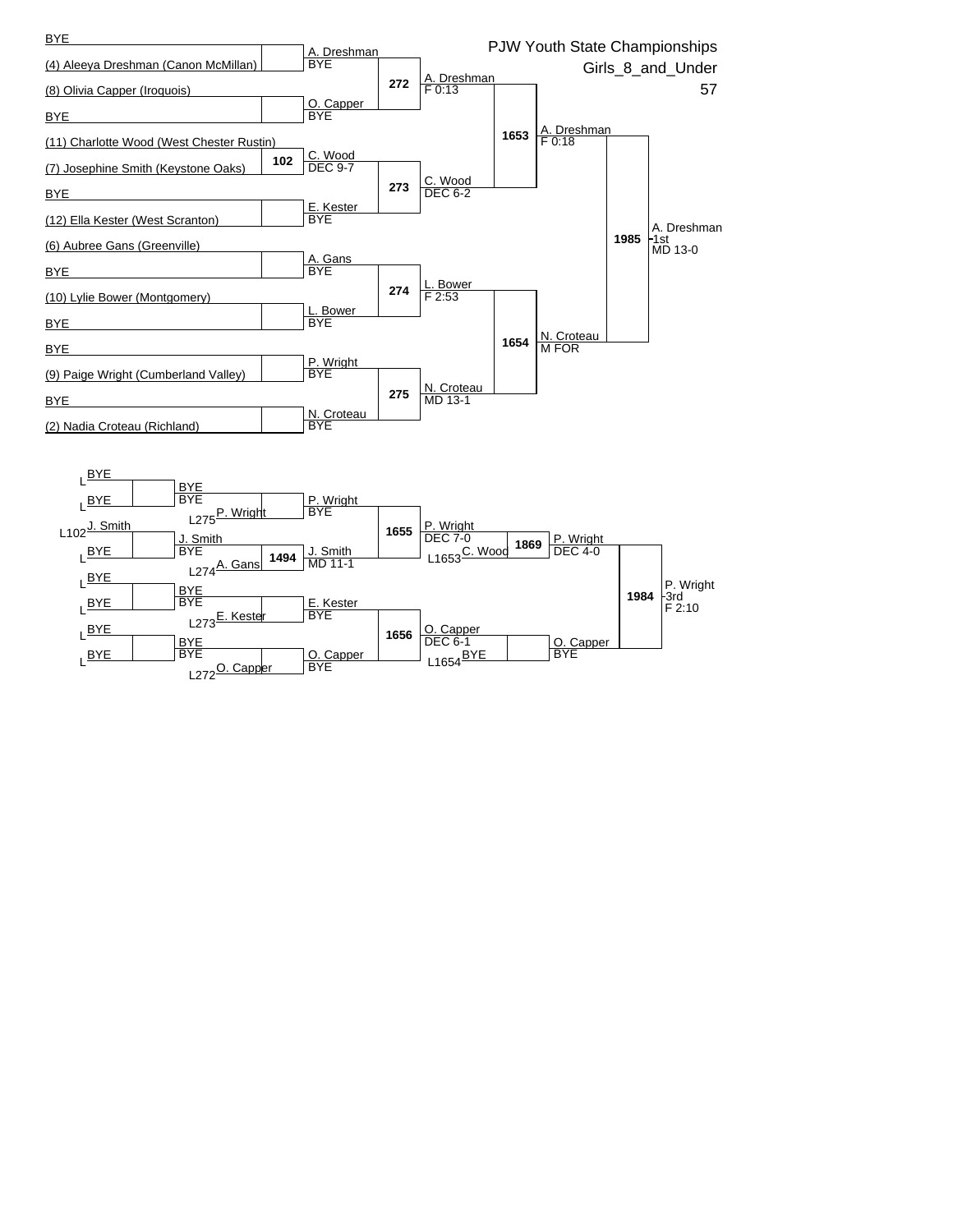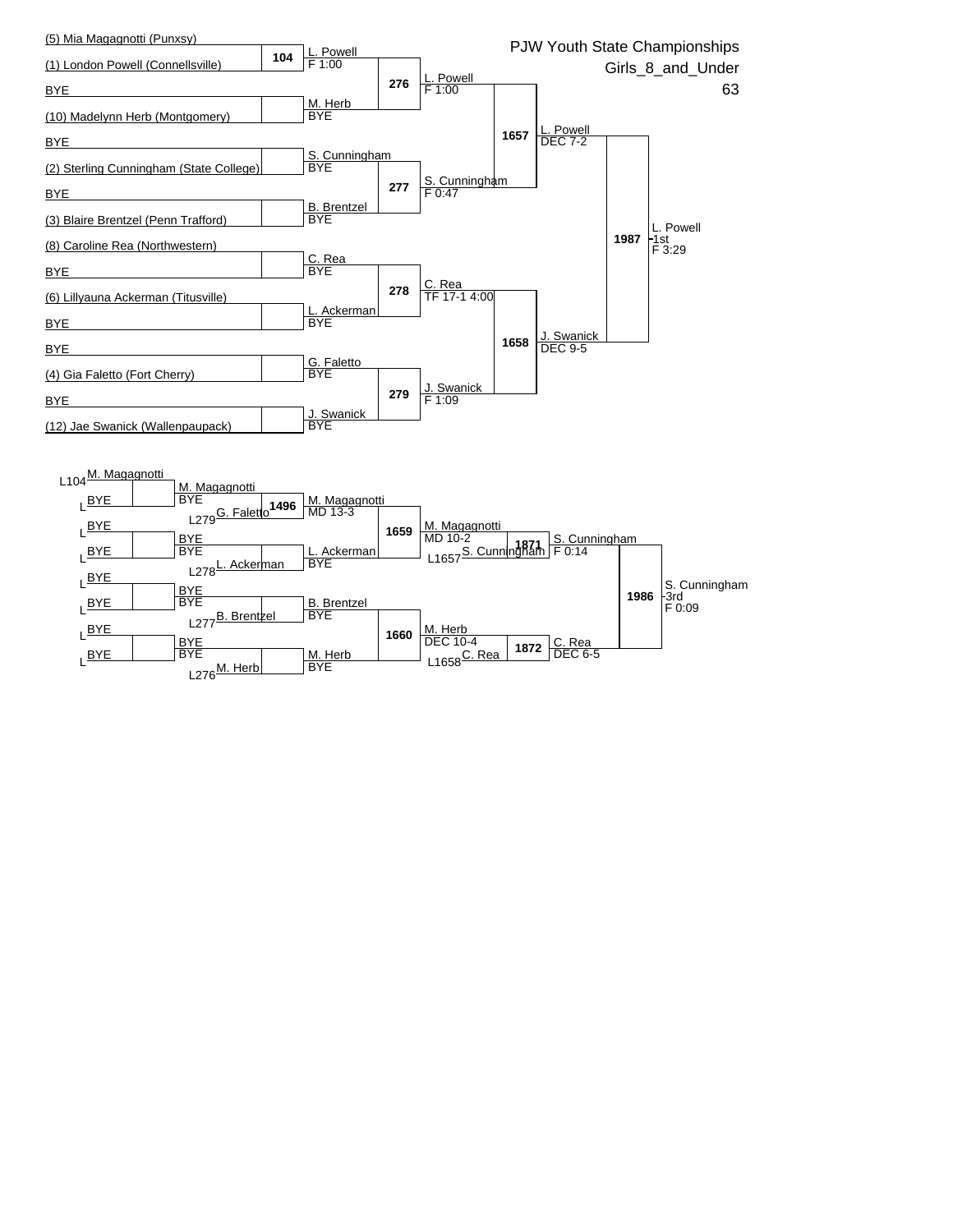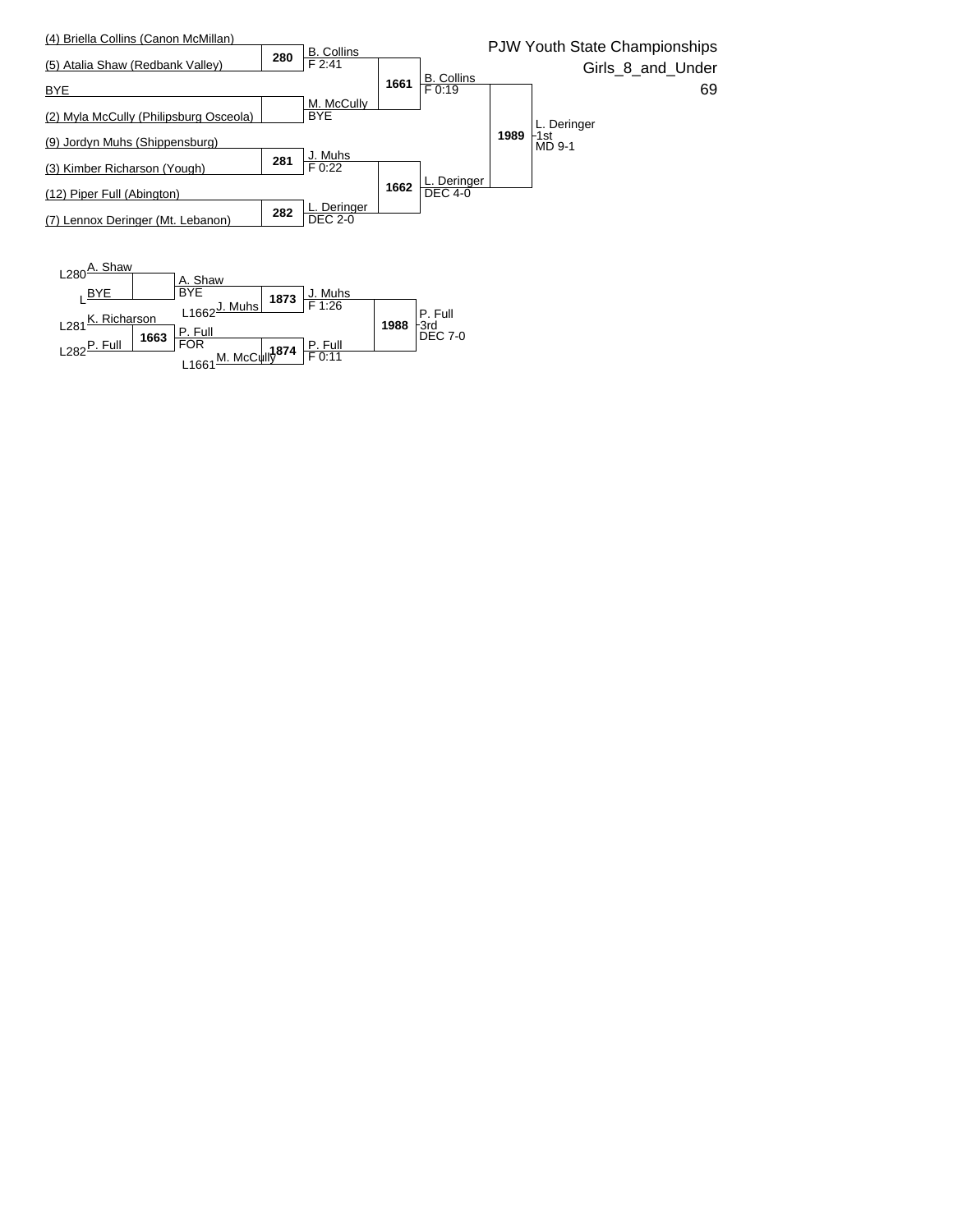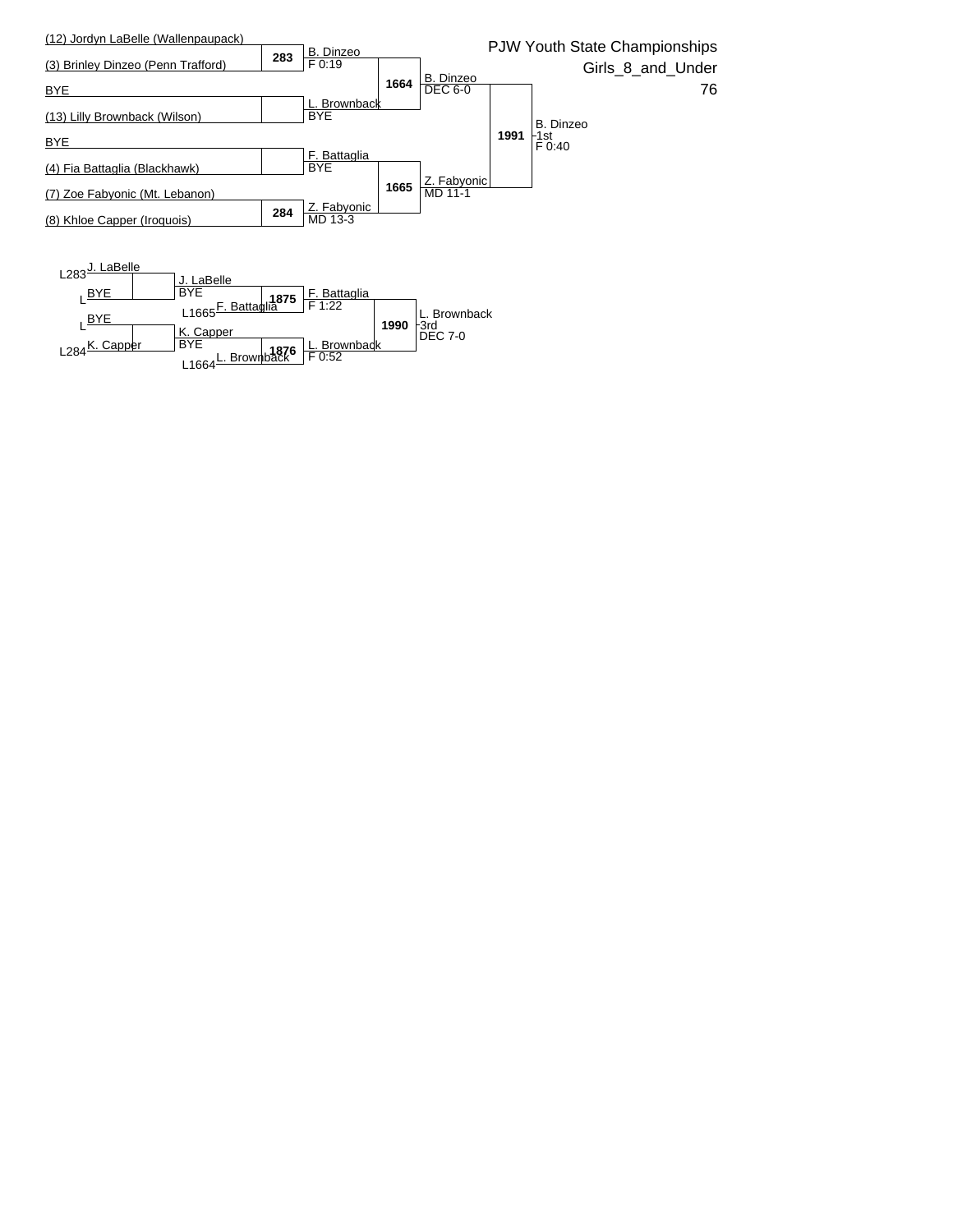

L<sub>1666</sub>B. Robertson<br>
N. McC 1992  $L1667$ <sup>N. McClain F 1:54</sup> N. McClain 3rd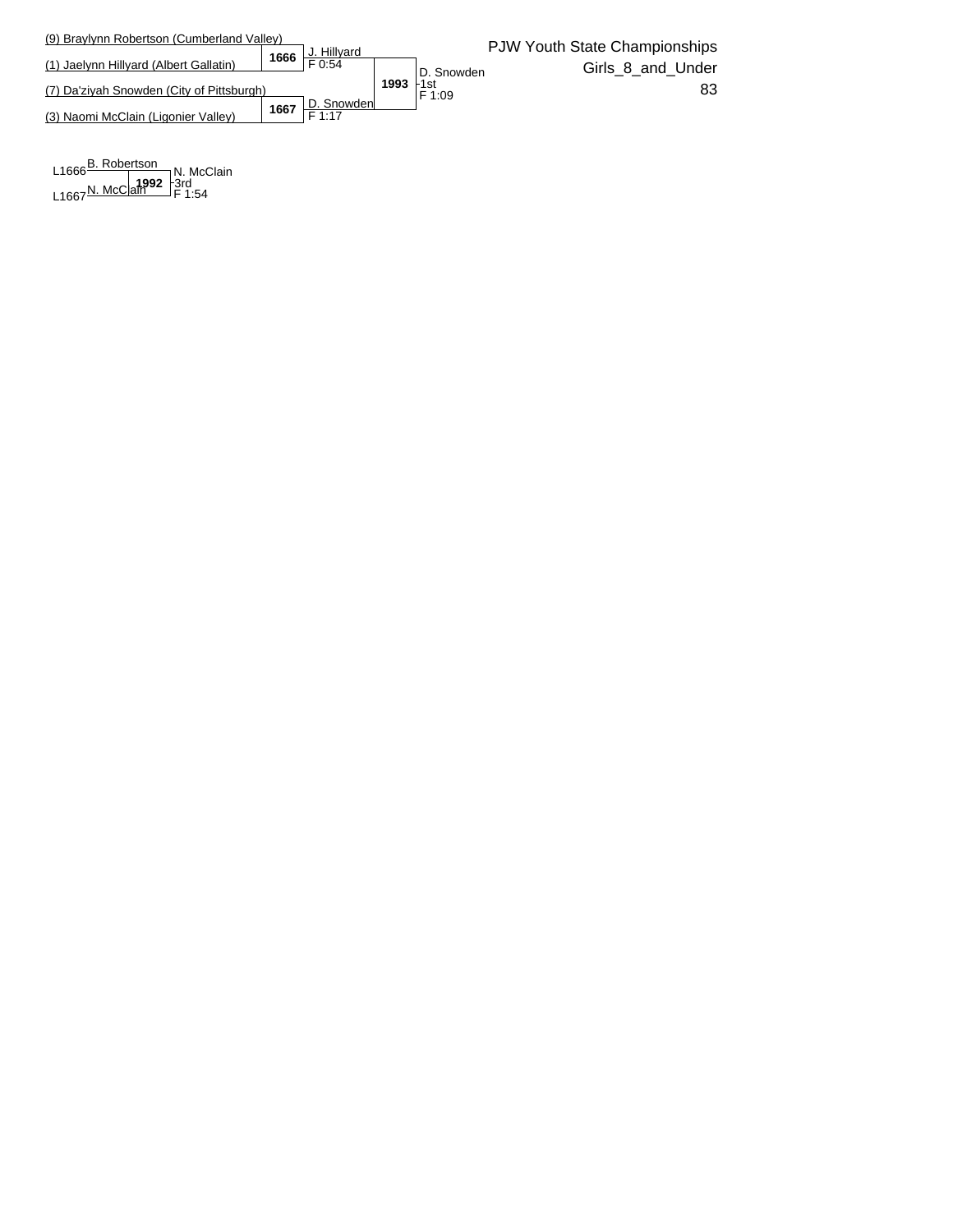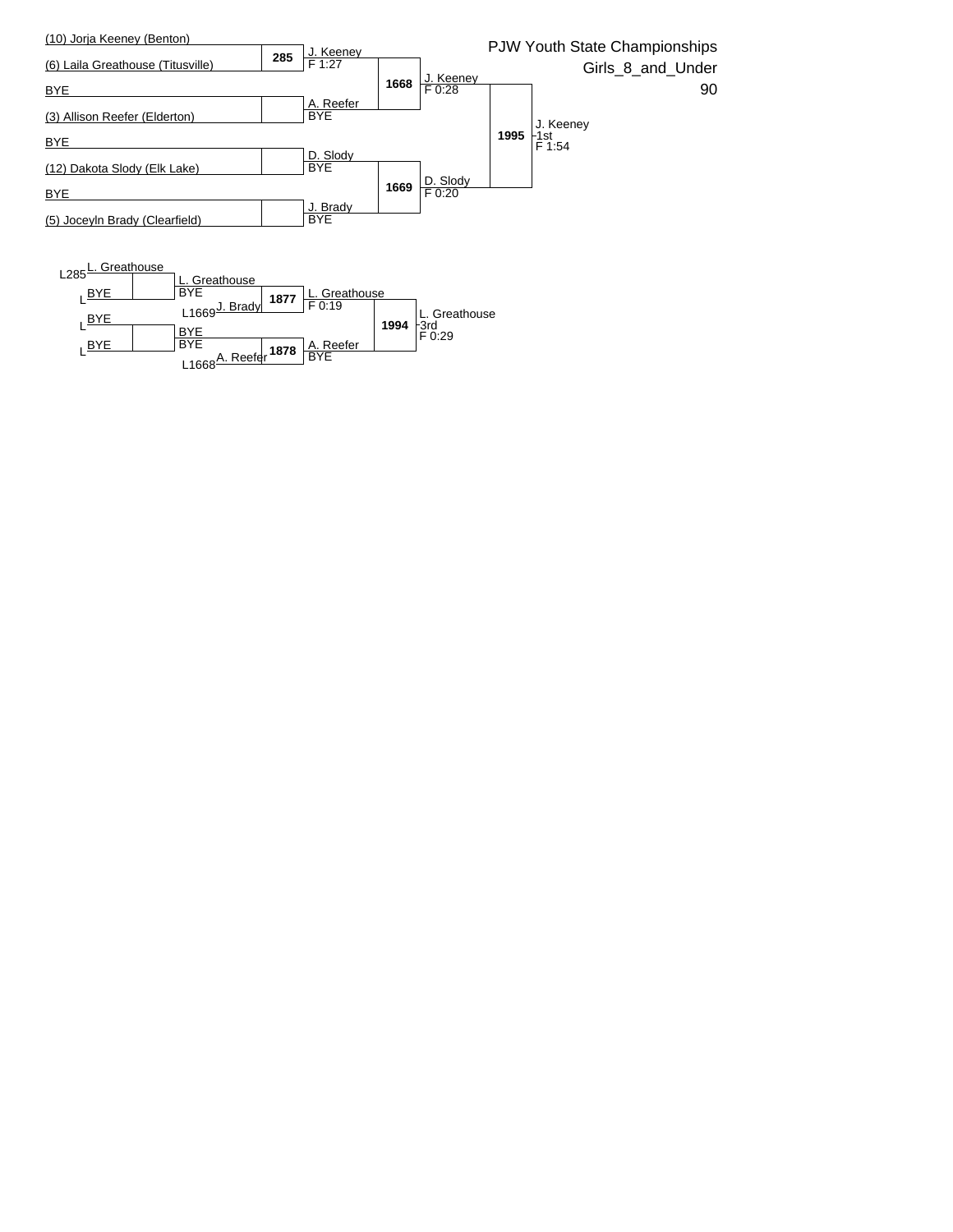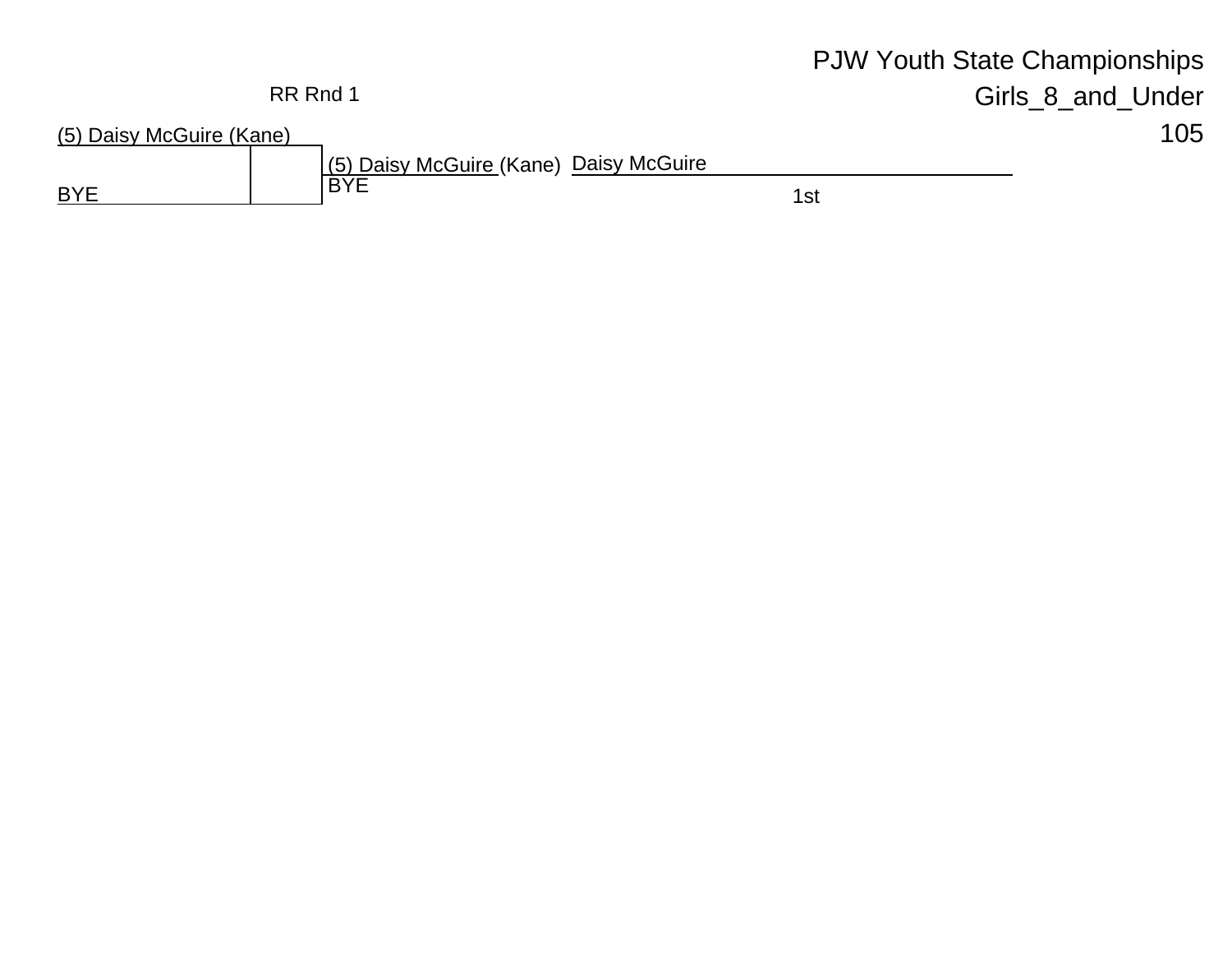

L1879 <sup>R. Martin<br>PEC 10-**71997**</sup> L1880<u>L. Lagardi**997 Fotn**</u><br>L1880MD 9-0 R. Martin \_<del>l</del>5th<br>□DEC 6-0

**1998** L1672K. Harbarger DEC 4-0 L1673C. Cosenza DEC 7-4 DEC 7-6 K. Harbarger 7th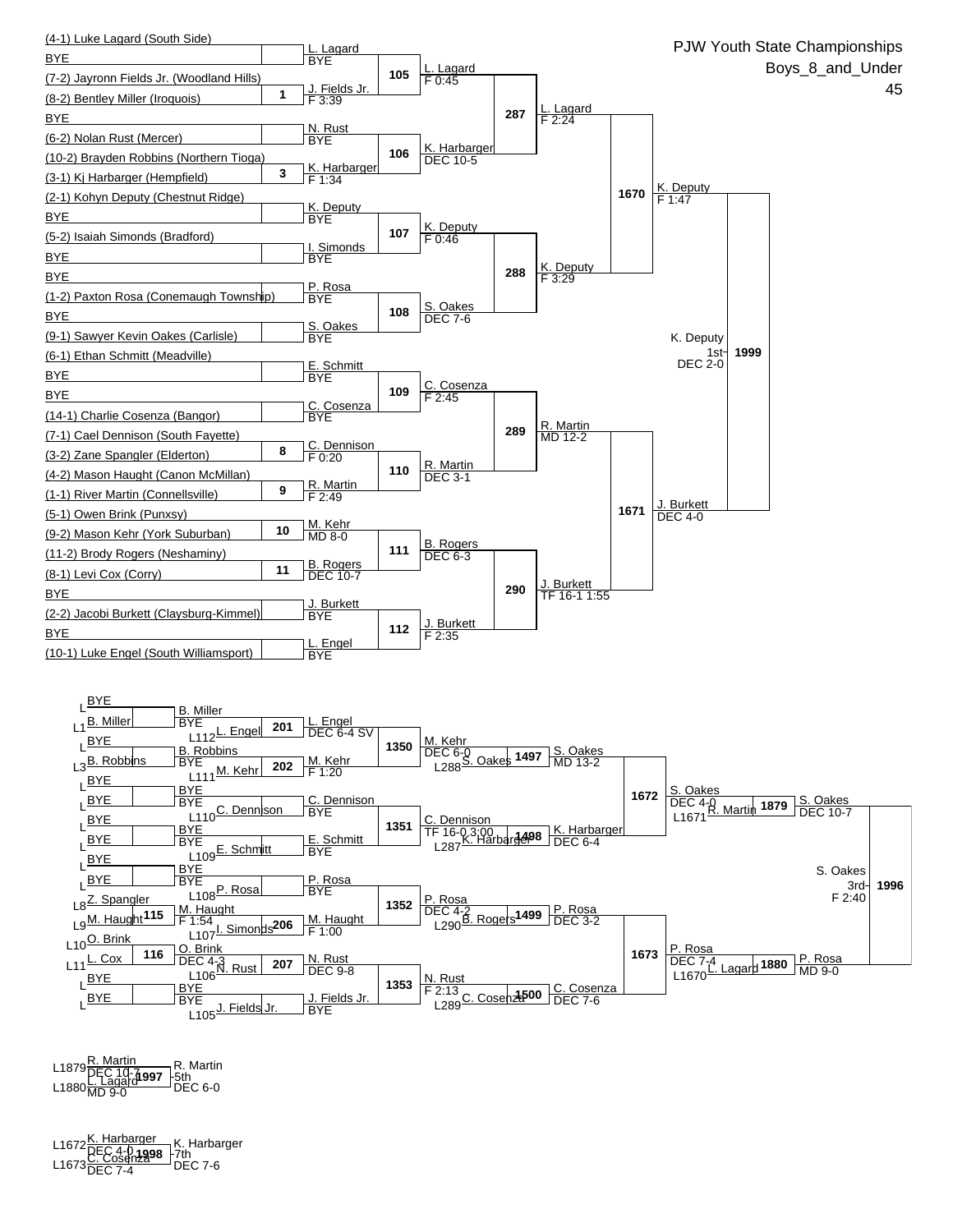

**2001** L1881R. Bridges DEC 4-2 L1882E. Woleslagle DEC 7-0 DEC 4-2 SV 5th E. Woleslagle

**2002** L1676R. Downey DEC 4-0 L1677E. Cuff DEC 6-2 DEC 4-2 E. Cuff 7th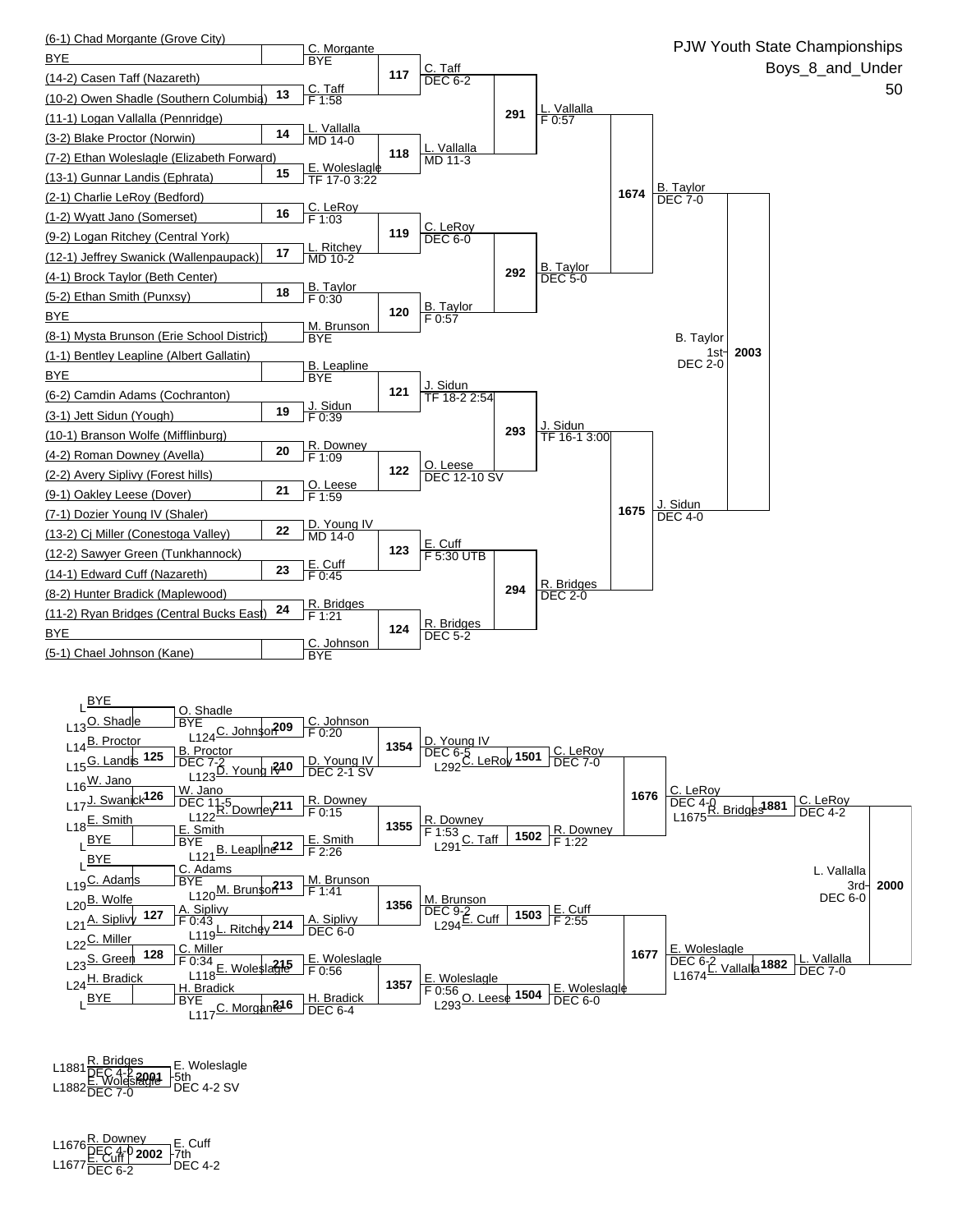

**2005** L1883B. Peters DEC 3-0 L1884J. Verilla F 1:10 DEC 6-1 J. Verilla 5th

**2006** L1680E. Mitrisin DEC 3-0 L1681C. Johnson F 0:24 TF 15-0 2:08 E. Mitrisin 7th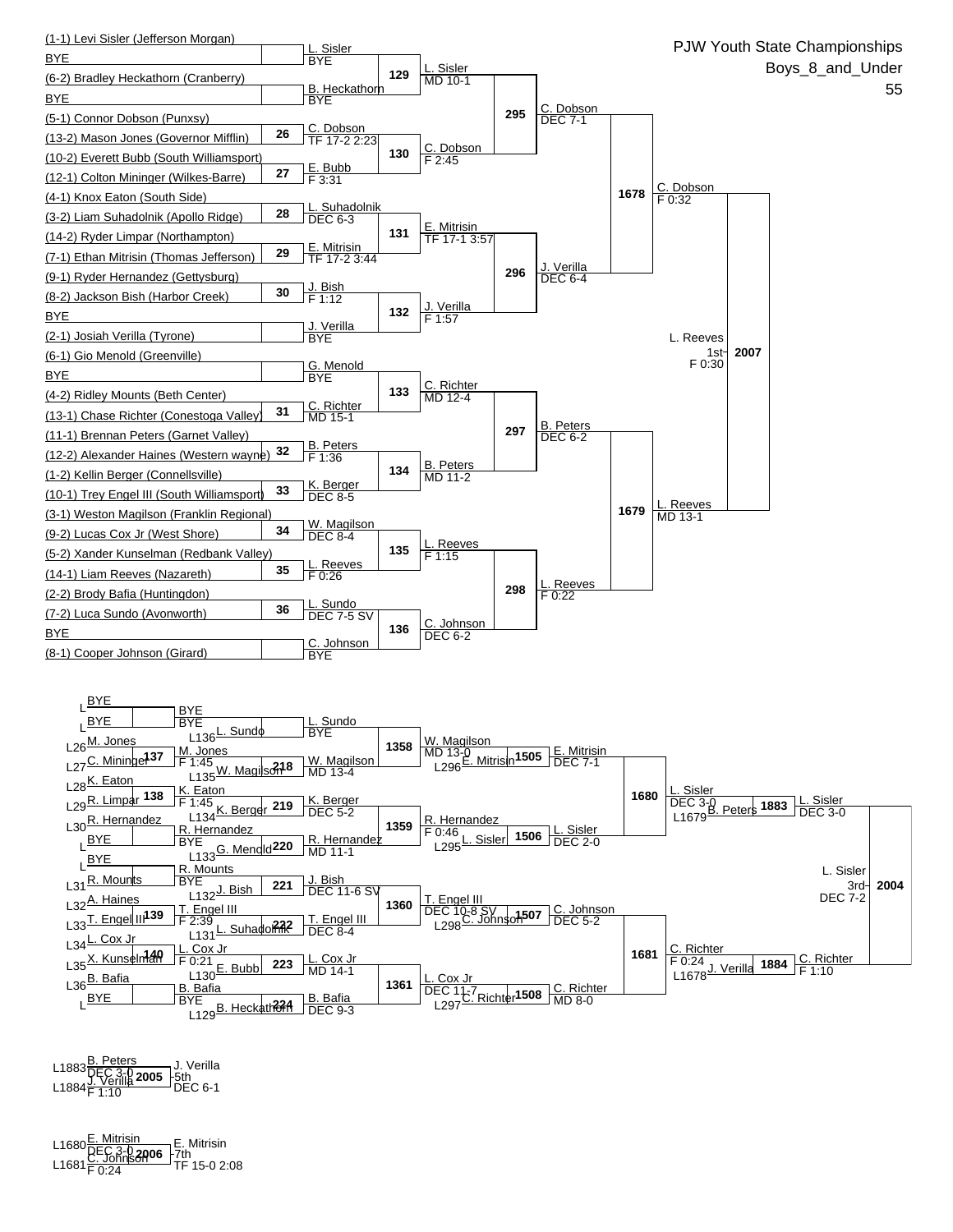

L1885 <u>C. Louderback</u><br>L1886 DEC 2-0 **2009** - 5th<br>L1886 DEC 4-2 F 1:58 C. Louderback 5th

L1684 <mark>R. Kleinman</mark> W. Cipriar<br>L1685 <u>W. Cipria**n**910</u> - 7th<br>L1685 DEC 2-0 DEC 4-2 W. Cipriani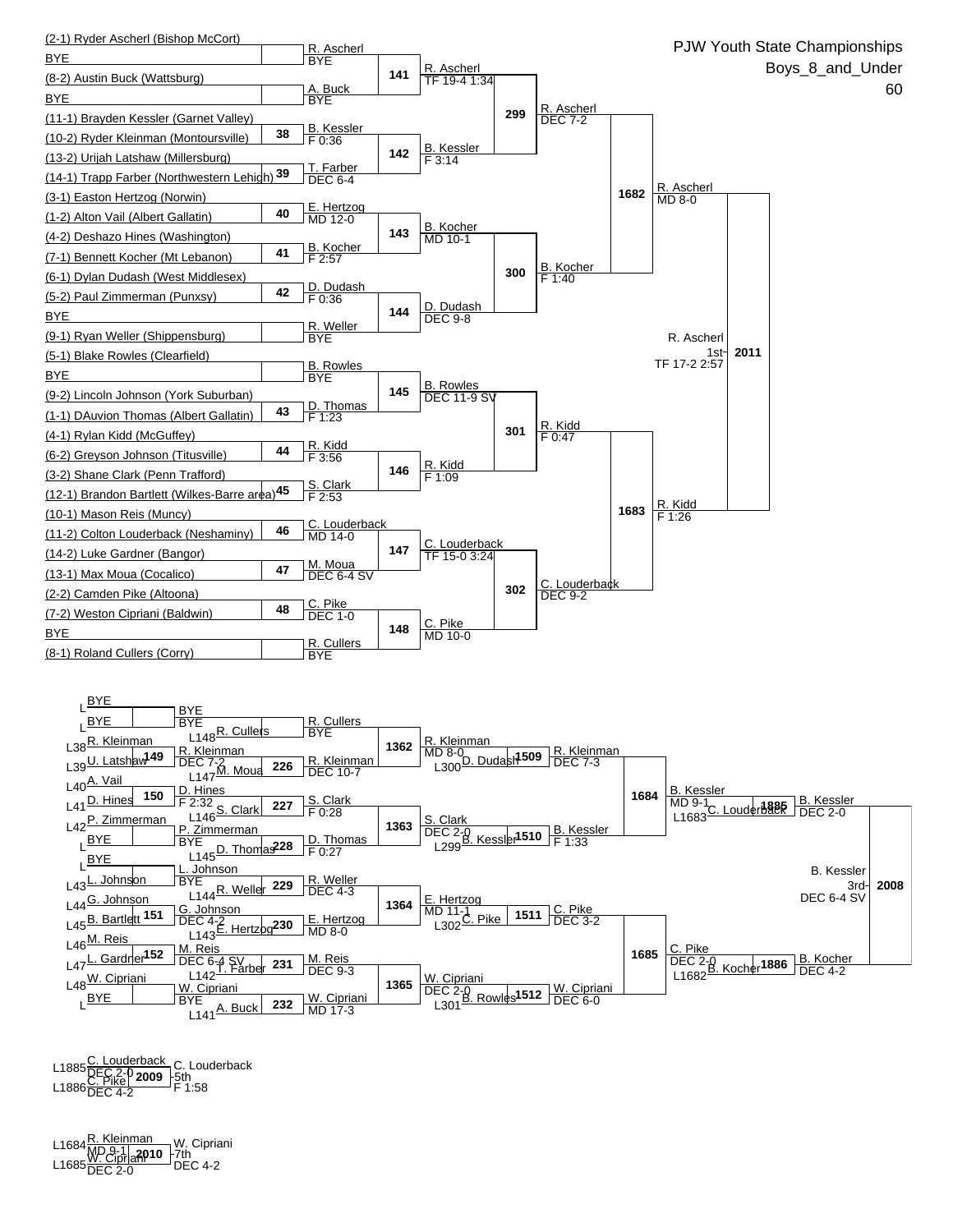

L1887<u>B. Reber</u><br>E2:50 | **2013** | 5th<br>L1888 DEC 9-4 DEC 5-0 B. Reber \_<del>l 5</del>th<br>□ DEC 5-0

**2014** L1688D. Mattone DEC 3-2 UTB L1689L. Hoffman MD 10-0 DEC 3-0 D. Mattone 7th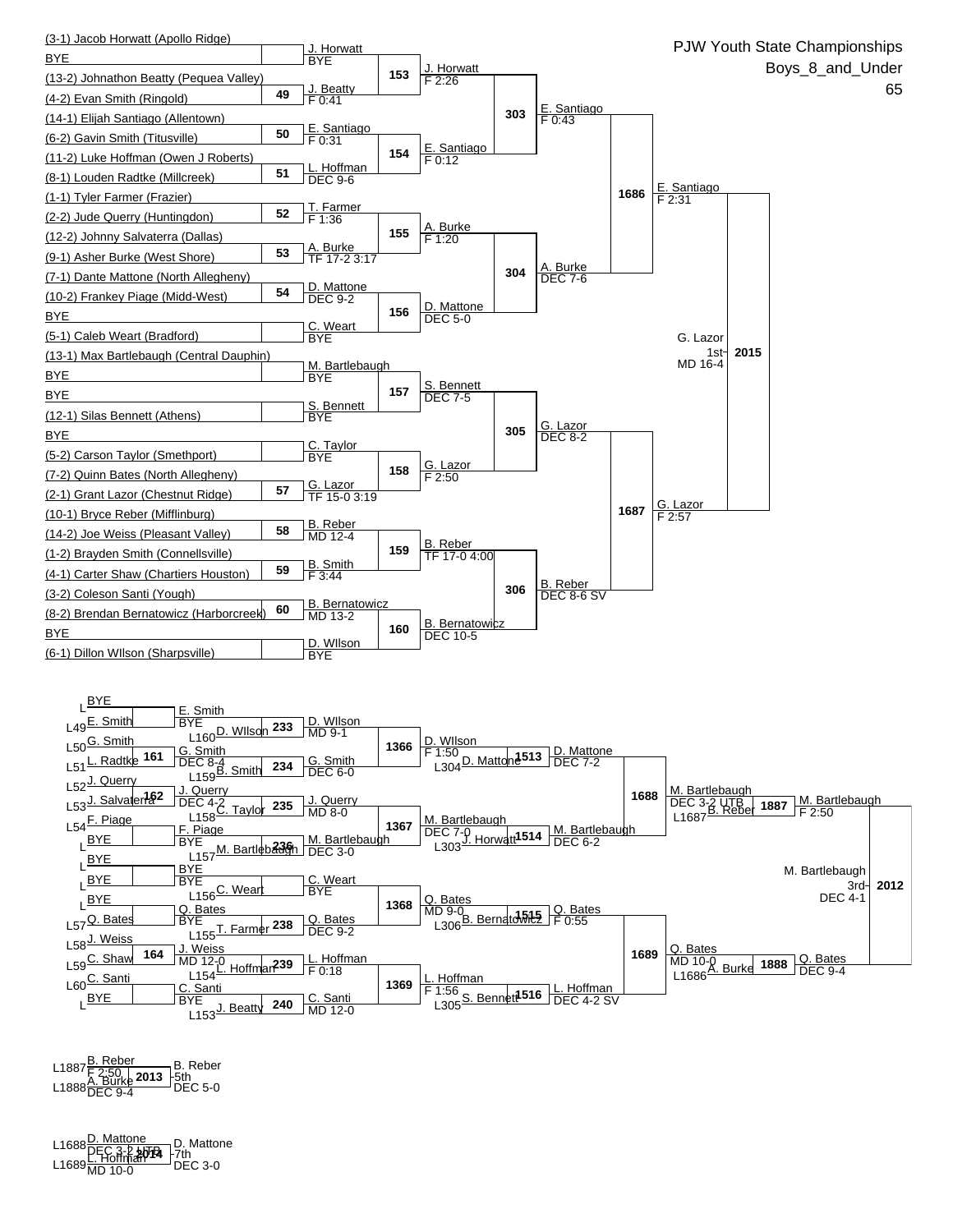

L1889<u><sup>I. Hertzler |</u> I. Hertz<br>L1890 S. Corcetti<sup>0</sup>17 -5th<br>L1890 DEC 9-3 F 1:29</u></sup> I. Hertzler

L1692 <mark>L. Haines</mark><br>MD 11-0 **2018** −7th<br>The Hanle **2018** −7th L1693<mark>F. Stanle¥<sup>018</sup> F</sub>/th<br>L1693<mark>F 1:10</mark> DEC 3-1</mark> L. Stanley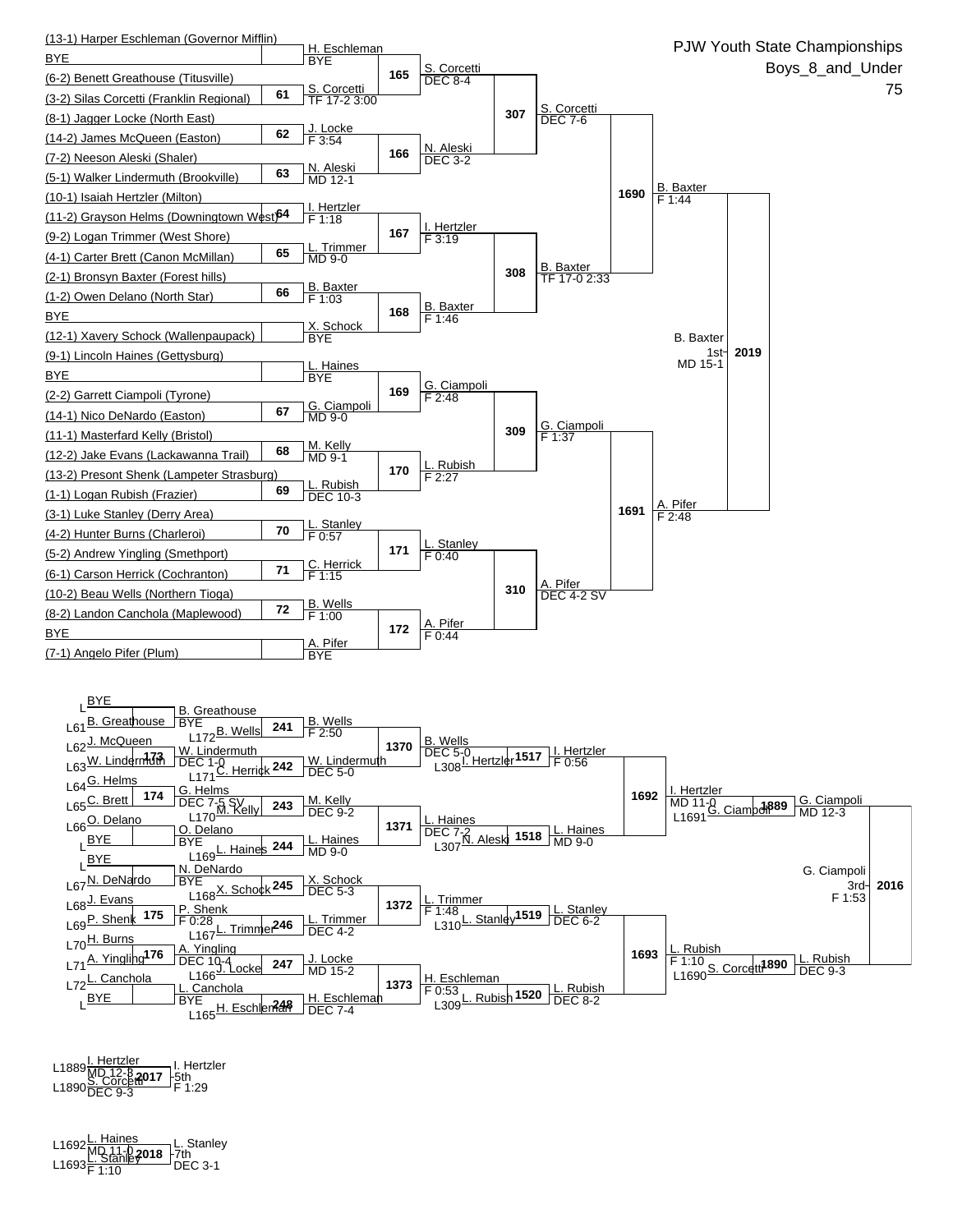

**2021** L1891J. Snyder F 0:43 L1892C. Kuzma F 1:35 DEC 3-1 C. Kuzma \_<del>l</del>5th<br>□DEC 3-1

L1696<u>E. Thomas</u><br>L1697<u>M. Wengrzynek</u> 7th<br>L1697<mark>F 1:23</mark> F 1:22 E. Thomas 7th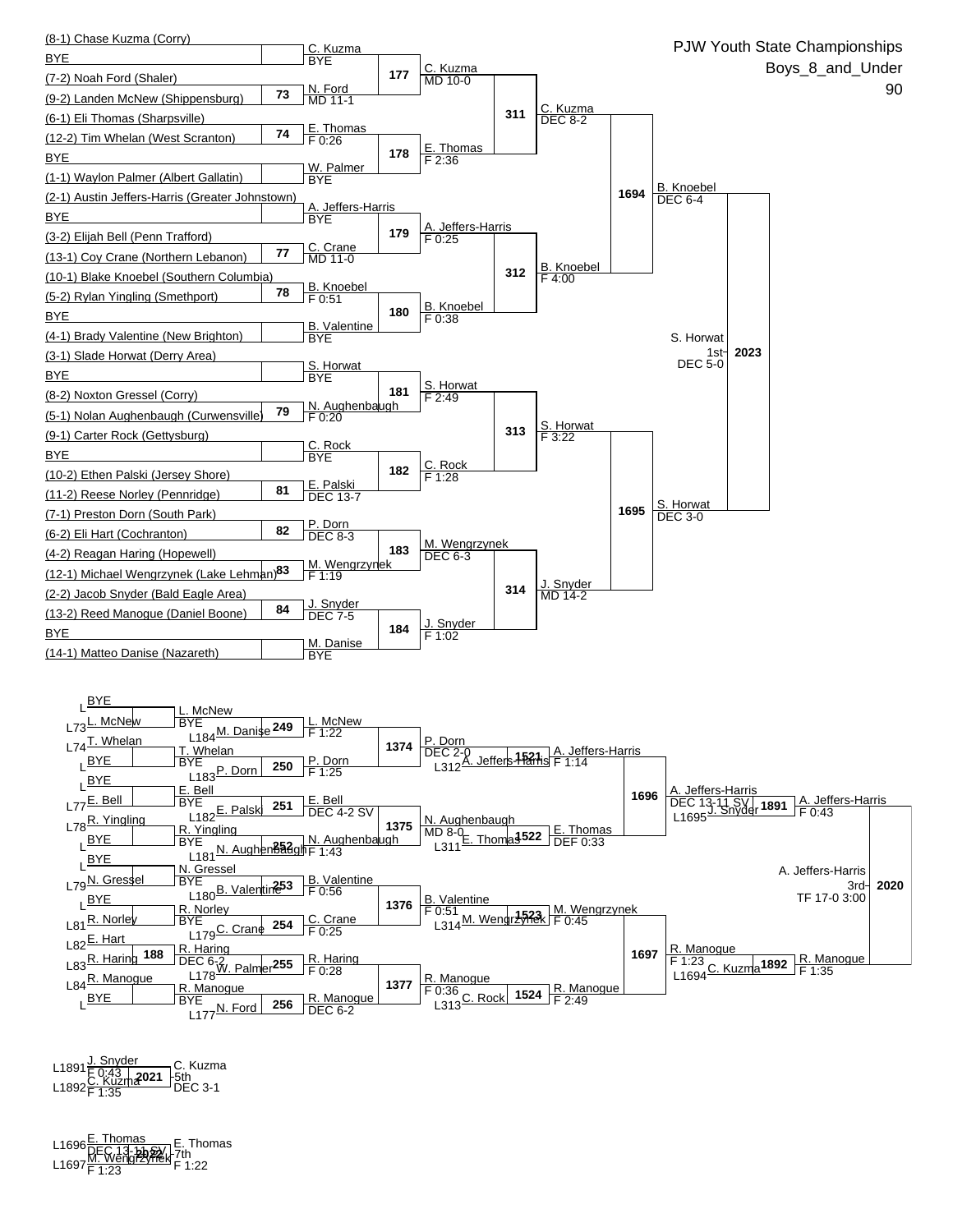

**2025** L1893C. McManus F 2:43 L1894L. Berry DEC 2-1 DEC 9-8 L. Berry 5th

L1700<u>Å. Ranson</u><br>L1701<u>J. Bowen</u>2026 - 7th<br>L1701 F 1:27 F 2:45 A. Ranson 7th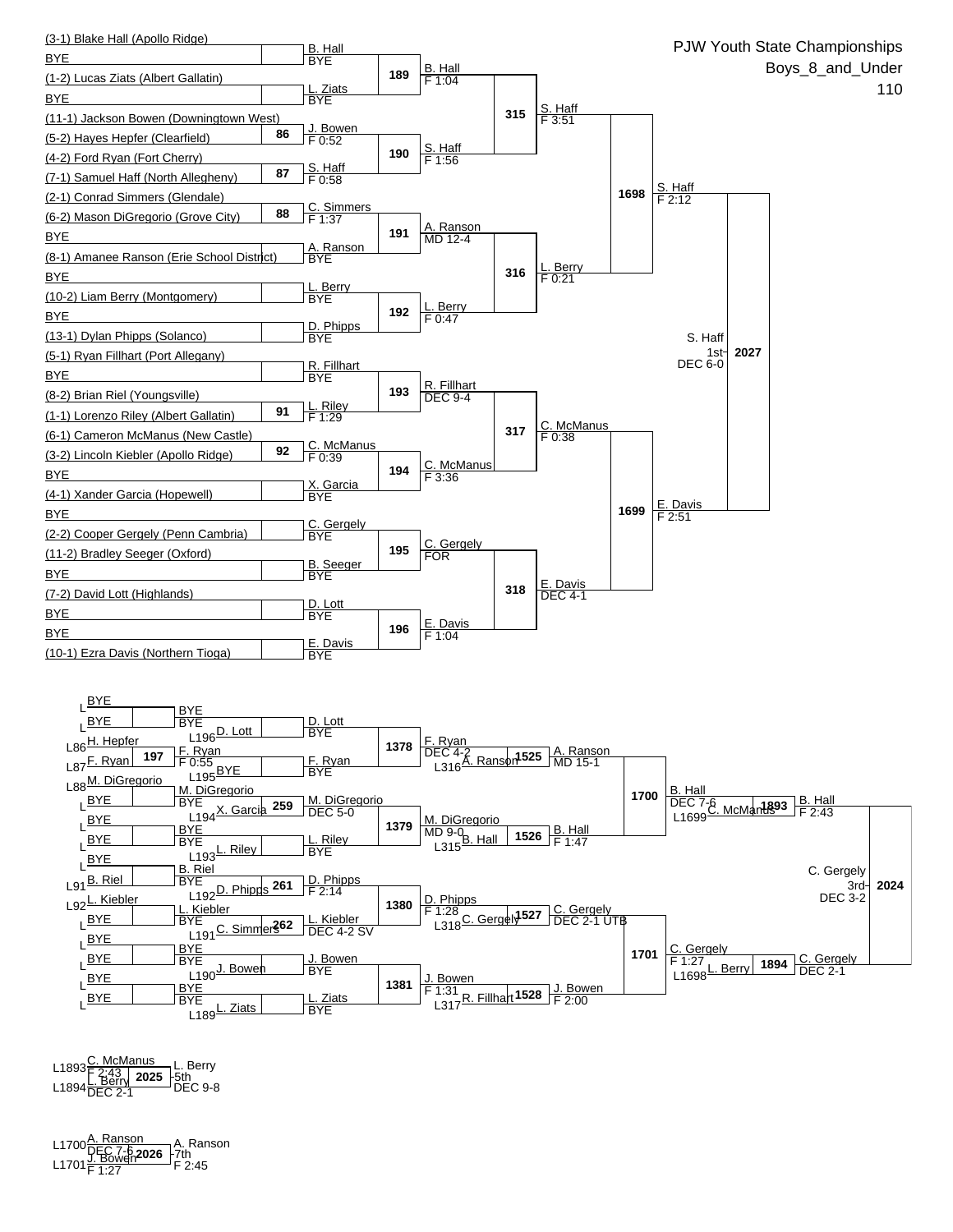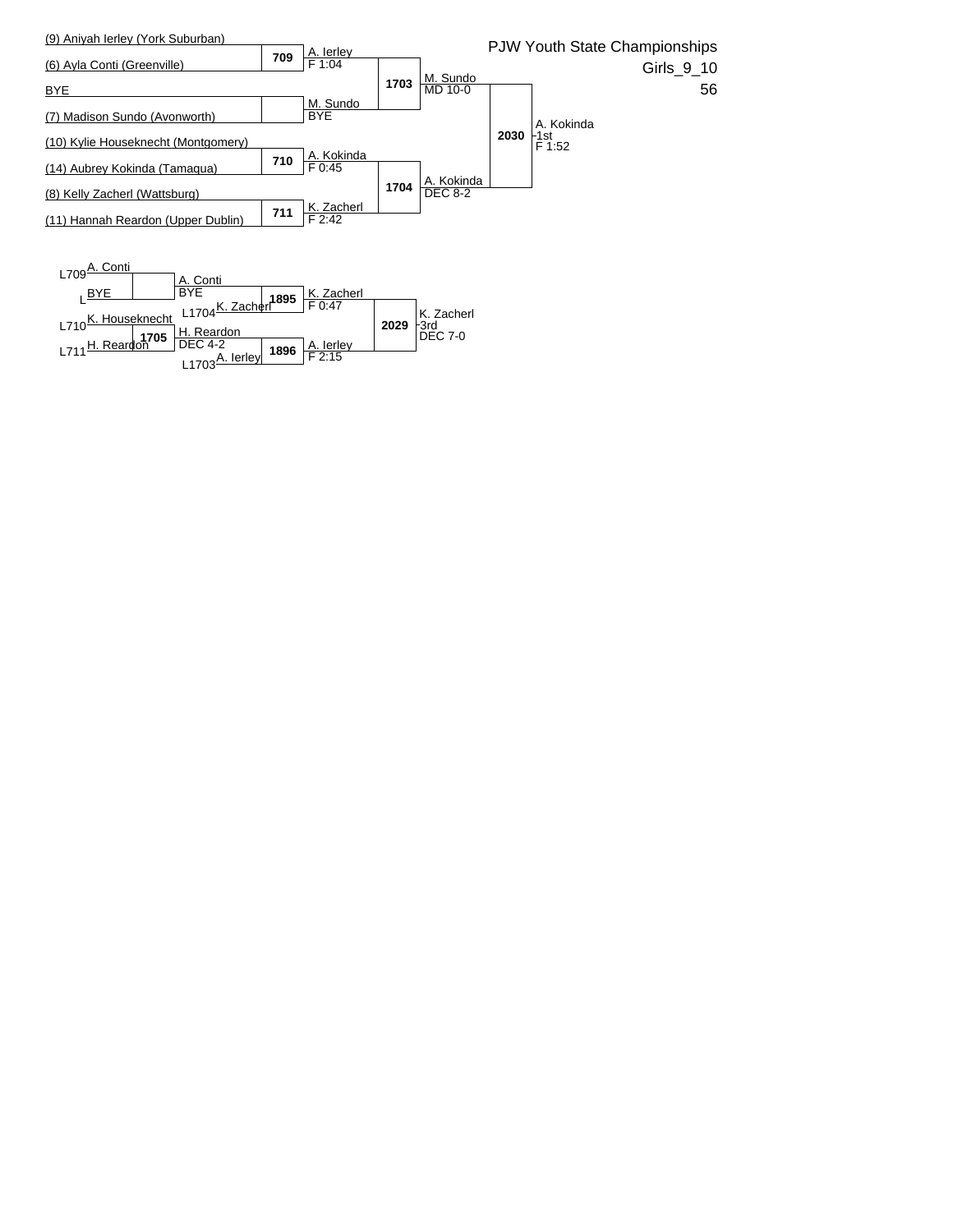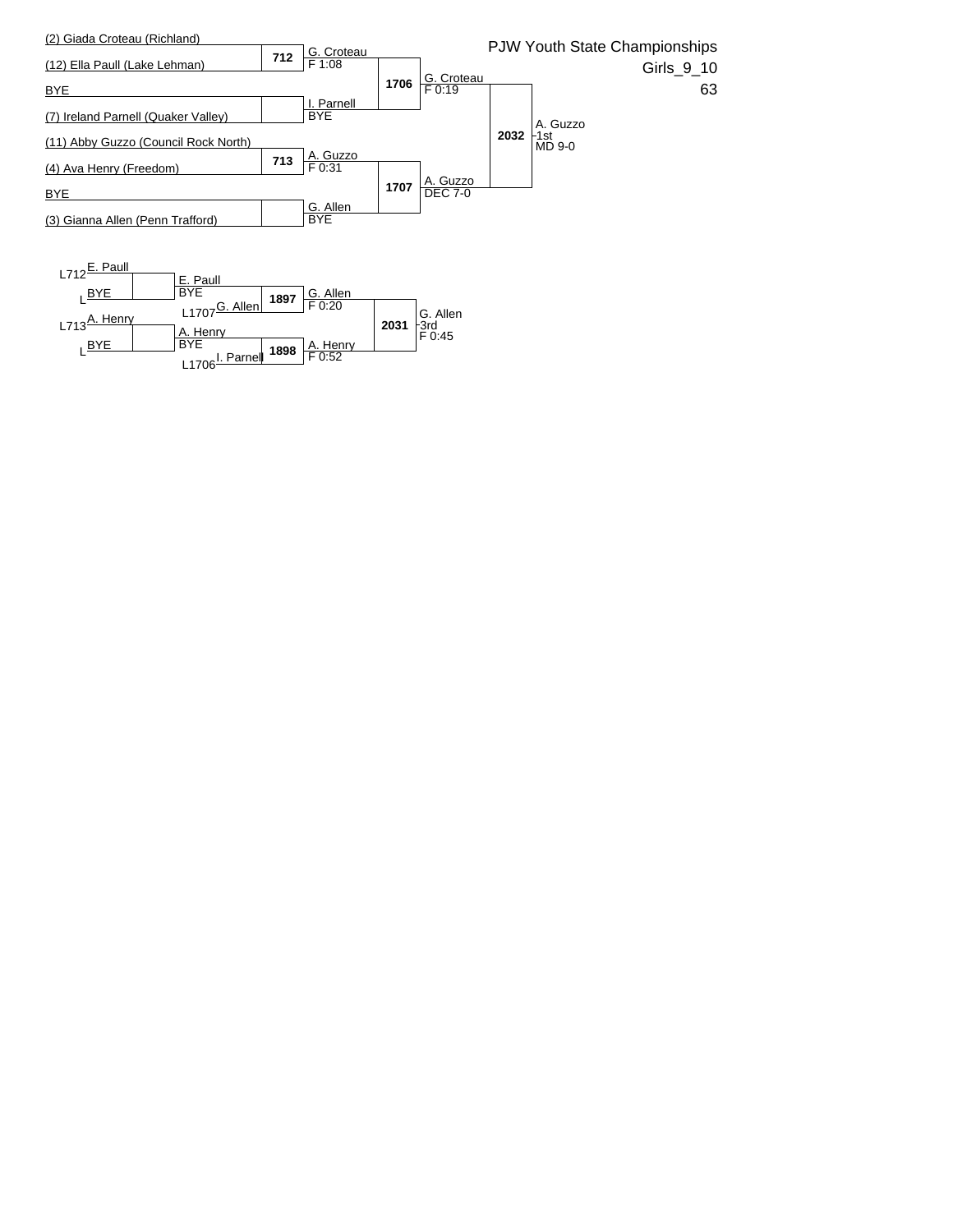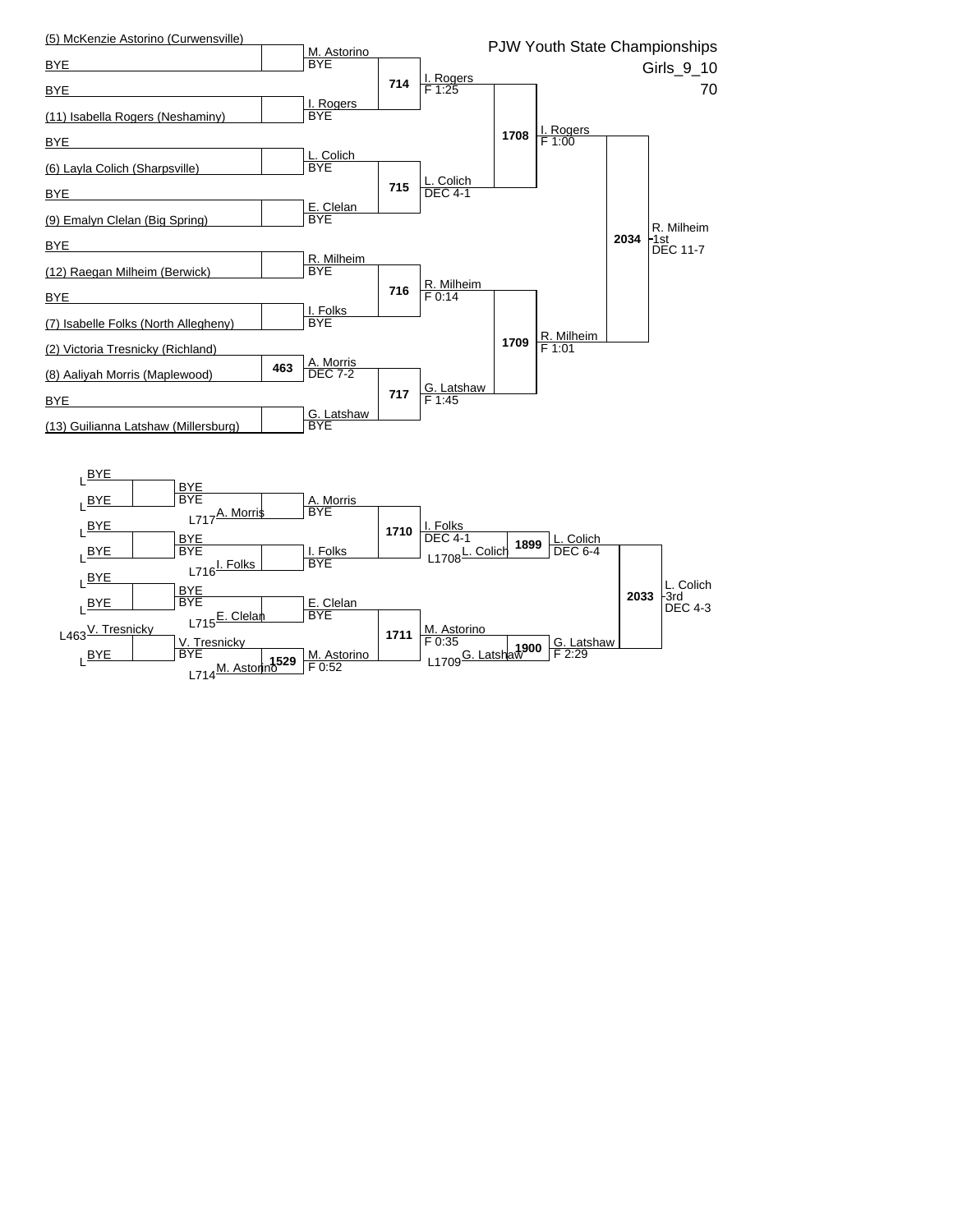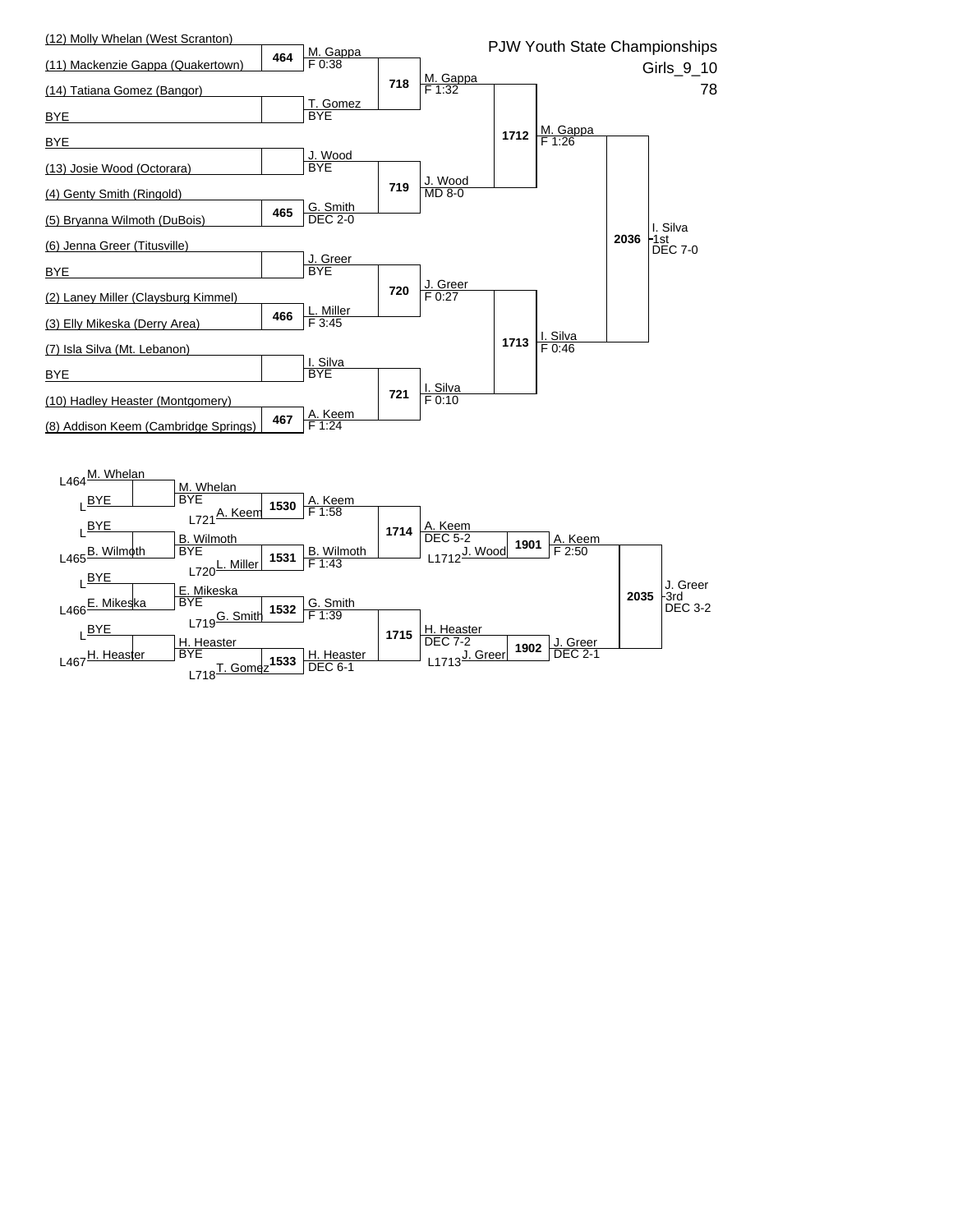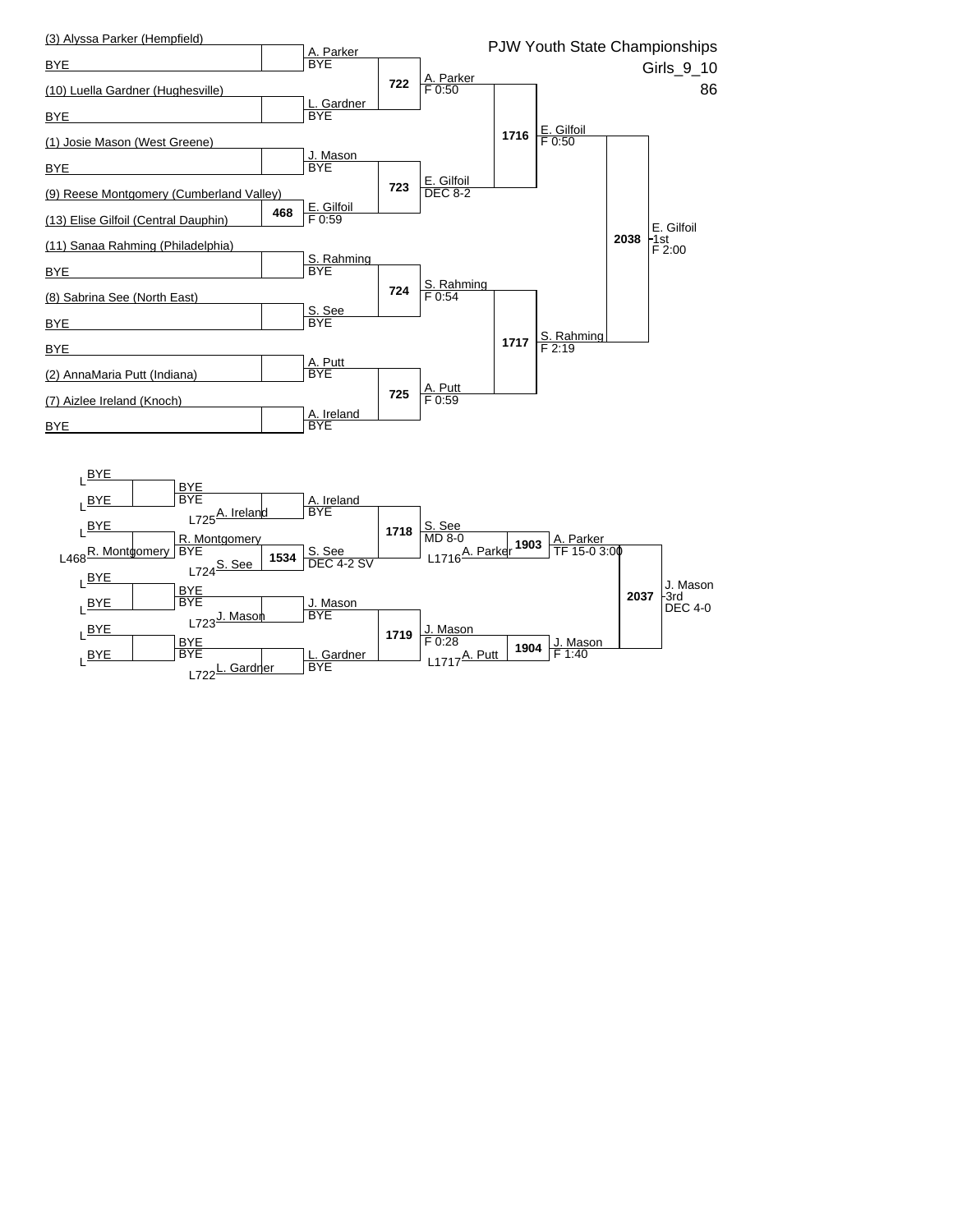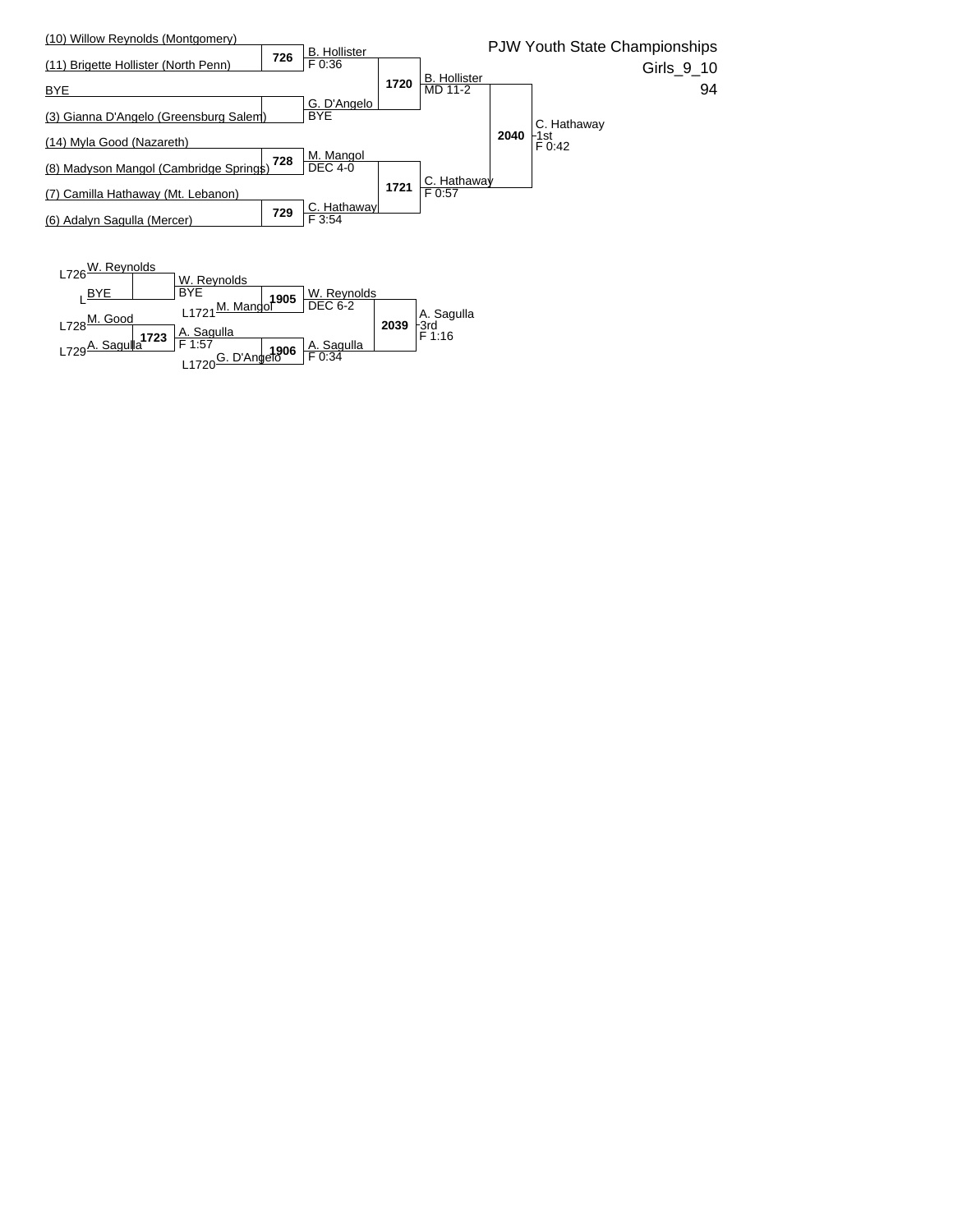

**2041** L1724P. Oberlin  $L$ 1725 $N$ . Sieminski F 0:10 P. Oberlin 3rd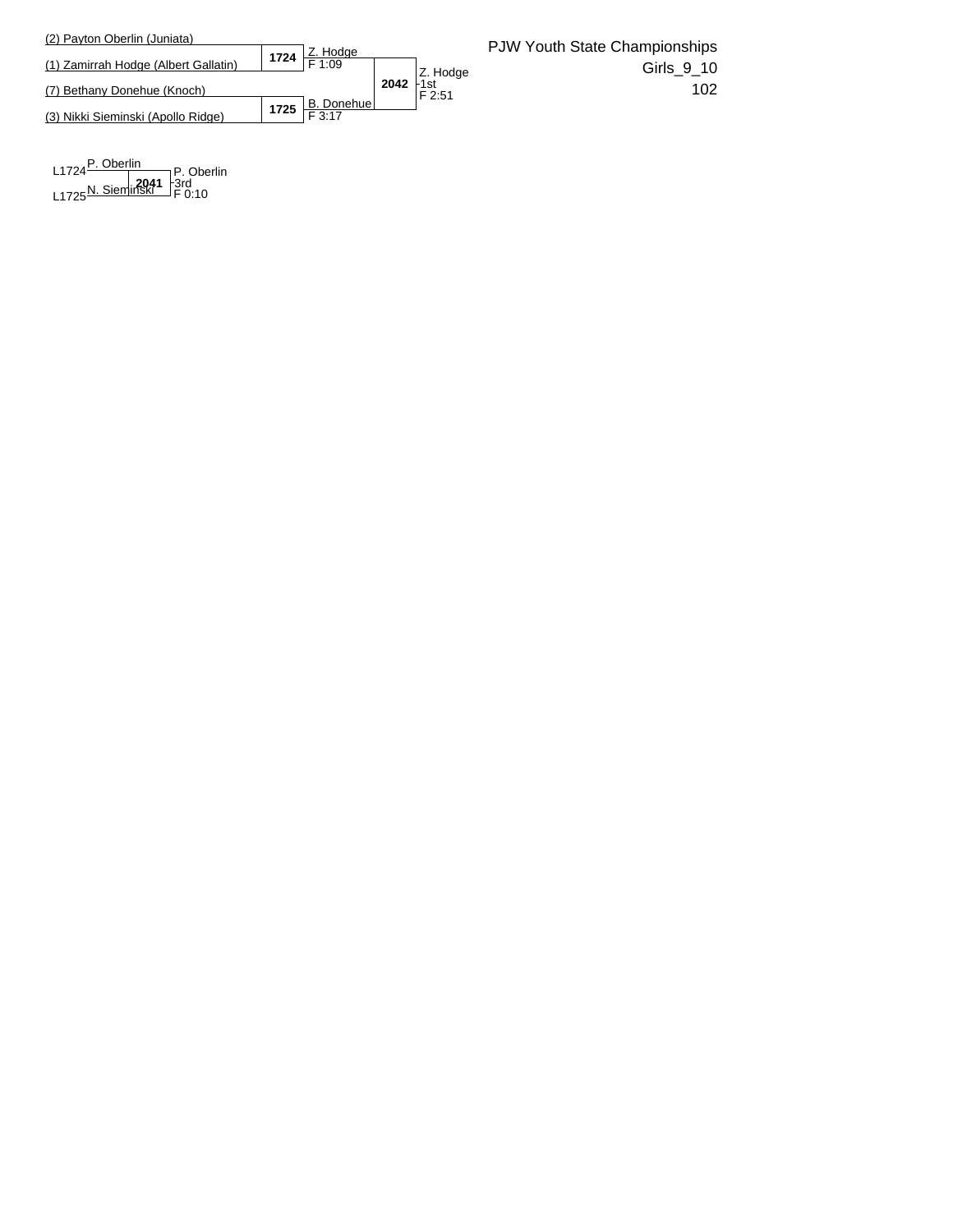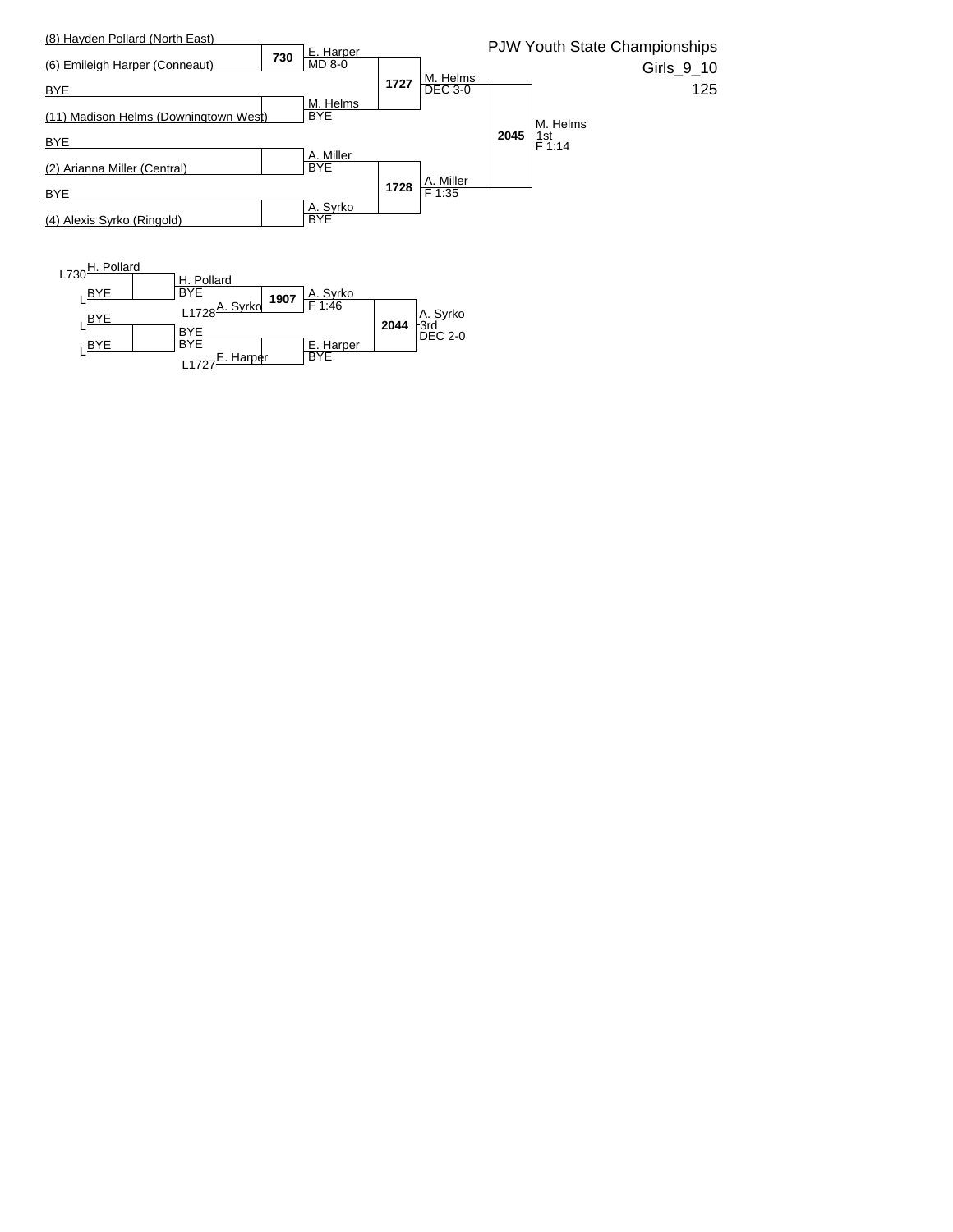

**2047** L1908J. Beegle DEC 5-0 L1909A. Hellyer DEC 6-0 DEC 2-0 A. Hellyer ├5th<br>└DEC 2-0

**2048** L1731F. Reba DEC 7-0 L1732J. Habel F 2:37 DEC 2-1 F. Reba  $\frac{1}{2}$ T<sup>th</sup><br>DEC 2-1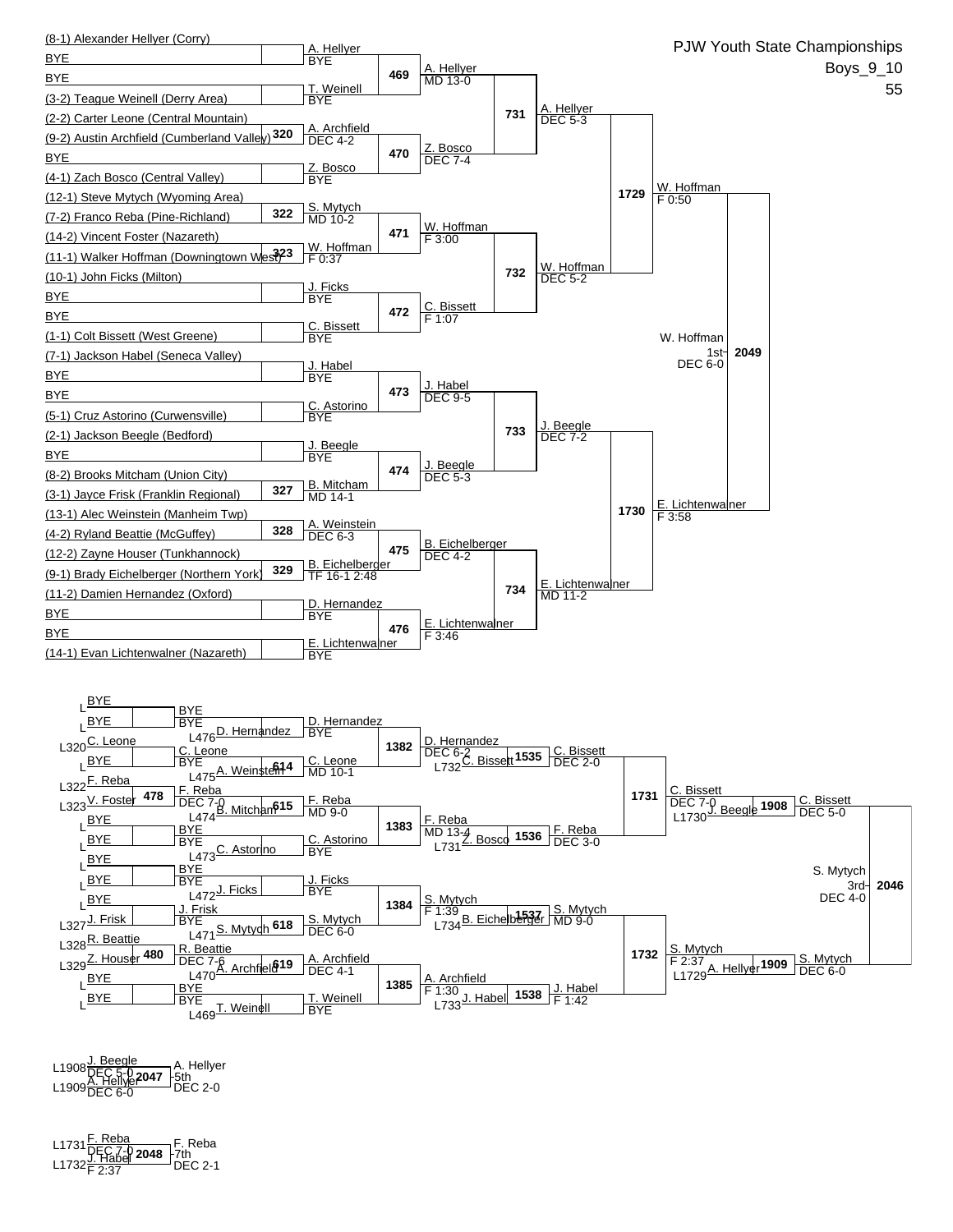

**2051** L1910C. Chambers F 2:55 L1911N. Desmond DEC 6-2 DEC 4-0 5th <sub>n</sub> N. Desmond

L1735<u>B. Beers</u><br>L1736 <u>REC 5-2**,2052** -</u>7th<br>L1736 DEC 5-3 MD 8-0 R. Schaffer -7th<br>- MD 8-0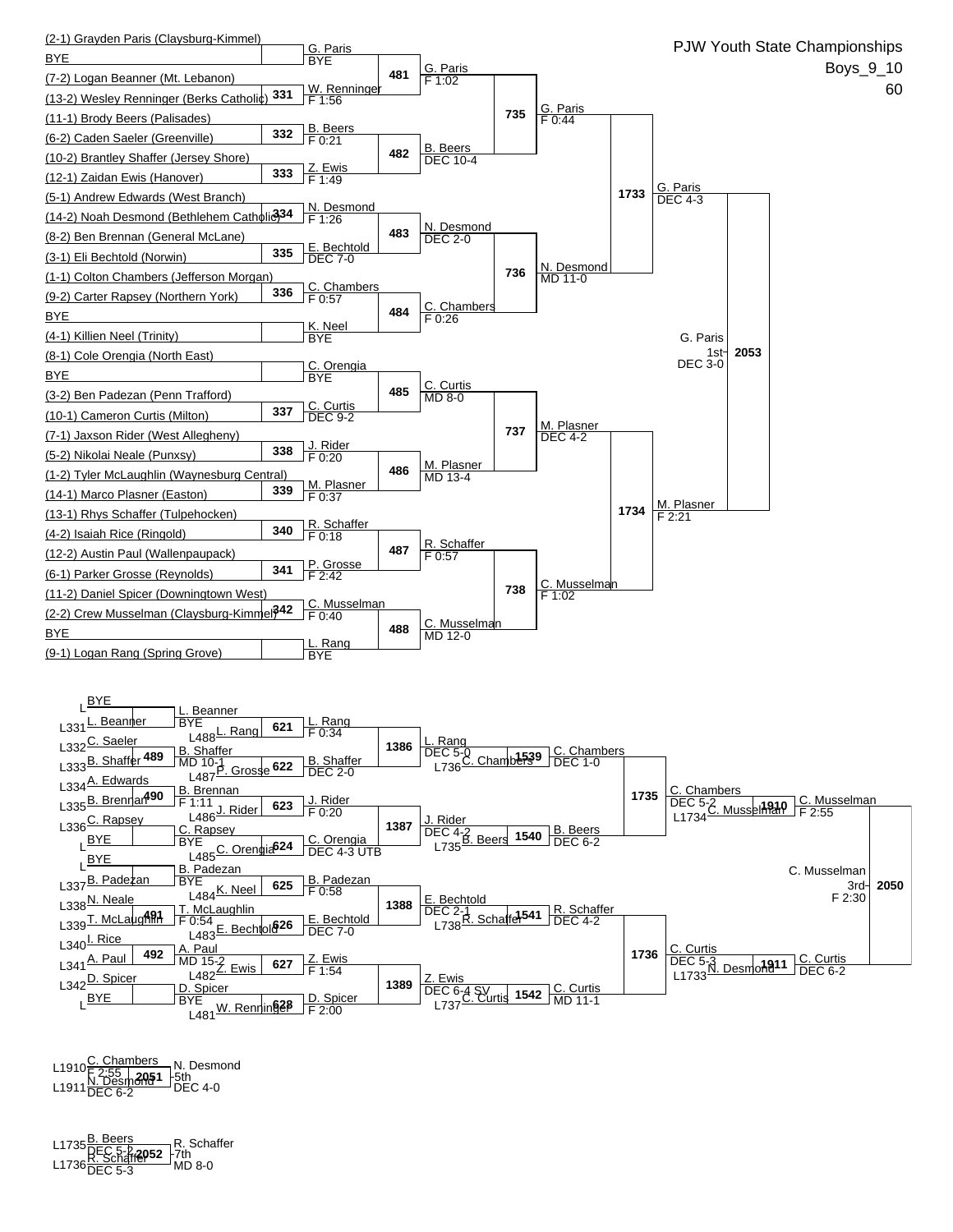

**2055** L1912F. Fourspring DEC 3-2 L1913K. Kanaskie DEC 1-0 UTB DEC 4-3 K. Kanaskie 5th

L1739 <u>J. Christman</u><br>L1740 <u>J. Sparks</u> 2056 - 7th<br>L1740 MD 9-0 F 0:42 J. Christman 7th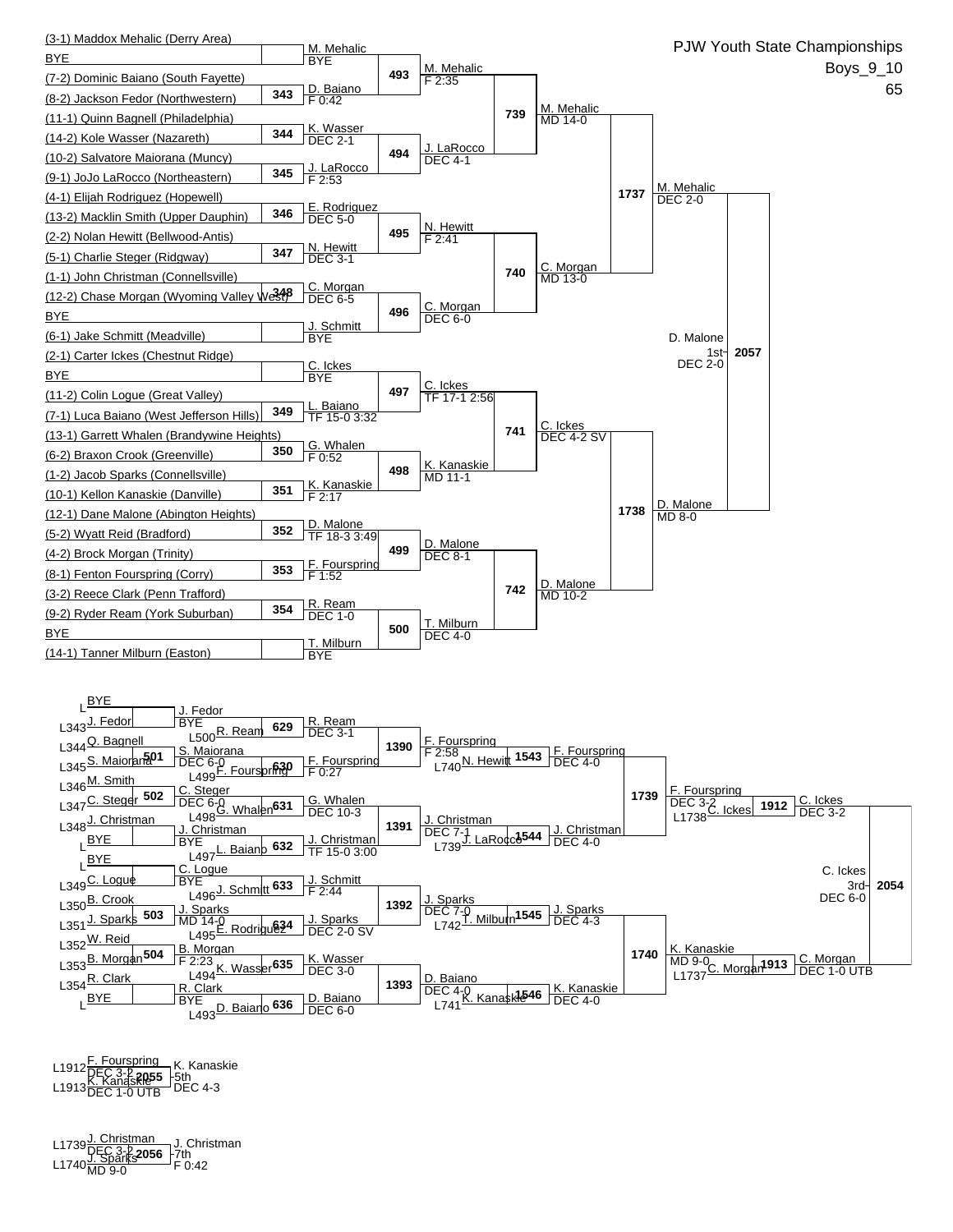

L1914 <u>M. Harrington</u><br>DEC 6-4 **2059** - 5th<br>L1915 DEC 3-0 DEC 1-0 M. Harrington 5th

L1743<u>T. Wisniewski</u><br>L1744 <mark>DEC 6-0 **2060** F7th<br>L1744 DEC 4-0 DEC 2-0</mark> T. Wisniewski 7th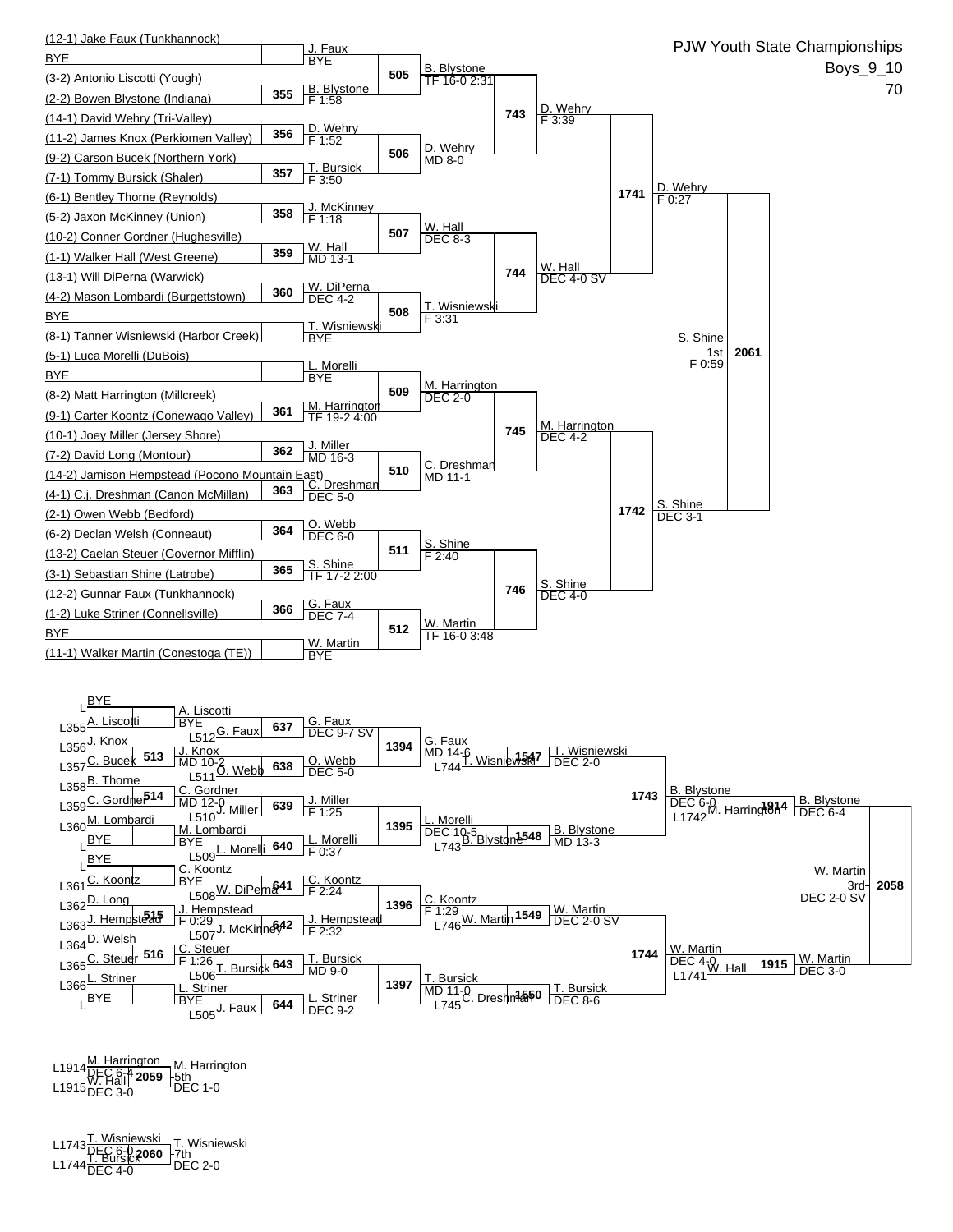

L1916 <u>J. Famularo</u><br>L1916 DEC 2-0 **SV63** - 5th<br>L1917 DEC 7-0 DEC 2-0 C. Kocher 5th

L1747 <mark>T. Willis</mark><br>L1748 <u>G. Dickur</u> 1064 - 7th<br>L1748 DEC 4-0 F 0:31 G. Dickun 7th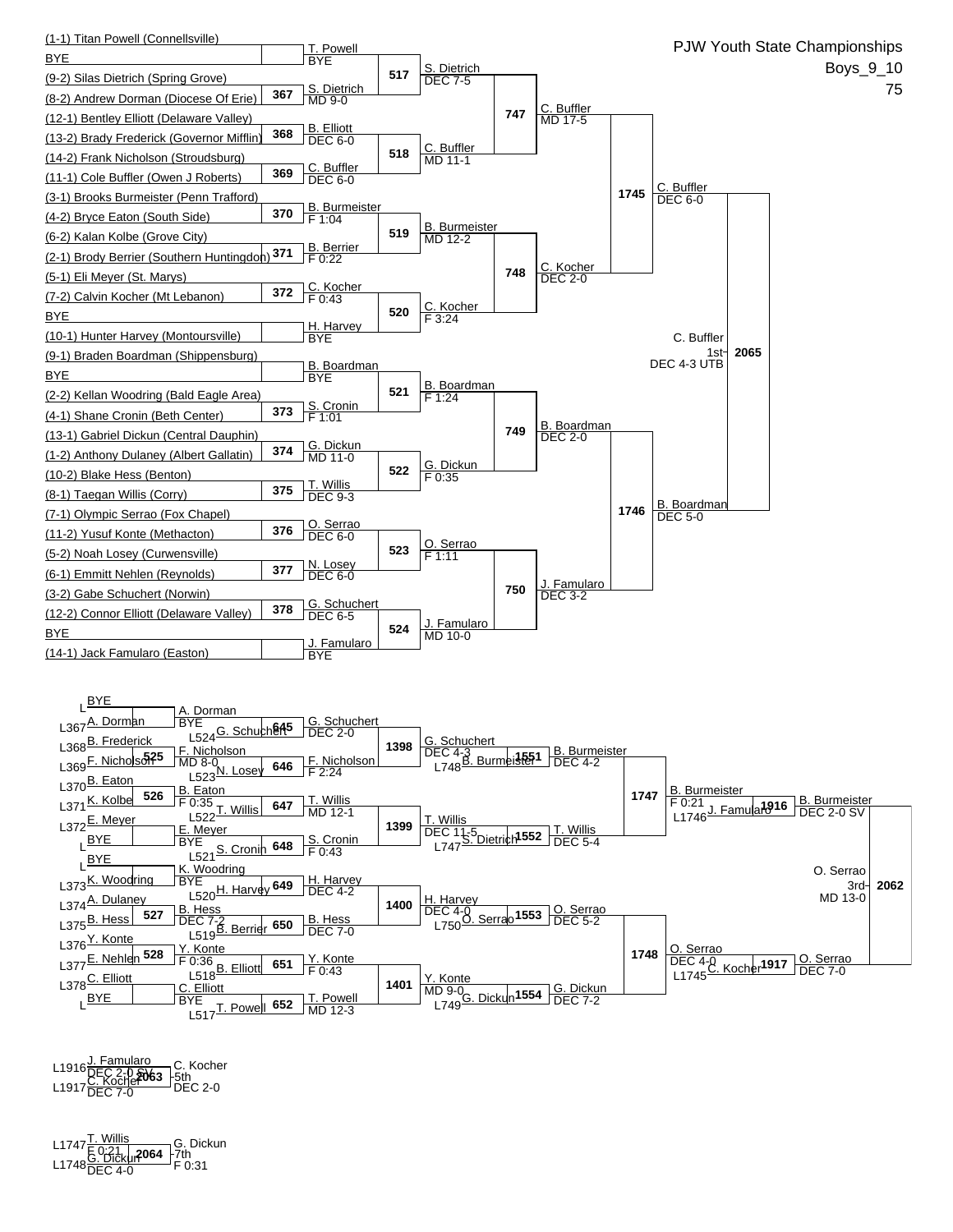

**2067** L1918C. Brown DEC 8-1 L1919A. Jackson DEC 9-2 DEC 6-0 A. Jackson \_<del>l</del>5th<br>□DEC 6-0

**2068** L1751C. Harter DEC 5-0 L1752T. Norman F 0:26 DEC 2-0 C. Harter 7th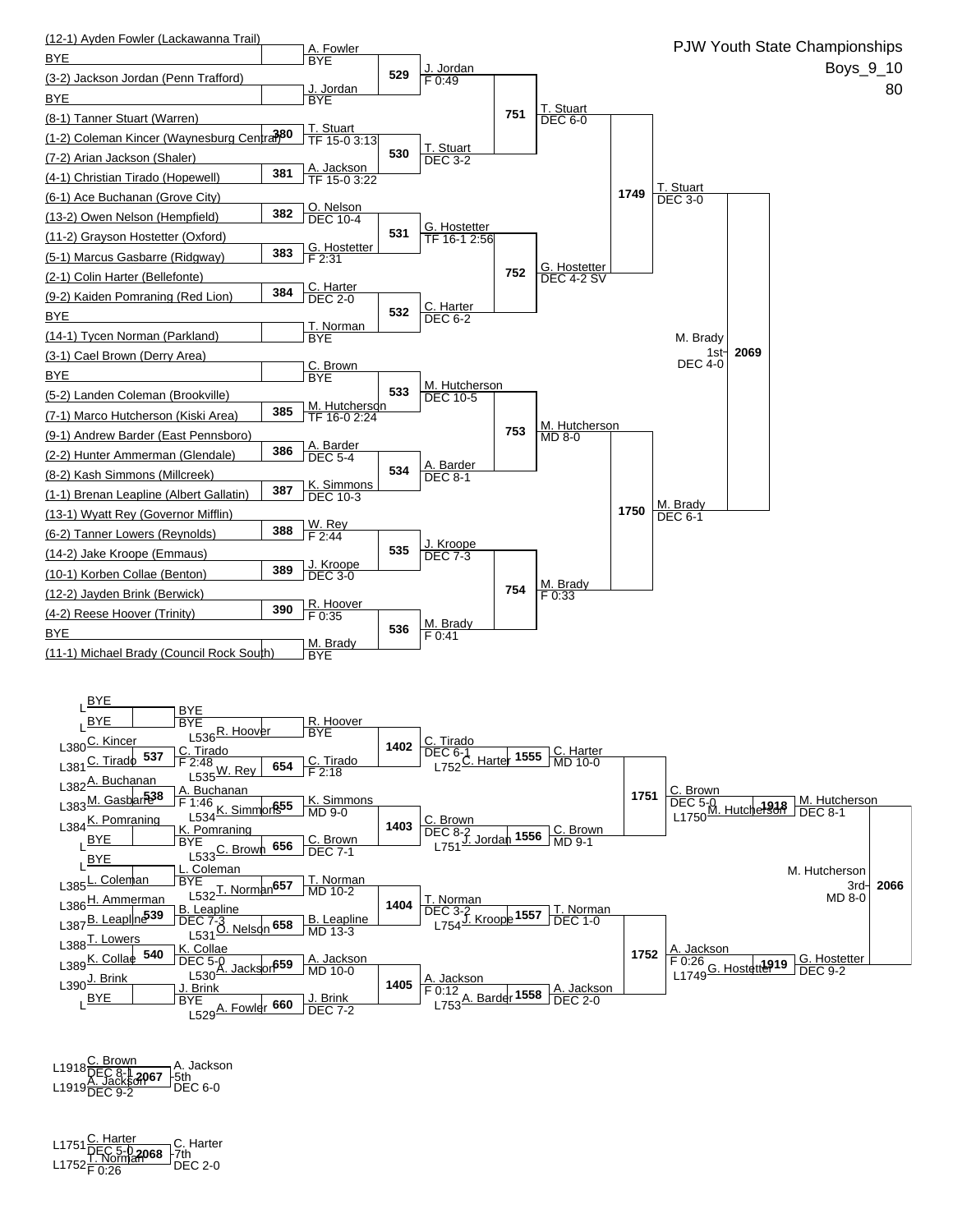

L1920<u>J. Wasnieski</u><br>L1920 <mark>DEC 7-0 2071</mark> -5th<br>L1921 DEC 6-2 DEC 2-0 M. Trumpie 5th

L1755<u>J. Lawrence J</u>. Lawren<br><u>DEC 9-4</u> 2072 -7th<br>L1756 MD 9-0 DEC 2-0 J. Lawrence 7th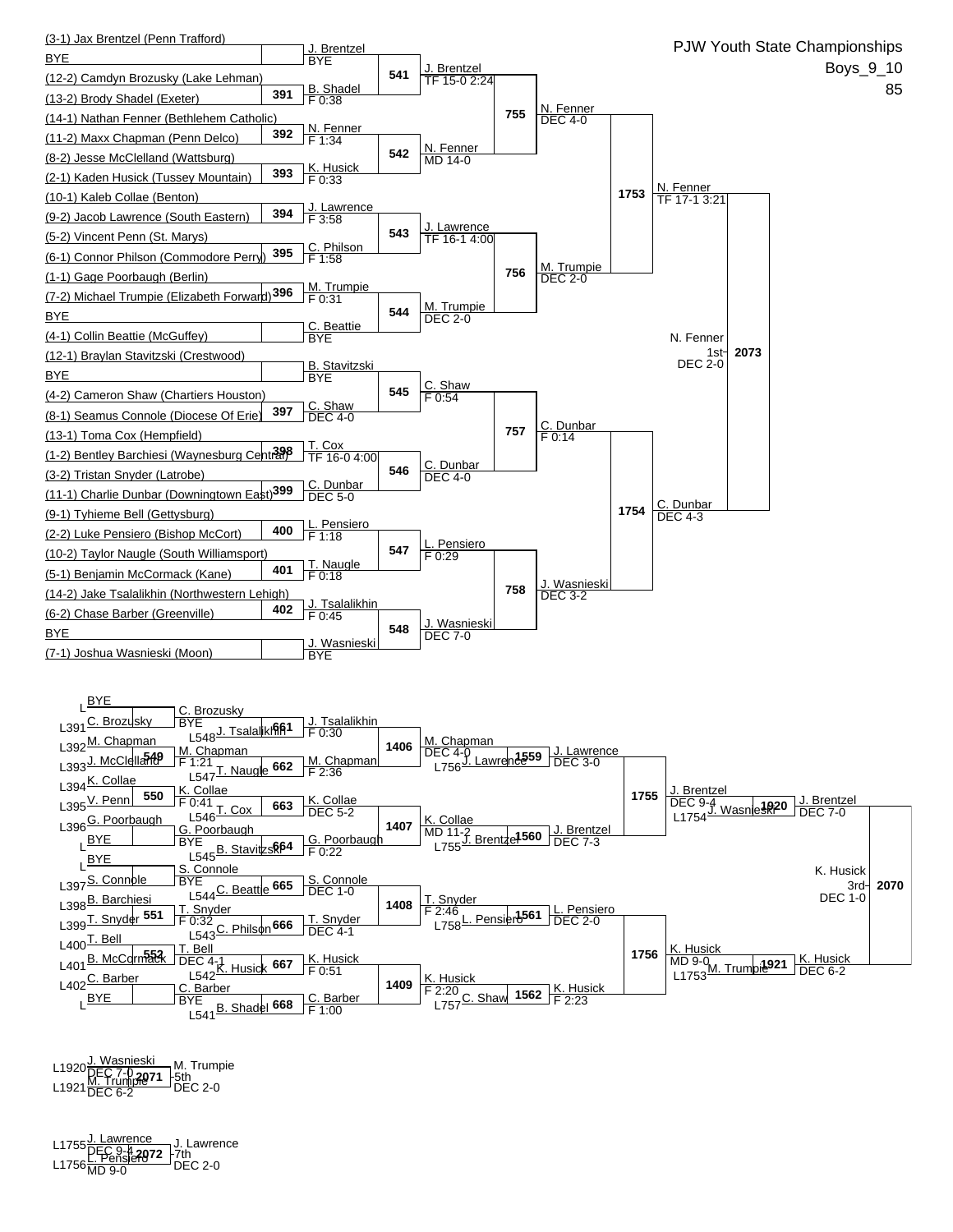

L1922<u>S. Kline</u><br>L1923 <mark>DEC 5-0 **2075** -</mark>5th<br>L1923 DEC 5-2 F 0:17 C. Spells

L1759 <u>J. Salvaterra</u><br>En En 2:20 | **2076** | 7th<br>L1760 DEC 4-2 DEC 3-1 M. Glass 7th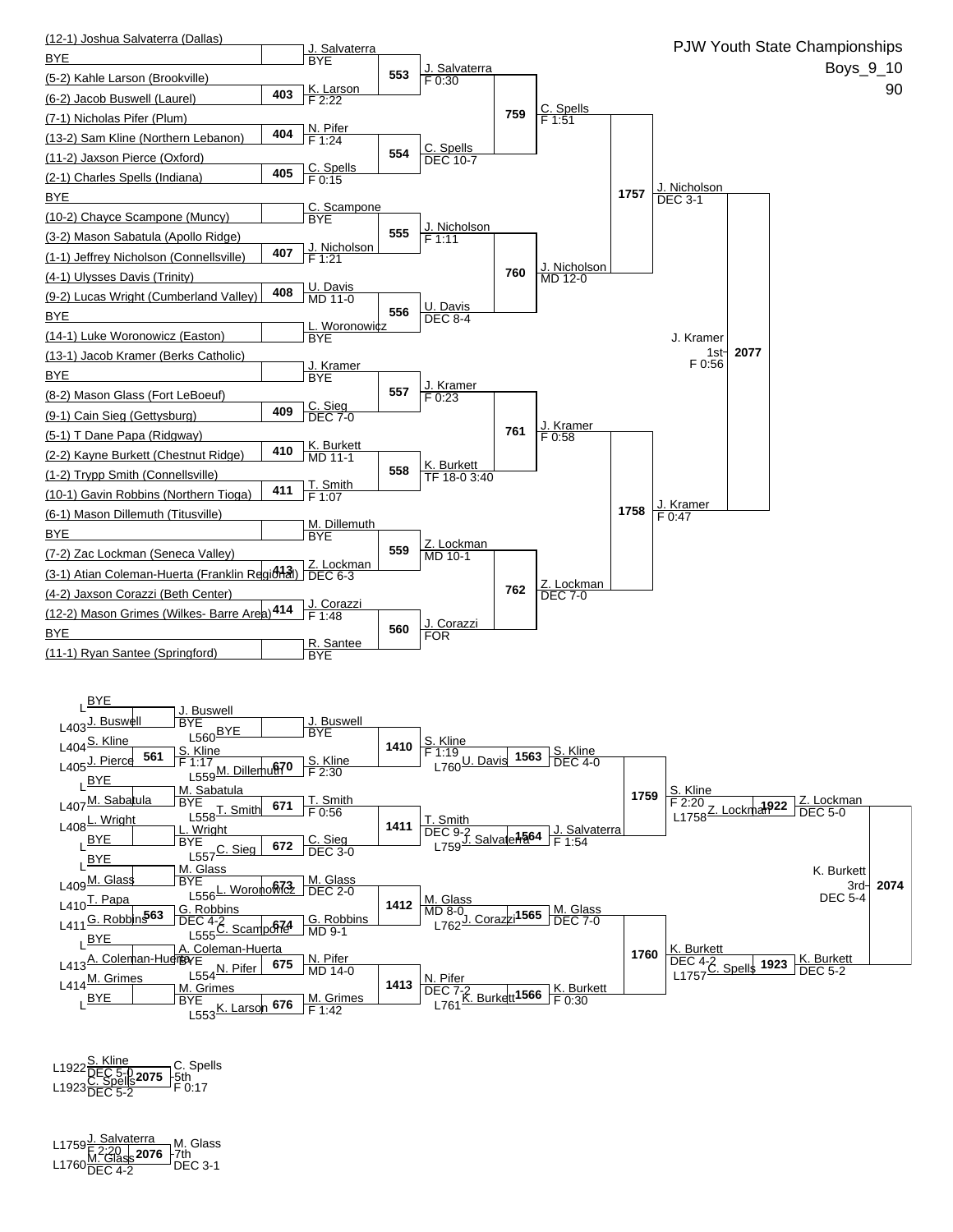

L1924 B. Murphy<br>DEC 2-1, **2079** L1925<del>J. Perkey 2079</del> Forn<br>L1925 DEC 4-0 MD 8-0 J. Perkey \_<sup>|-5th</sup><br>⊃MD 8-0

L1763<u>L. Koehler \_\_\_</u>\_\_ L. Koeh<br>L1764<u>A. Radjabov</u>80 -7th<br>L1764<mark>F 1:54 F 1:1</mark>9 L. Koehler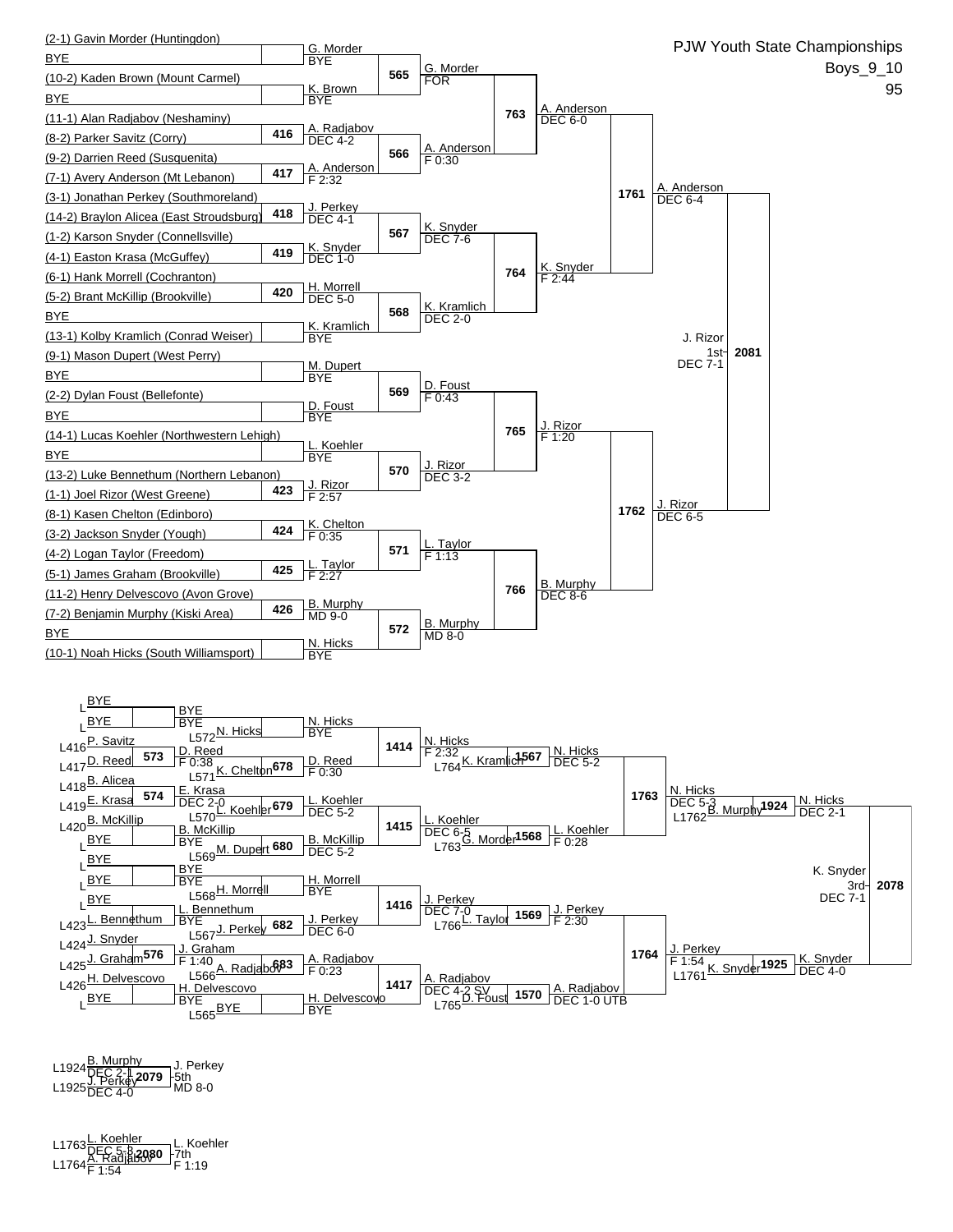

**2083** L1926C. Havers DEC 5-1 L1927C. Melvin MD 12-2 TF 17-0 2:41 C. Havers 5th

L1767<u>D. Schnader</u> – M. Baile<br>L1768<u>M. Bailey</u>2084 – 7th<br>L1768<sub>MD 9-1</sub> – F 1:18 M. Bailey 7th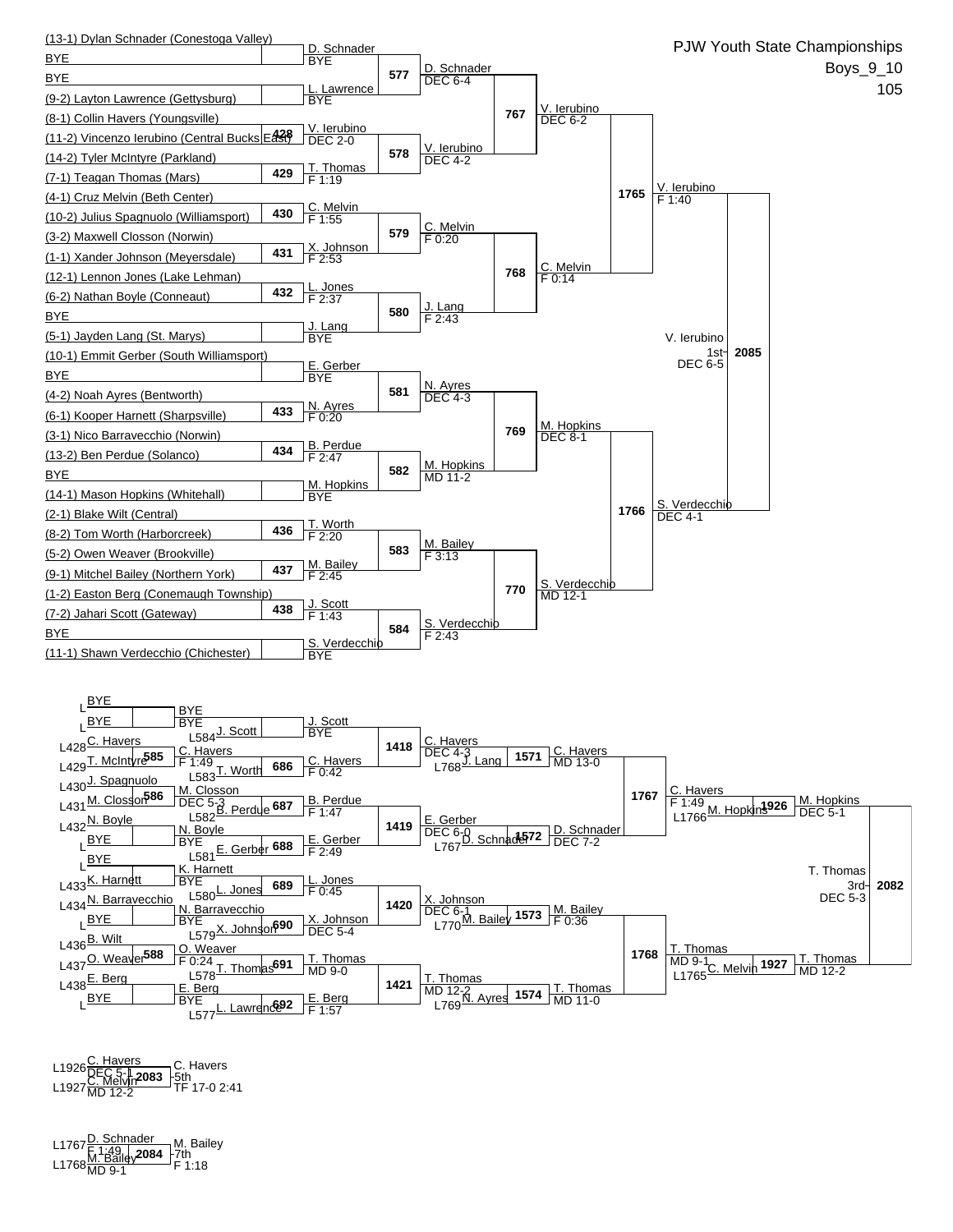

L1928<u>B. Nickerson</u><br>L1929<u>G. Goe**tt2087** - 5th<br>L1929 DEC 4-2 SV - F 1:15</u> B. Nickerson

**2088** L1771B. Lehman F 1:54 L1772J. Regan DEC 4-1 DEC 4-2 J. Regan 7th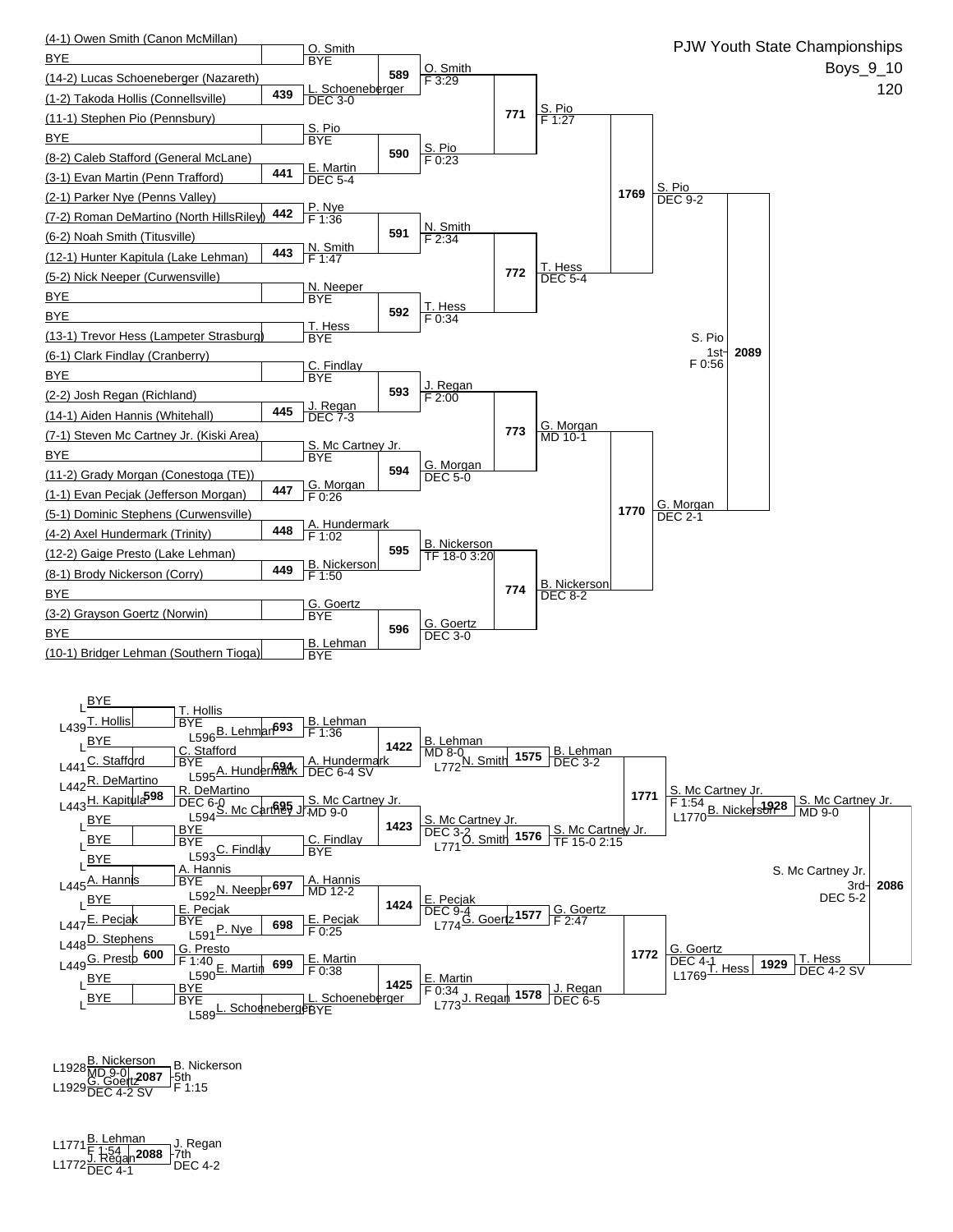

L1930<u>A. Kolesar —</u> A. Kole<br>L1931<u>C. Vaughan</u>91 -5th<br>L1931 F 0:53 F 0:57 A. Kolesar ]−5th<br>- F 0:57

L1775 <mark>R. Nemeth </mark> M. Lang<br>E<u>. 2:36 **R. Lang 2092** F7th<br>L1776 F 1:40 F 4:30 UTB</u> M. Lang 7th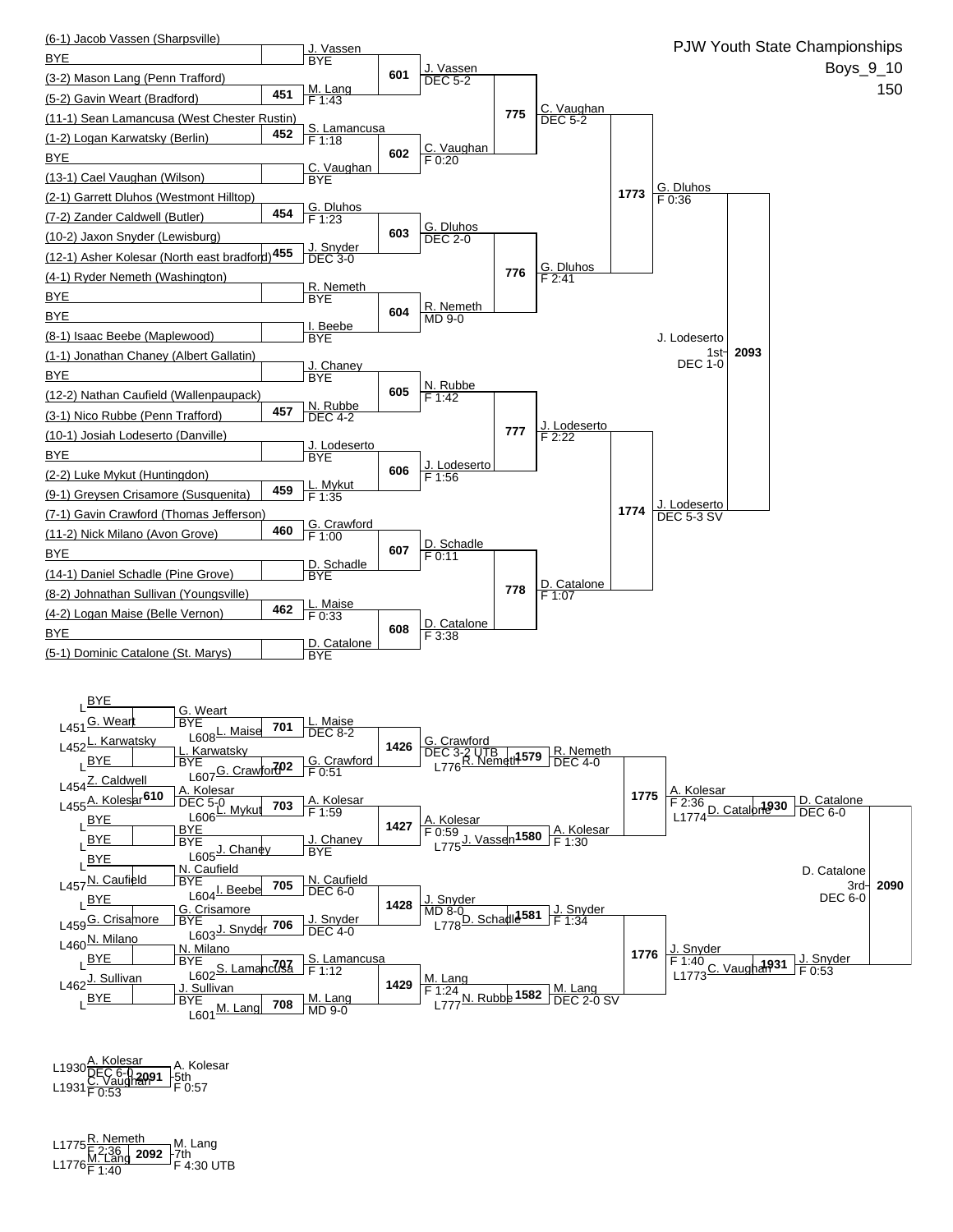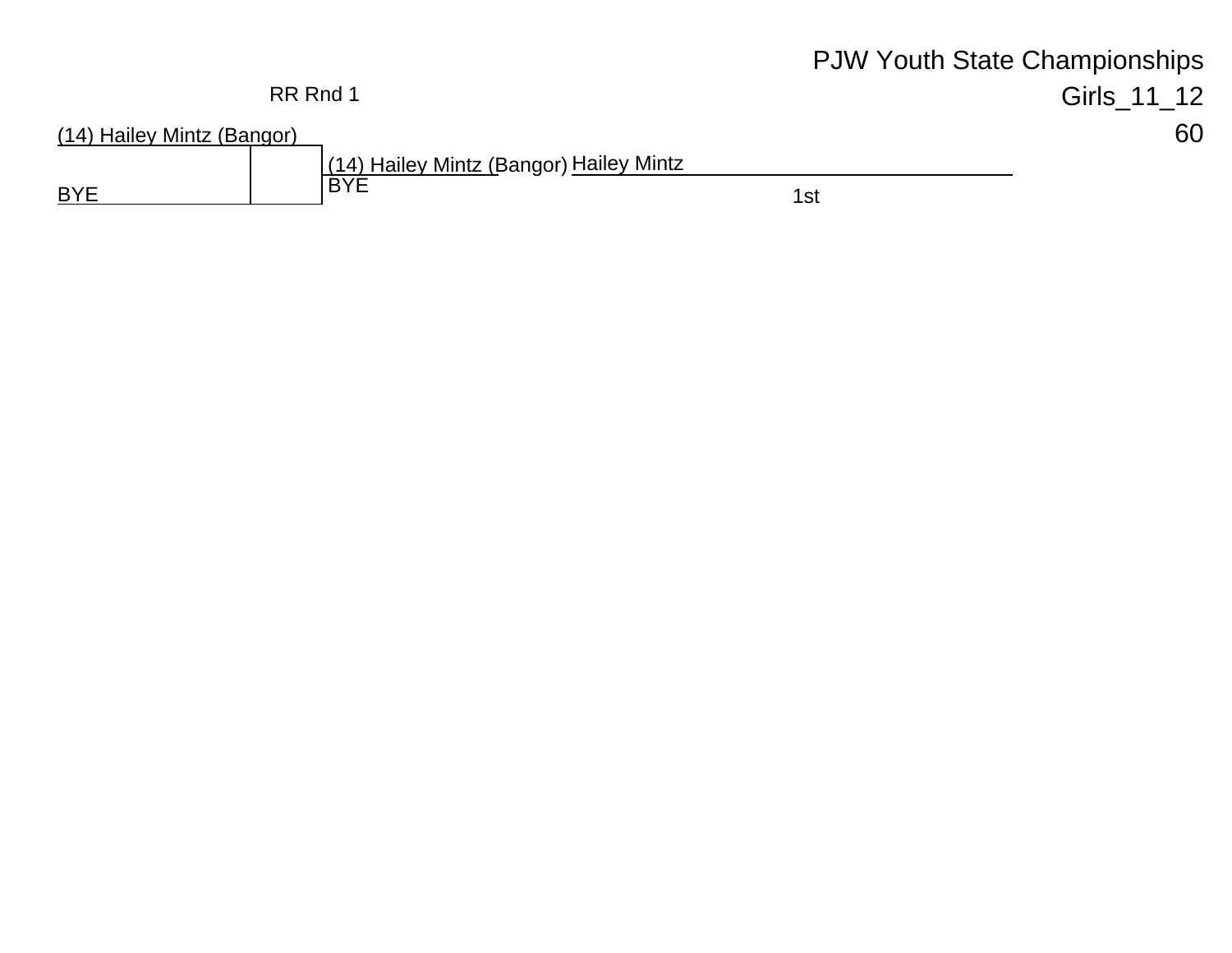

**1933 M. Wood** 

BYE

L1778<sup>M. Wood</sup>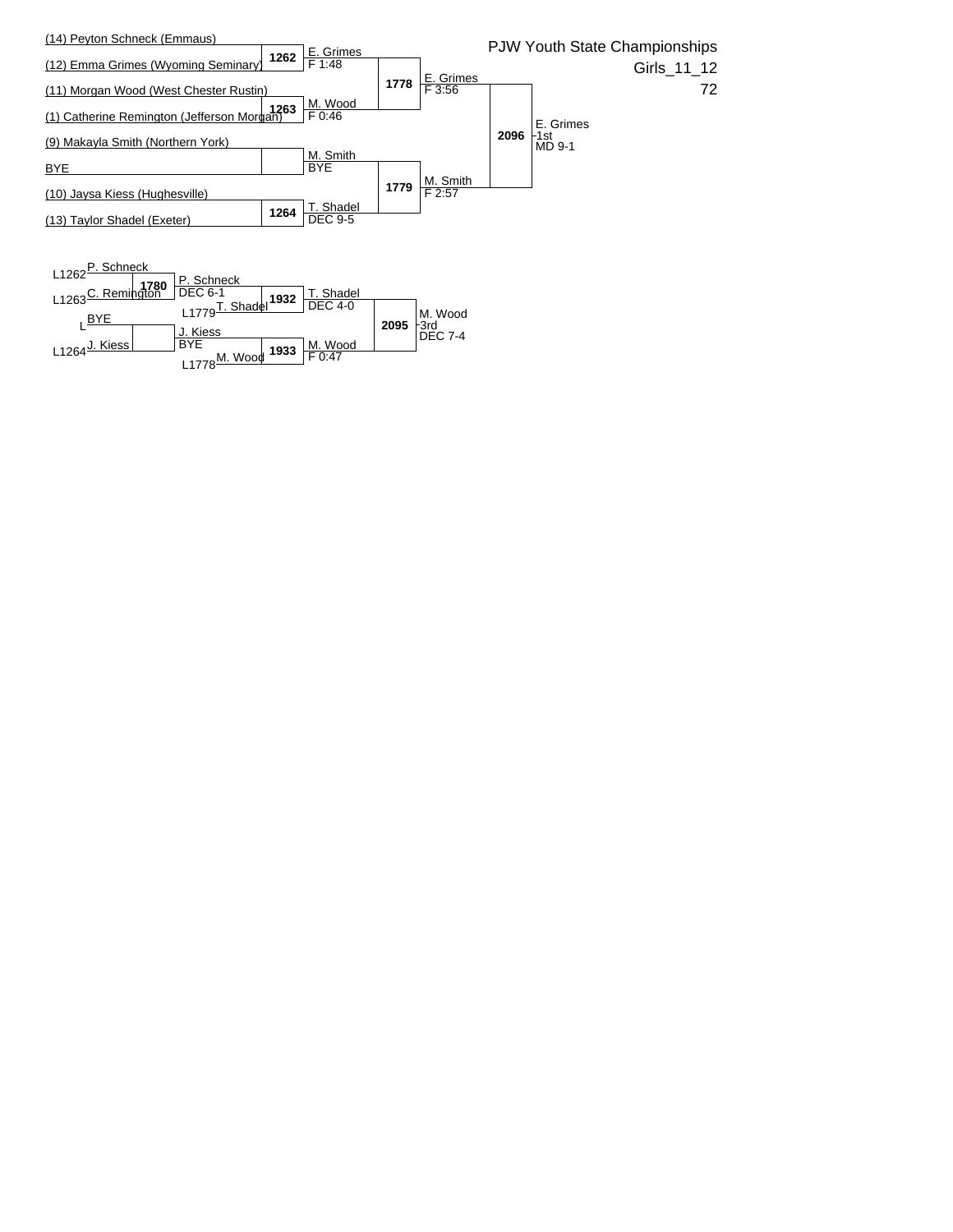

L1781<sup>M. Hultsl</sup>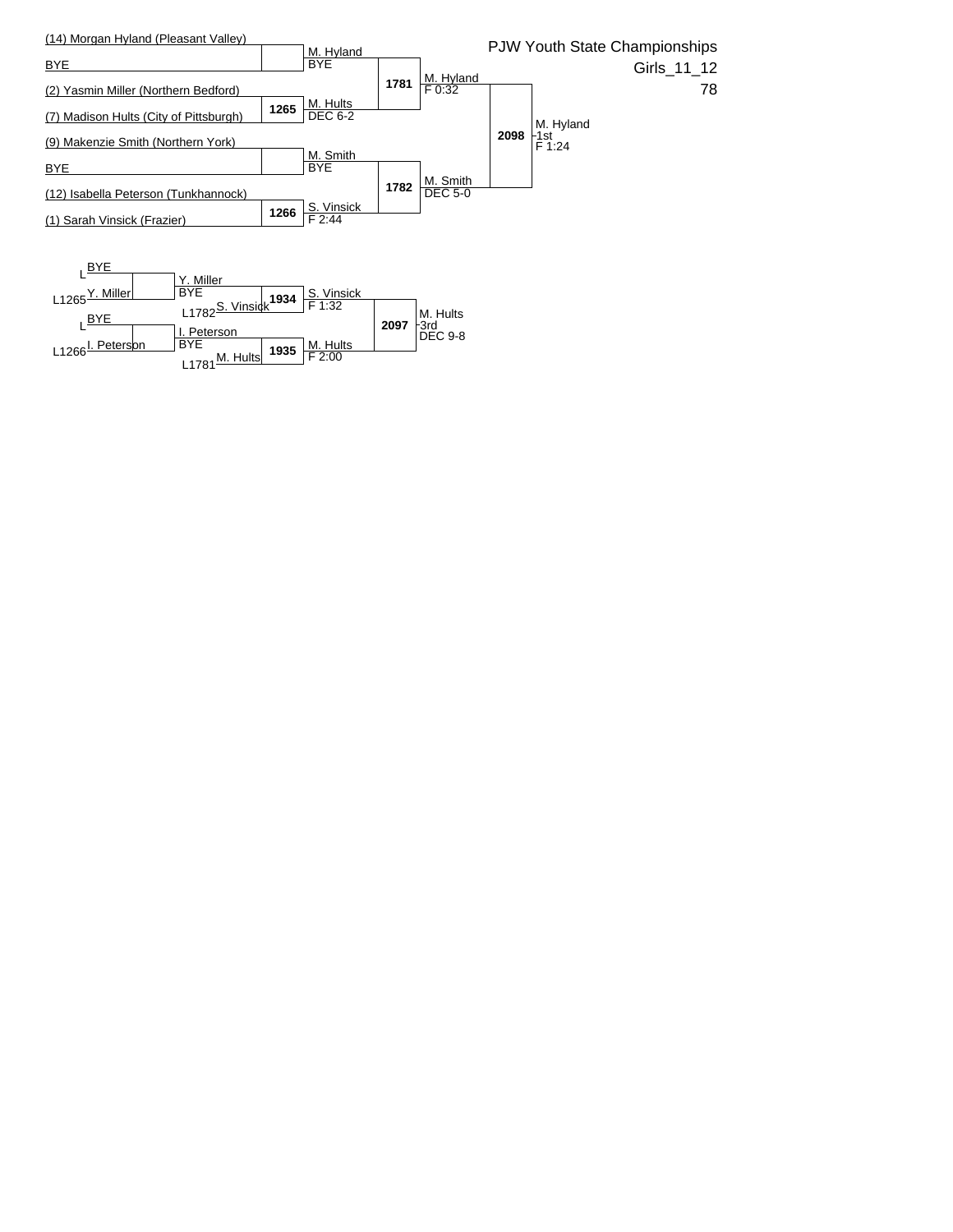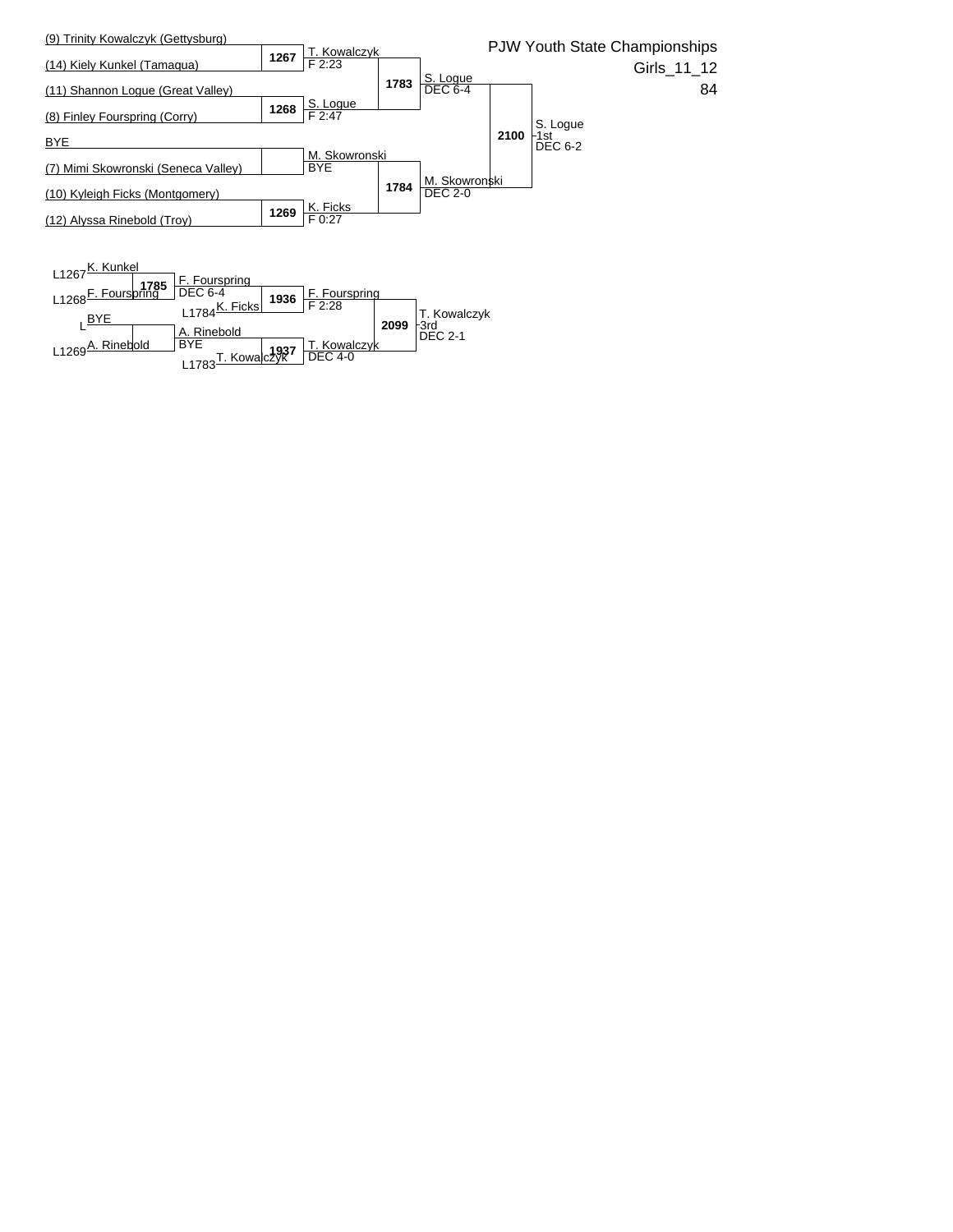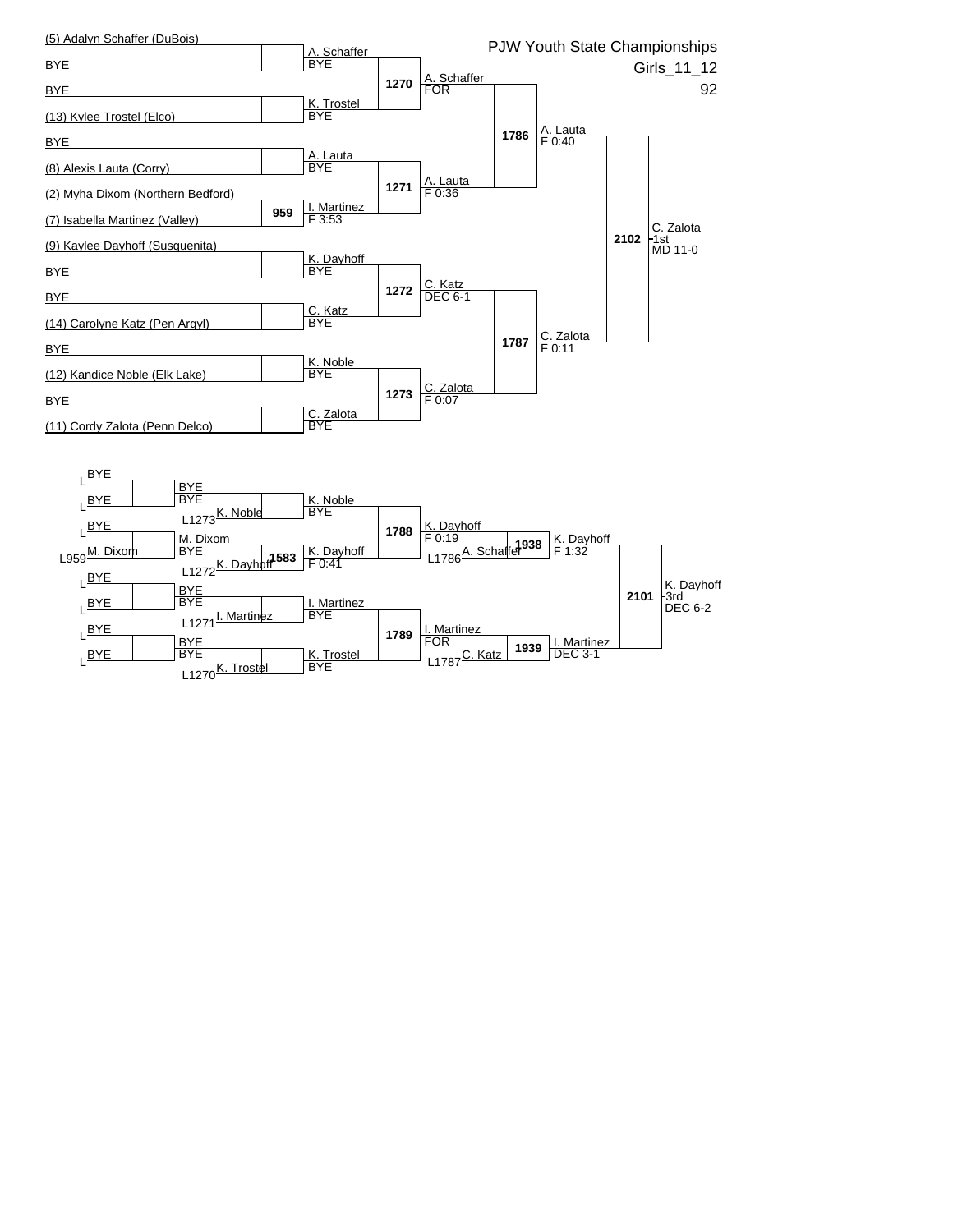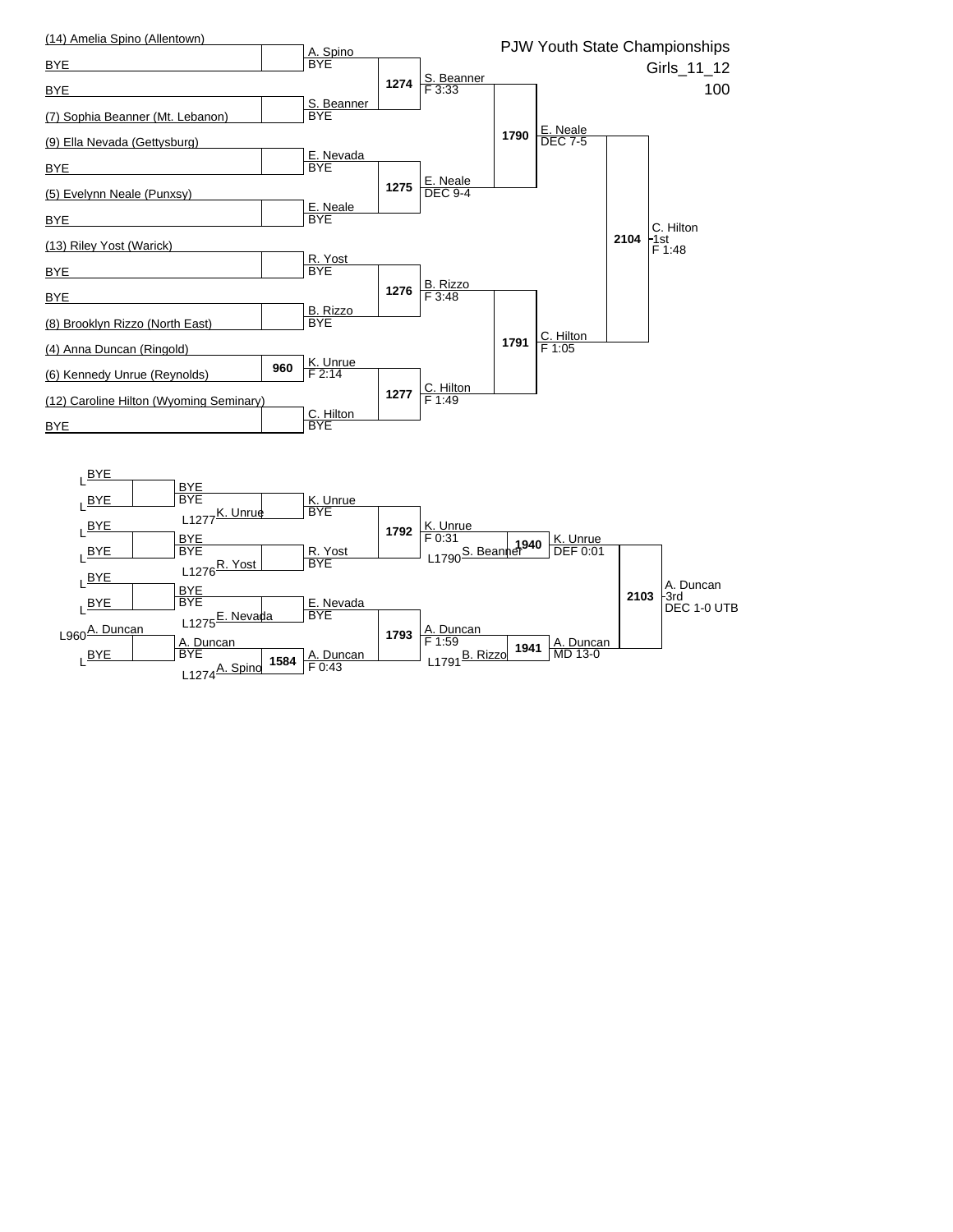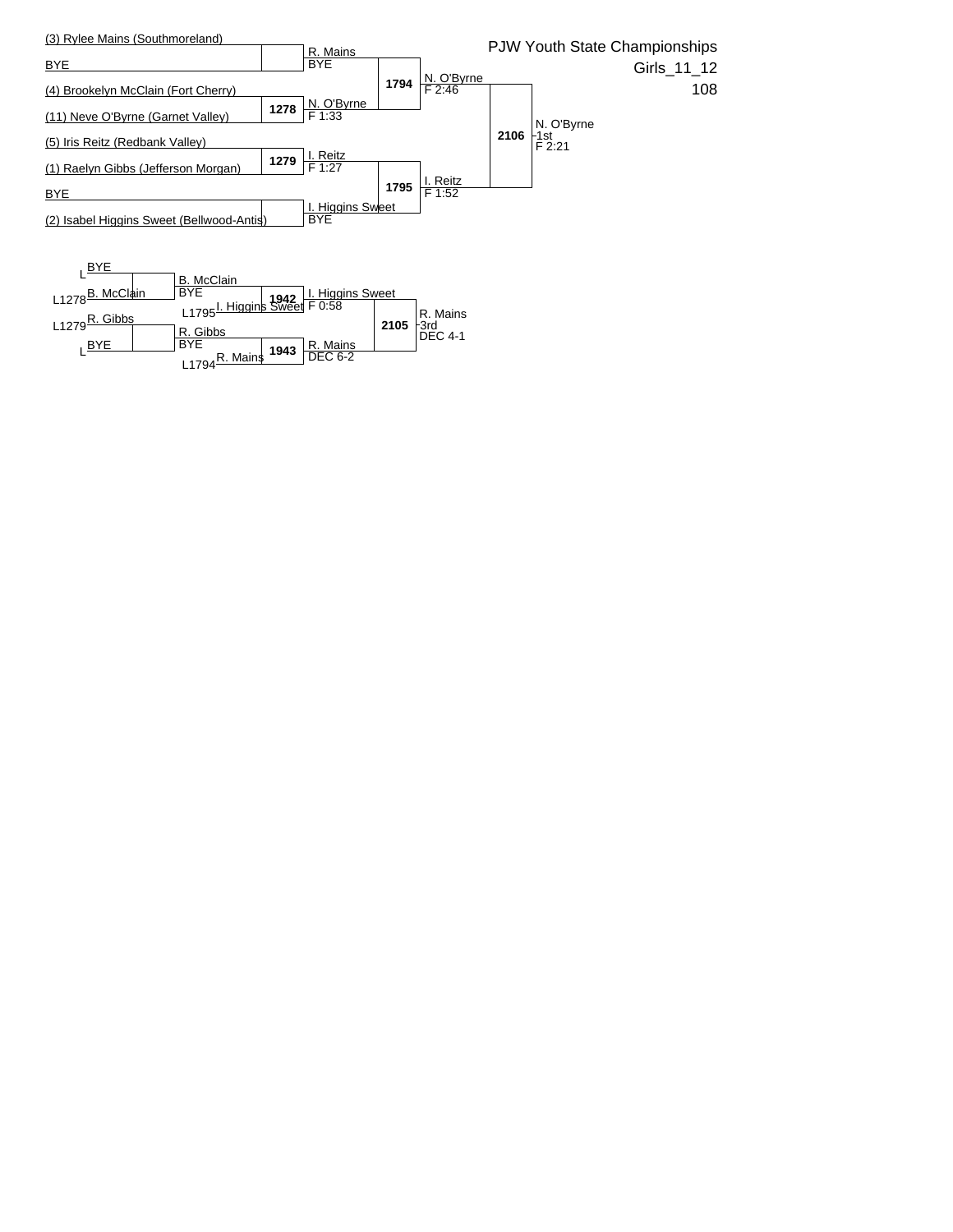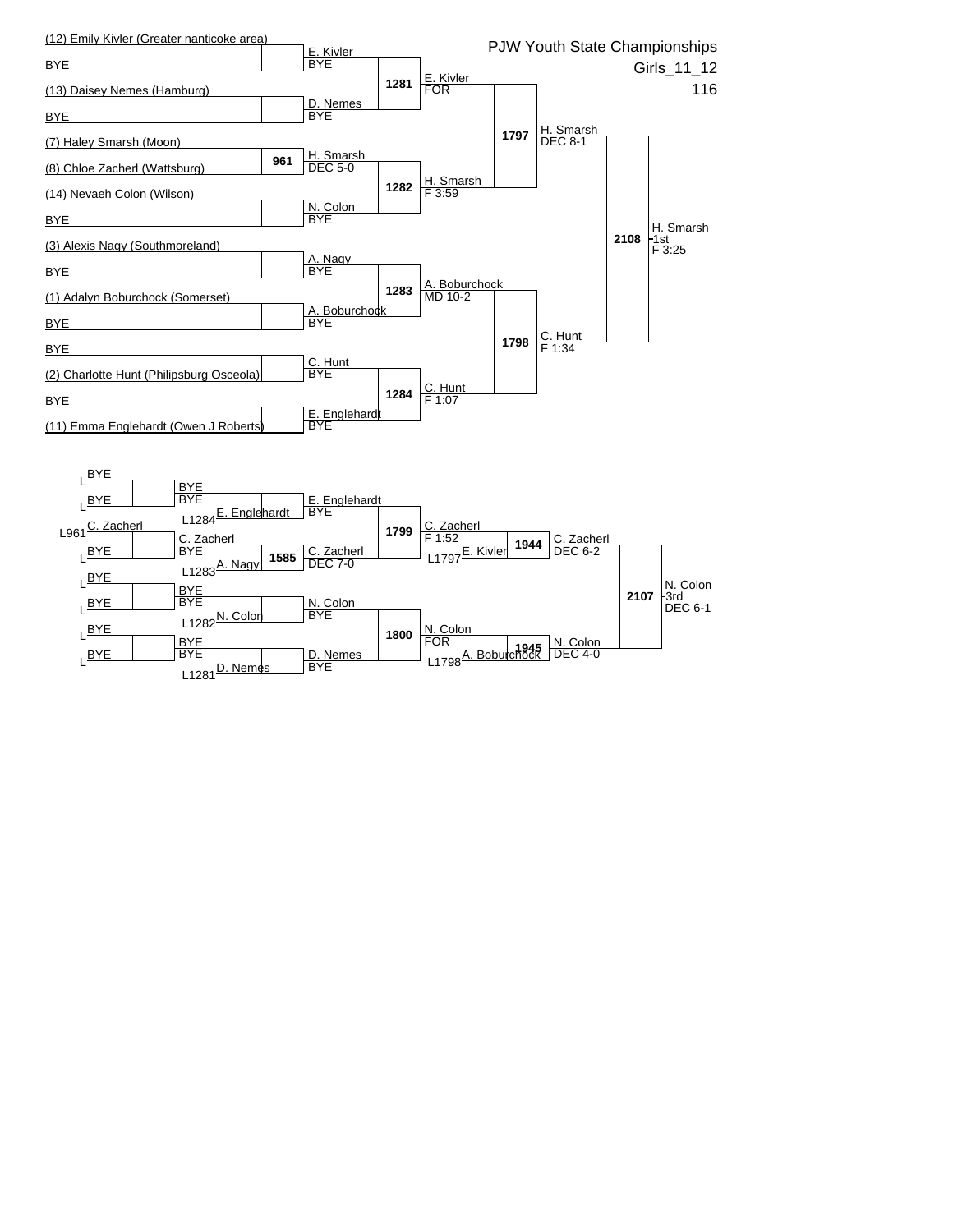

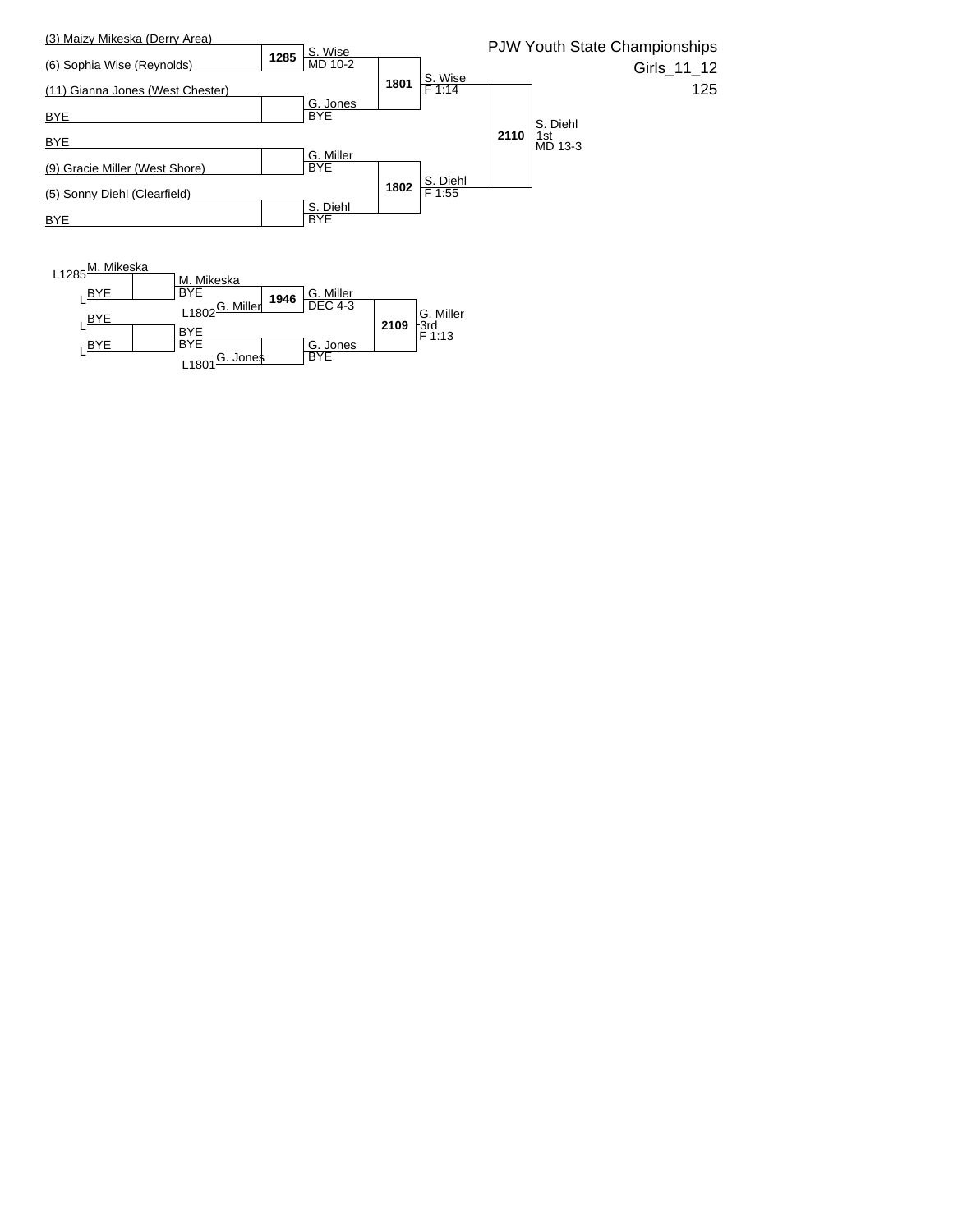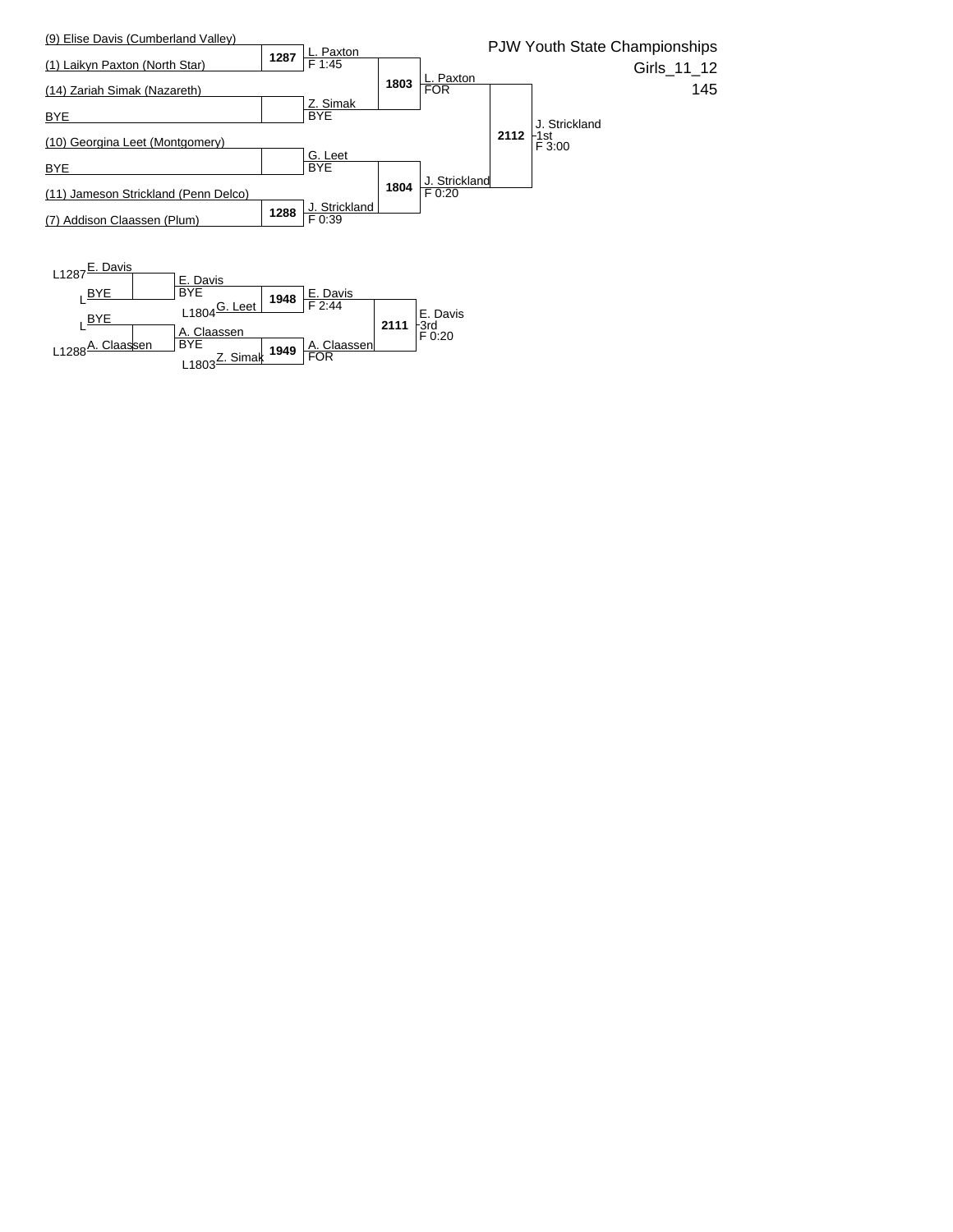

**2114** L1950L. Dreshman DEC 2-0 L1951G. Morris DEC 5-0 MD 8-0 G. Morris 5th

**2115** L1807R. Milheim MD 8-0 L1808E. Foltz DEC 7-2 DEC 5-0 E. Foltz 7th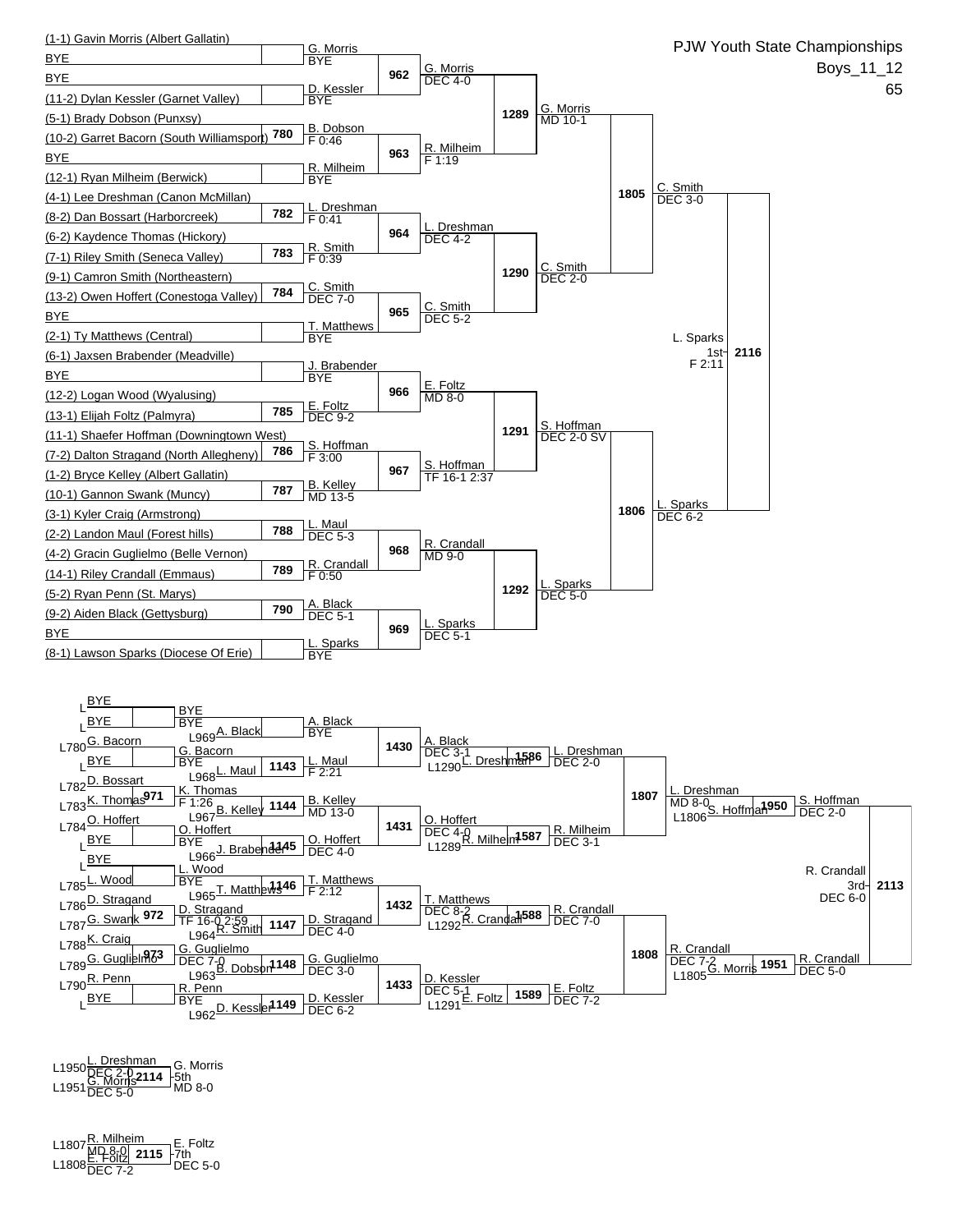

L1952<u><sup>Z. Wilson<br>E. 2:37 <u>Dec 1</u>118 5th<br>L1953 DEC 6-0 DEC 1-0 UTB</u></sup> E. Cies 5th

**2119** L1811M. Hoover DEC 5-0 L1812B. Broadwater MD 10-0 DEC 2-0 M. Hoover 7th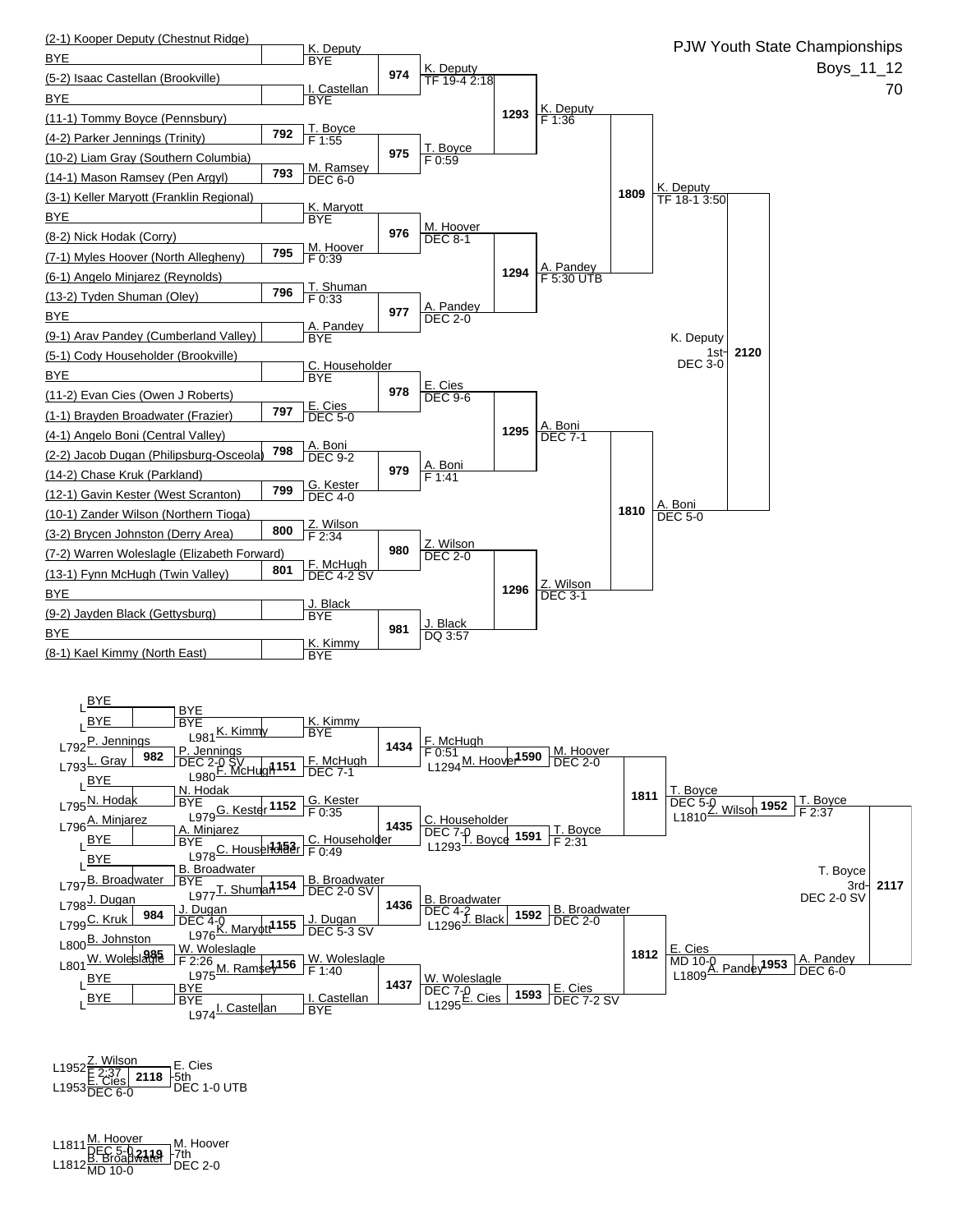

**2122** L1954L. Reeves DEC 2-0 L1955T. Walsh DEC 2-0 DEC 7-0 L. Reeves 5th

**2123** L1815C. Ealy TF 16-0 2:45 L1816J. Synan DEC 6-4 SV DEC 4-0 J. Synan 7th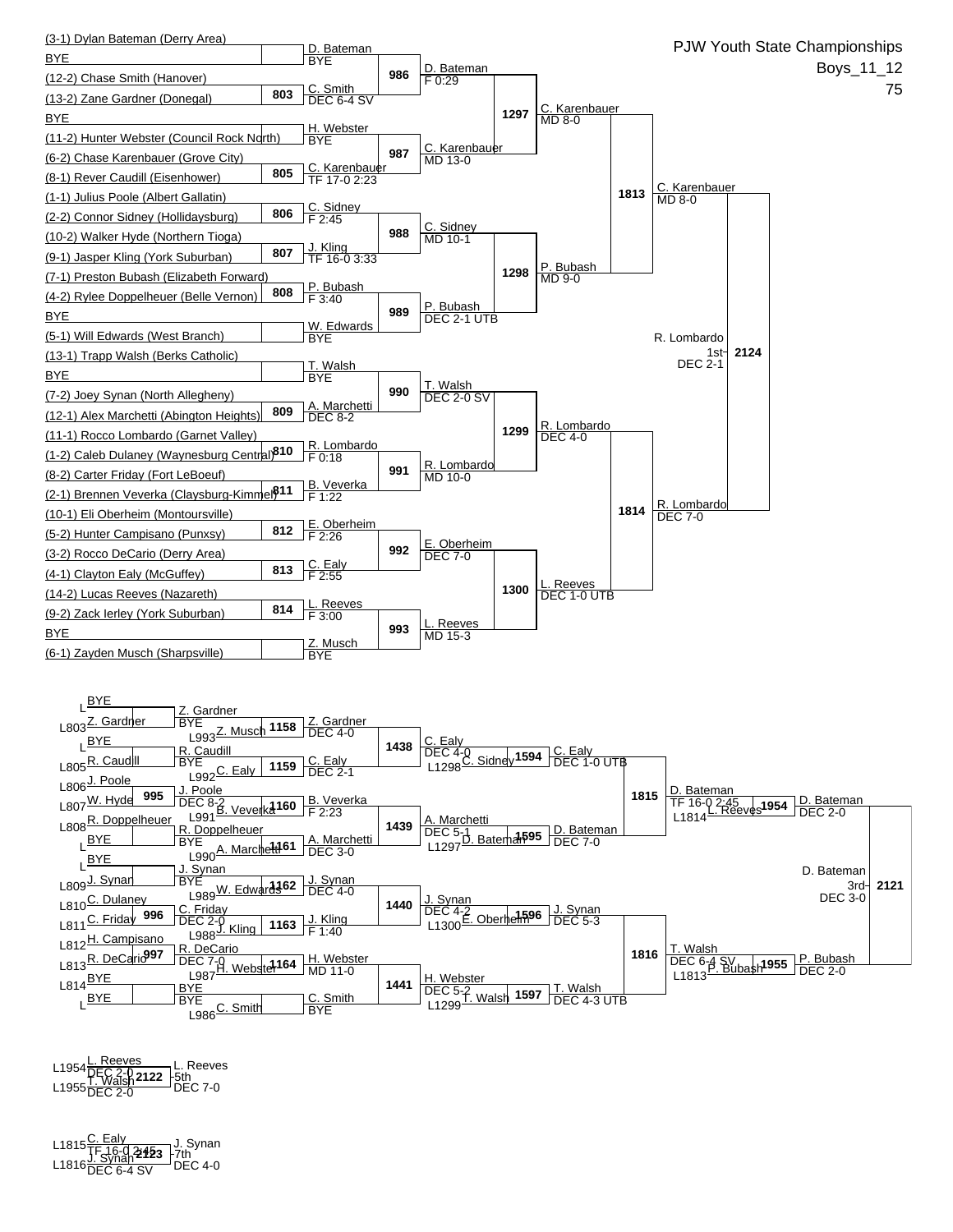

**2126** L1956M. Rowles DEC 5-3 L1957D. Edmond F 1:48 F 1:11 5th M. Rowles

**2127** L1819L. Glennon DEC 10-7 SV L1820H. Seymour F 0:52 DEC 7-0 L. Glennon L. Glenno<br>F7th<br>DEC 7-0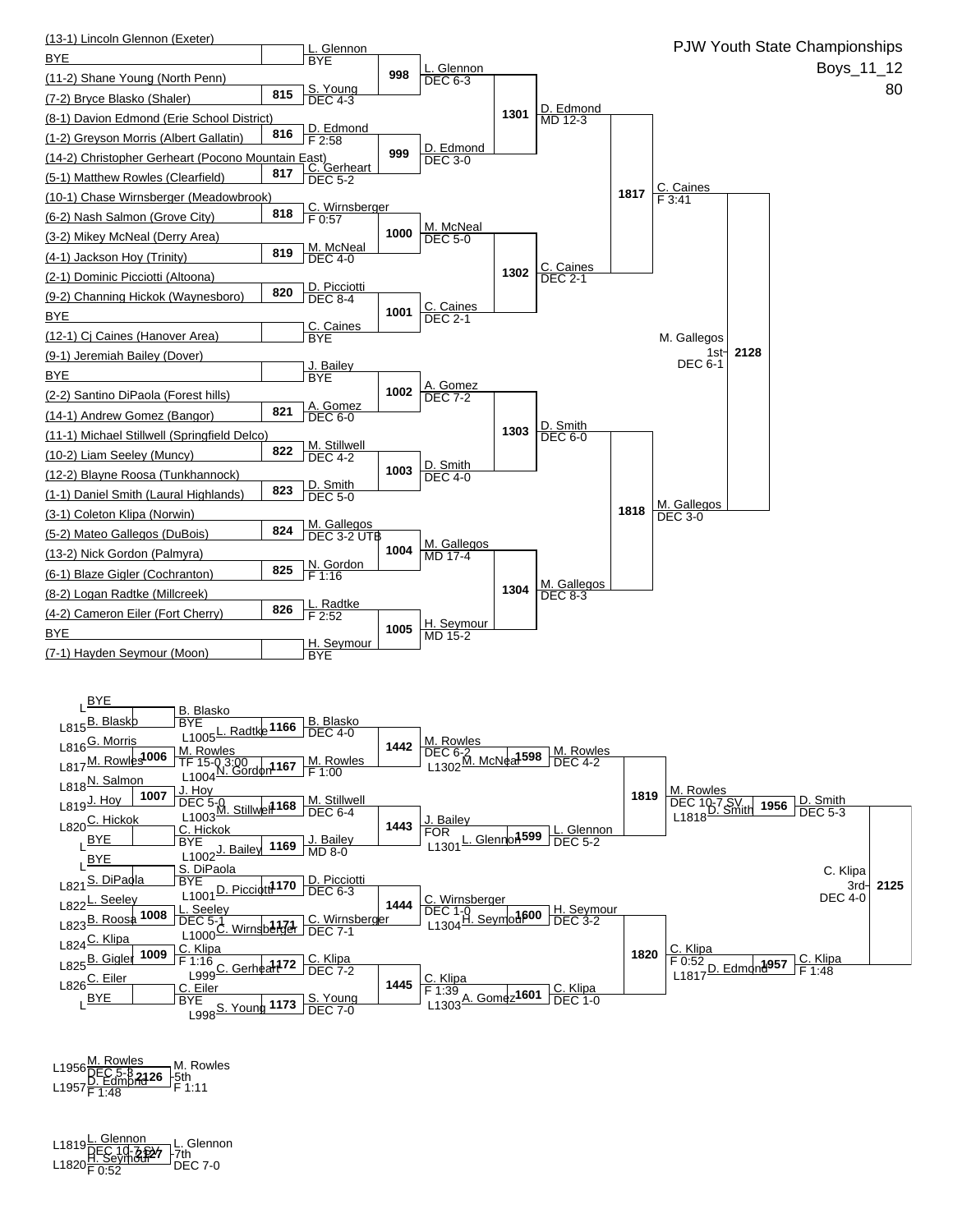

**2130** L1958W. Spencer DEC 2-1 L1959S. Sabag DEC 5-1 DEC 9-2 5th W. Spencer

**2131** L1823M. Harrison F 0:55 L1824C. Kosko DEC 6-0 DEC 5-0 M. Harrison 7th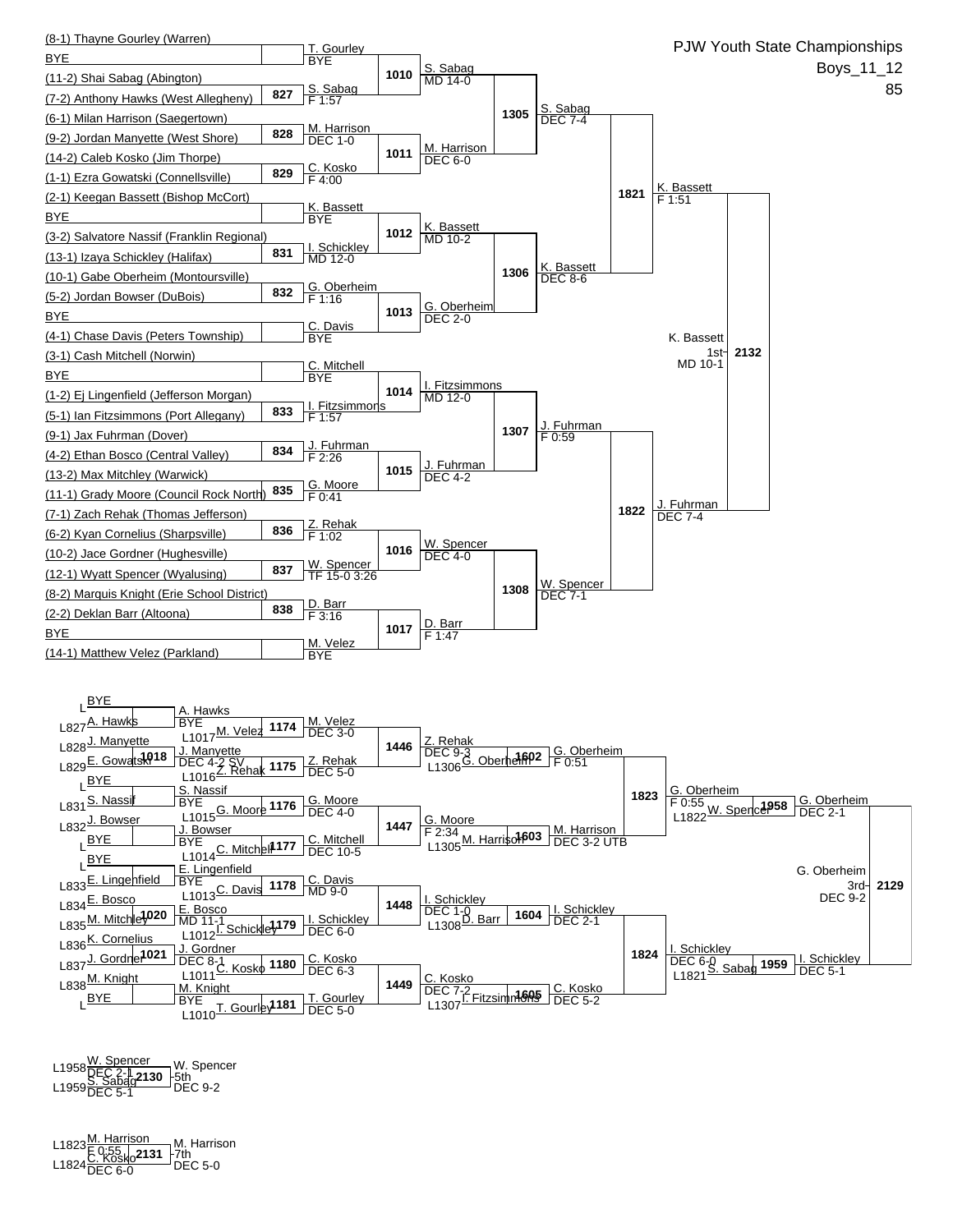

**2134** L1960S. Sheeler MD 10-1 L1961B. Pequignot DEC 7-5 SV DEC 7-0 5th B. Pequignot

**2135** L1827C. Lambert F 1:41 L1828E. Schomburg DEC 7-2 F 1:33 E. Schomburg 7th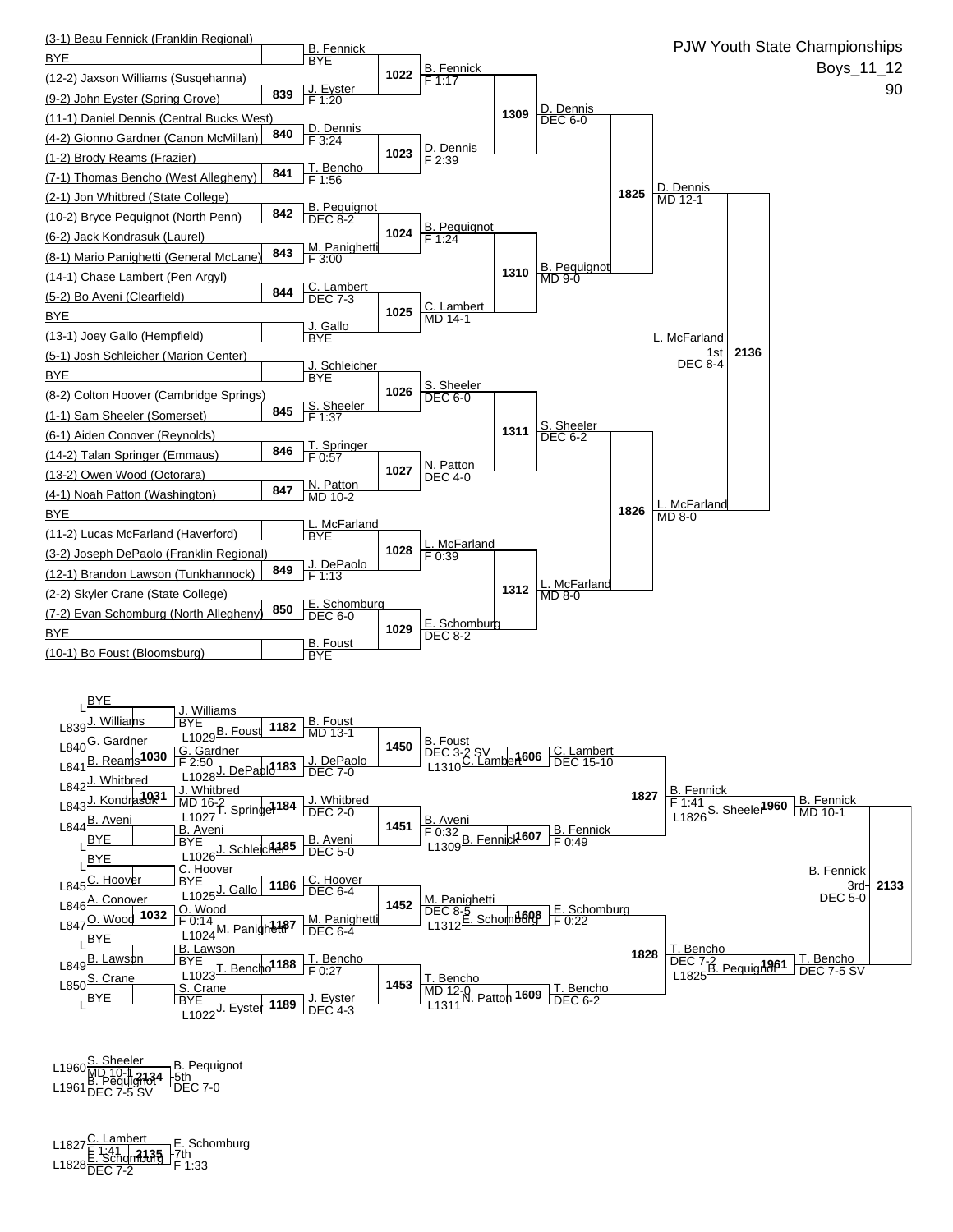

**2138** L1962C. Schwartz F 1:43 L1963E. Gunby DEC 3-1 MD 10-2 5th C. Schwartz

**2139** L1831J. Lininger DEC 2-0 SV L1832C. Fisher DEC 3-0 DEC 3-1 C. Fisher 7th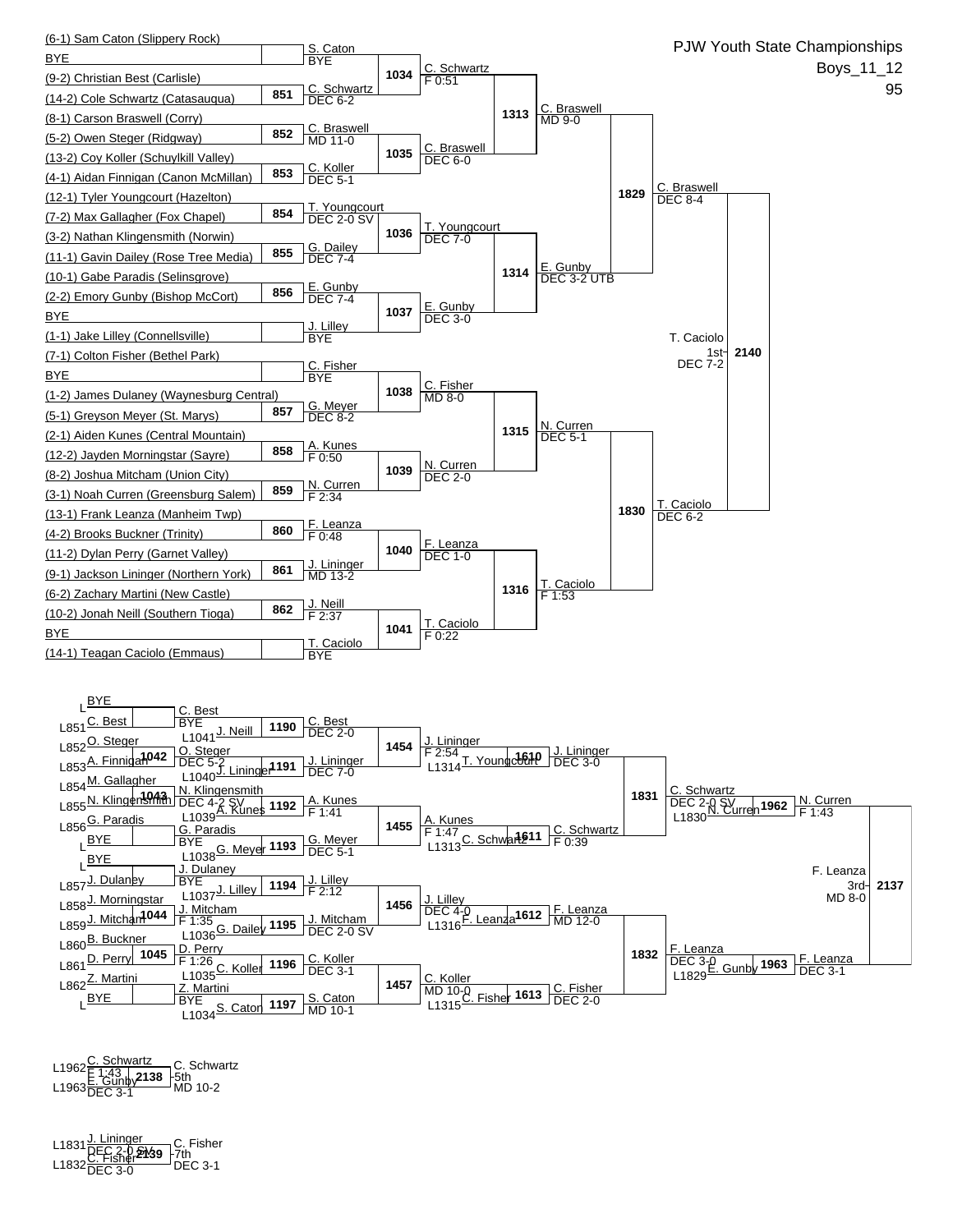

**2142** L1964M. McDonald DEC 6-0 L1965J. Adams DEC 3-0 DEC 8-2 J. Adams 5th

**2143** L1835N. Savage DEC 4-3 L1836P. Taraborelli DEC 3-0 DEC 3-0 N. Savage 7th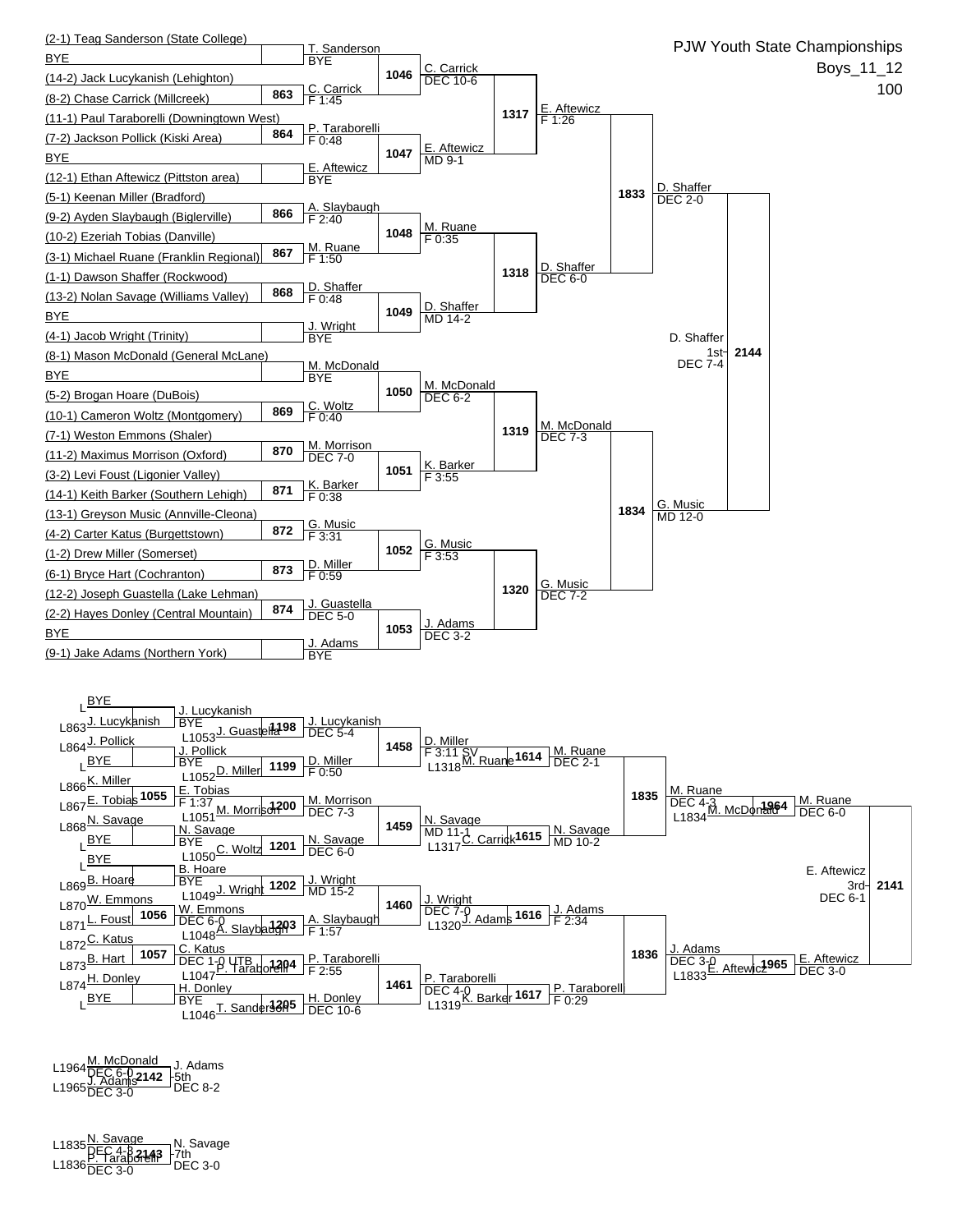

L1966<u>J. Dube</u><br>L1967 <mark>V. McNeal 46</mark> Sth<br>L1967 DEC 5-1 DEC 2-0 W. McNeal

**2147** L1839E. Tolliver F 0:51 L1840M. Schiffhauer DEC 6-5 DEC 7-0 E. Tolliver 7th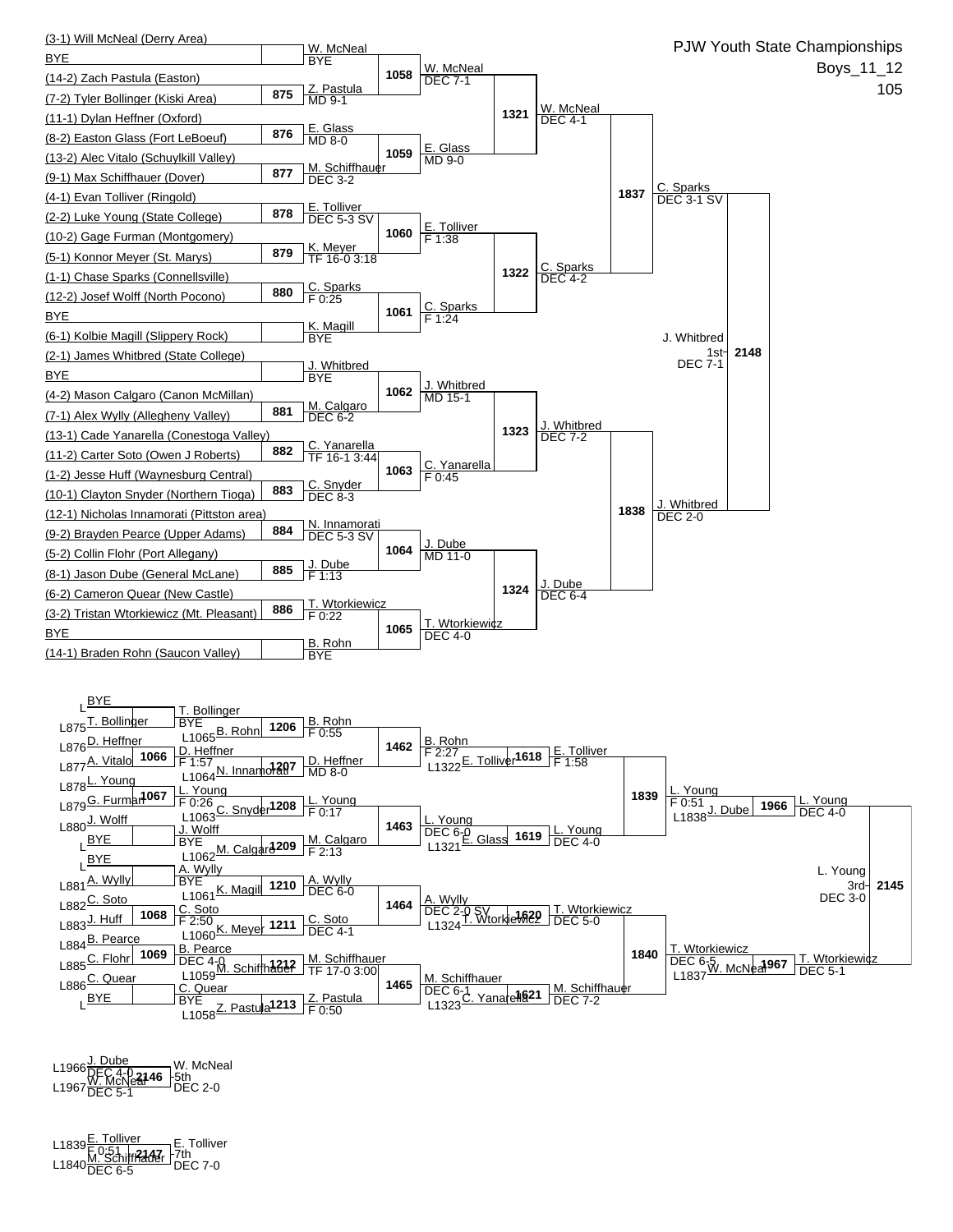

**2150** L1968C. Hoffman DEC 4-2 L1969P. Reinhart F 1:52 DEC 1-0 C. Hoffman 5th

**2151** L1843G. Orlandi F 1:32 L1844A. Perkins DEC 2-0 DEC 7-0 G. Orlandi 7th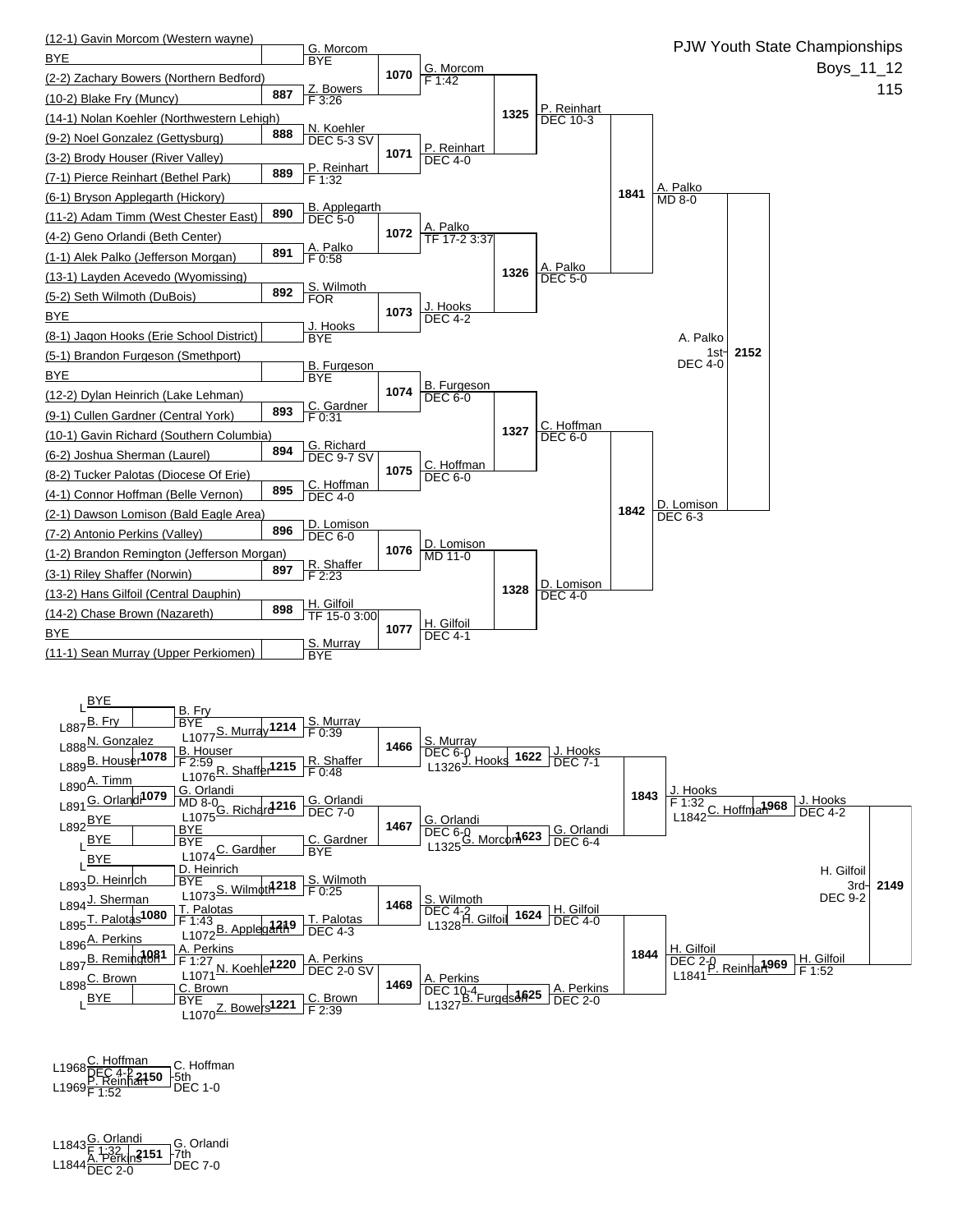

**2154** L1970B. Terry F 2:54 L1971D. Salvaterra DEC 2-0 DEC 2-0 B. Terry 5th

**2155** L1847B. Smithnosky DEC 7-0 L1848C. Toth DEC 2-0 DEC 6-1 C. Toth 7th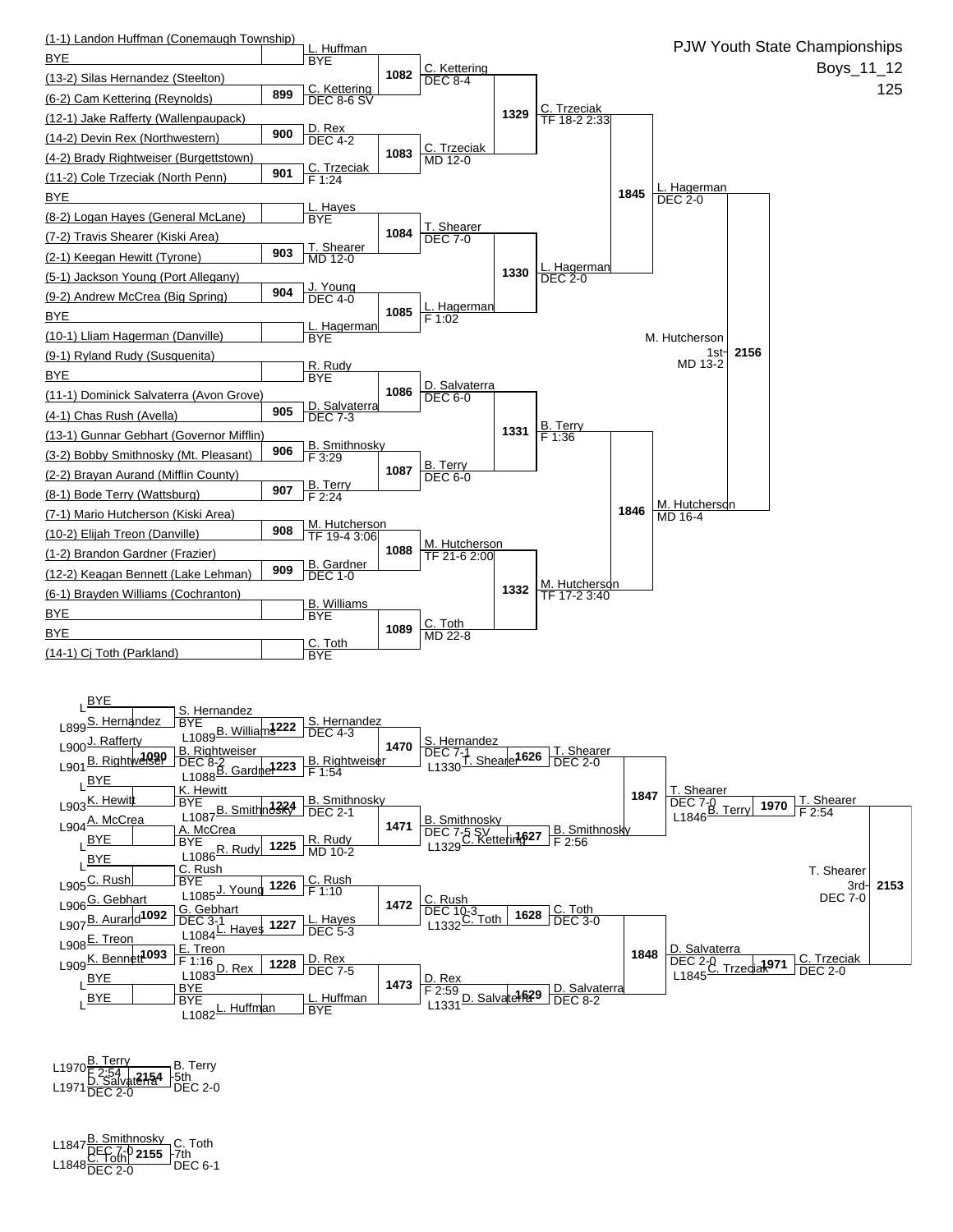

L1972<u>Å. Smith</u><br>L1973<u>C. Lewis</u> 2158 F5th<br>L1973<sub>MD 11-1</sub> DEC 8-3 C. Lewis \_<del>l 5</del>th<br>□ DEC 8-3

**2159** L1851B. Miller DEC 2-0 L1852C. Durst DEC 4-2 DEC 4-1 C. Durst 7th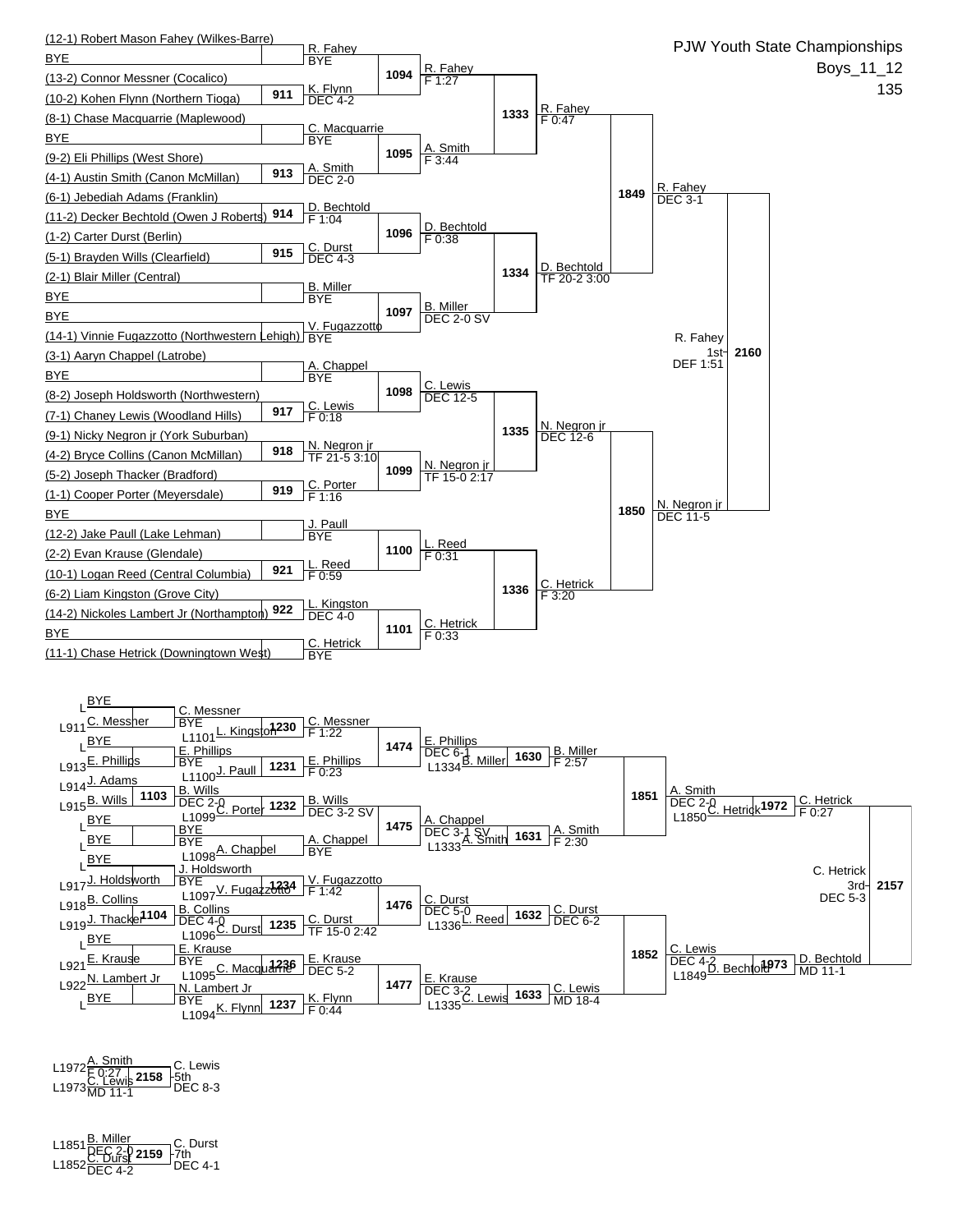

L1974<u>B. Hopple \_\_\_</u>\_\_\_B. Hopp<br>L1975<u>G. Bucek2162</u> -5th<br>L1975DEC 8-7 F 2:23 B. Hopple

**2163** L1855K. Fragale DEC 8-1 L1856L. Nickerson MD 9-0 DEC 1-0 K. Fragale 7th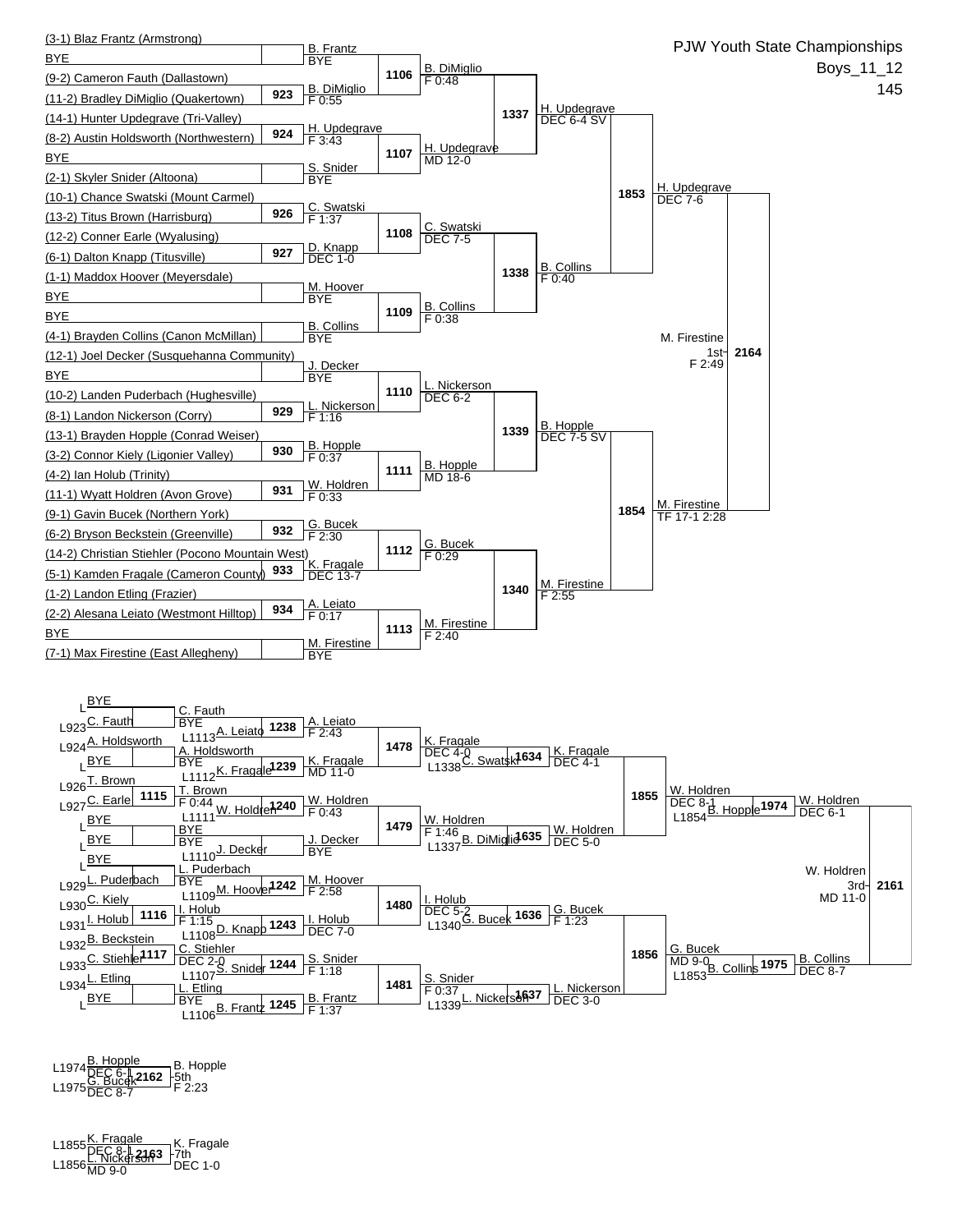

L1976 <mark>T. Flickinger \_\_</mark> B. Alles<br>L1977 <u>B. Allessie</u>166 -5th<br>L1977 DEC 4-3 F 2:36 B. Allessie

**2167** L1859W. Metallo DEC 11-4 L1860L. Tucker F 1:19 DEC 4-2 7th W. Metallo